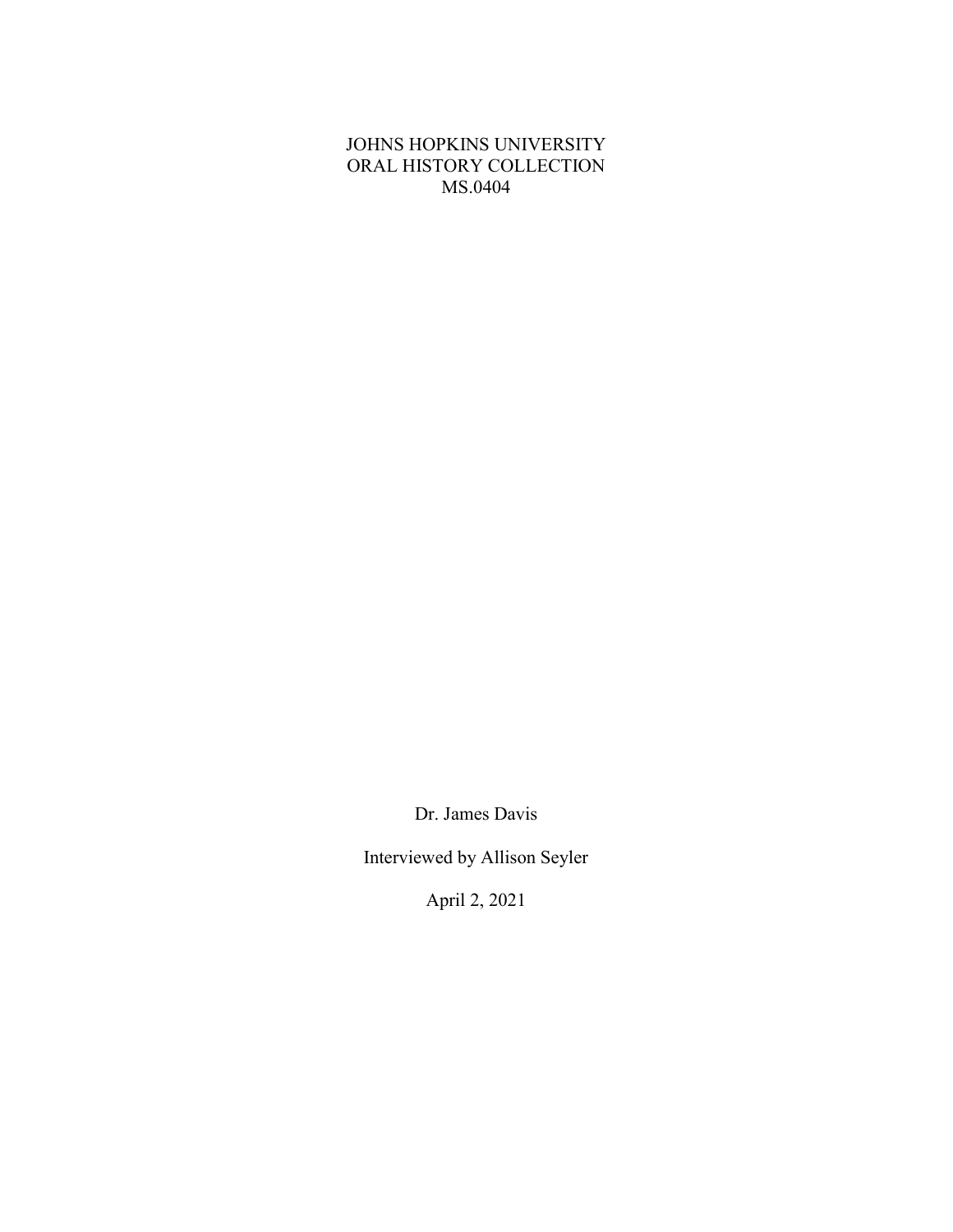# Johns Hopkins University Oral History Collection

Interviewee: Dr. James Davis (JD)

Interviewer: Allison Seyler (AS)

Subject: The life and education of Dr. James Davis.

Date: April 2, 2021

| $JD$ :    | Okay. So let's get started. Let's take me back to when I was 20 years old.                                                                                                                                                                                                                                                                                                                                                                                                                                                                                                                                                                      |
|-----------|-------------------------------------------------------------------------------------------------------------------------------------------------------------------------------------------------------------------------------------------------------------------------------------------------------------------------------------------------------------------------------------------------------------------------------------------------------------------------------------------------------------------------------------------------------------------------------------------------------------------------------------------------|
| AS:       | Sure. <i>[Laughs]</i> So I'm just going to say a little thing to get us started;<br>introduce myself, the date and the time. And then, I'll sort of $- I$ do want to<br>know a little bit more about before you came to Hopkins. So I'll ask you a<br>couple introductory questions and then we'll get to your, you know, school<br>and your career. So this is Allison Seyler. I'm here today on Friday, April<br>2, with Dr. James Davis. And we are conducting an oral history interview<br>for the Indispensable Roles Black Project at Hopkins. Can we start today<br>with you telling me a little bit about when and where you were born? |
| [0:10:00] |                                                                                                                                                                                                                                                                                                                                                                                                                                                                                                                                                                                                                                                 |
| $JD$ :    | Okay. I was born on Valentine's Day during America's anti-Apartheid era<br>in Little Rock, Arkansas, I was born to parents, Jessie and Louis Davis in<br>Little Rock, Arkansas.                                                                                                                                                                                                                                                                                                                                                                                                                                                                 |
| AS:       | Okay. Could you tell me more about your family? If there anything that<br>you'd like to share about your parents? You know, what their professions<br>were or if you had any siblings?                                                                                                                                                                                                                                                                                                                                                                                                                                                          |
| $JD$ :    | Yes. My parents – well, first of all my parents were divorced even before I<br>was two years old, and my mother from a previous marriage had two<br>children; a sister – my sister and my older brother, and my younger<br>brother, who's about two years younger than me. My mother $-$ it turned<br>out that she was a single parent because she had been divorced, so a single<br>parent of four children in Little Rock, Arkansas. She did go to college, she<br>went to a college in Little Rock called Philander Smith College, it's an<br>HBCU.                                                                                          |
|           | She actually had a teaching job as $a$ – not a professor but a little more than<br>a teacher's assistant - where she actually had her own classes there. And<br>we lived there until $I$ was $-I$ lived there until $I$ was ten. My father moved<br>away from Little Rock, moved to be with other family members in                                                                                                                                                                                                                                                                                                                             |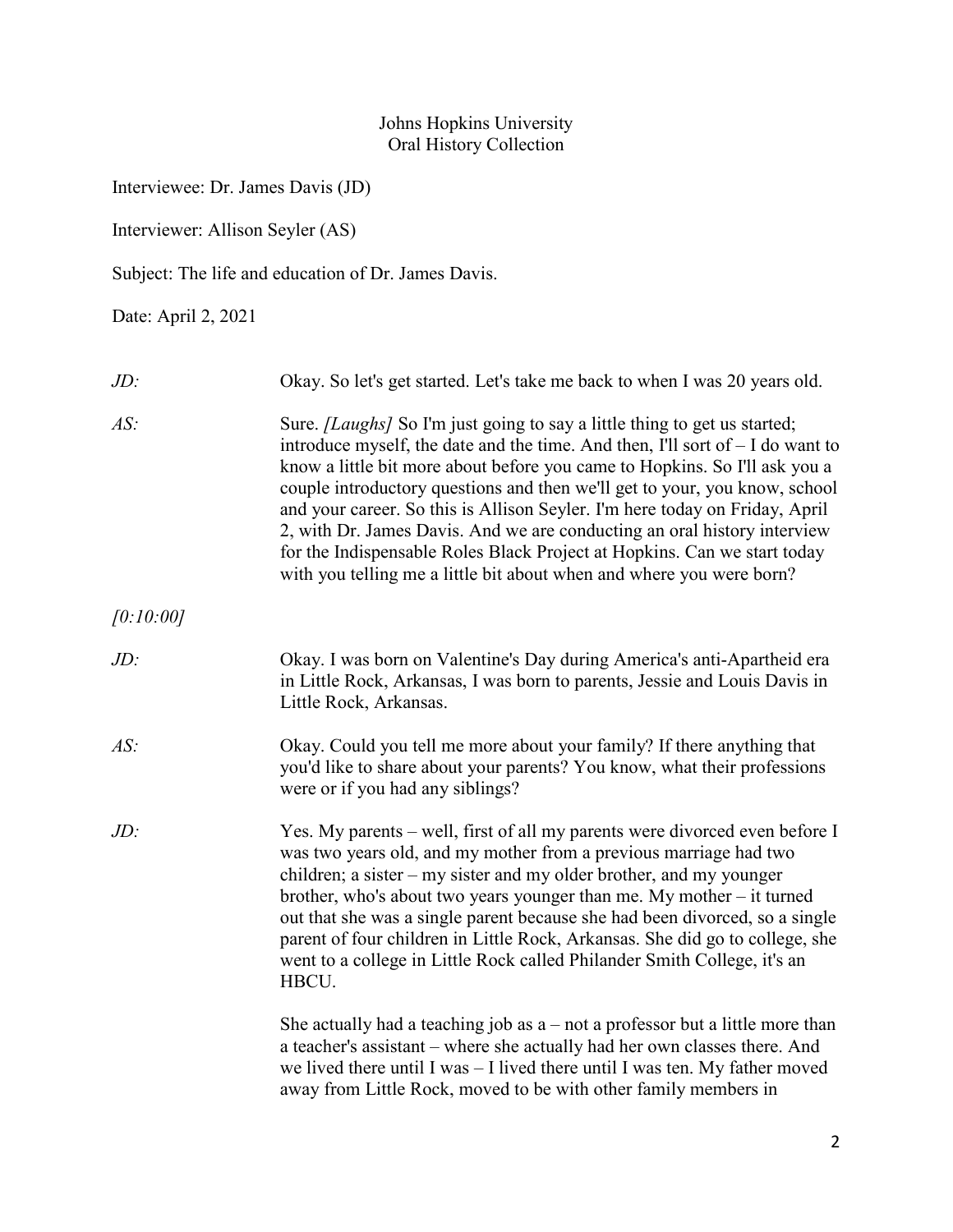|           | Washington DC. At that time, he was a teacher also, a high school teacher,<br>he taught high school science at what was considered the "reformed<br>school." It was a school for children who – some who were just really like<br>orphaned, but others had committed some type of crime and they lived on<br>a campus.                                                                                                                                                                                                                                                    |
|-----------|---------------------------------------------------------------------------------------------------------------------------------------------------------------------------------------------------------------------------------------------------------------------------------------------------------------------------------------------------------------------------------------------------------------------------------------------------------------------------------------------------------------------------------------------------------------------------|
|           | And he would go there, and he taught science there. Oh, by the way, his<br>background was that he was a Tuskegee; another HBCU and with a degree<br>in Agriculture, which was the big thing at that time, George Washington<br>Carver was there. And then, he came here and he taught science. When I<br>was ten, my mother left the oppressive Arkansas to move to California,<br>and she took two of the children and sent my younger brother and I to live<br>with my father in Washington DC.                                                                         |
| AS:       | Okay, yeah. I was really curious, too, about that transitionI guess we all<br>have transitions in our lives. But I was really curious about what your life<br>was like in DC. You know, what it was like to grow up in Washington<br>DC. So could you describe that for me?                                                                                                                                                                                                                                                                                               |
| $JD$ :    | Yeah, now, in Little Rock there was this segregation by law and some of<br>the schools had been integrated – so Central High School. In fact, my<br>older sister had been invited to join the Little Rock Nine. Daisy Bates<br>came to our house, and my mother – you got to remember, she was the<br>single parent of four children - she said, no, her child was not going to go.<br>A close friend of ours, Minnijean Brown went, she had more of a stable<br>family. And she did go along with some others; Ernie Green, and some<br>others.                          |
|           | But when I got to Washington, there was no segregation by law, but there<br>was this de facto segregation because I lived in an all-black neighborhood<br>on the East side of town and went to finish my elementary school there<br>and started junior high school there. So up until that time, I'd only been in<br>segregated settings. But it was - in these segregated settings, there were<br>teachers, counselors, studentseverybody was all African American. And<br>Little Rock schools did prepare me, so I did quite well when I got to<br>Washington DC. Okay? |
| [0:15:00] |                                                                                                                                                                                                                                                                                                                                                                                                                                                                                                                                                                           |
|           | Where a lot of the kids were not that focused about learning, I started from<br>Little Rock and encouraged by not only my mother but my older siblings<br>to do well in school, <i>[laughs]</i> – that made it special during those days.                                                                                                                                                                                                                                                                                                                                 |
| AS:       | Mm-hmm. Did you, like $-$ at the time, did you realize how sort of big the<br>change in Little Rock was with the Little Rock Nine? Do you remember<br>whether or not you realized the significance of that as like a teenager?                                                                                                                                                                                                                                                                                                                                            |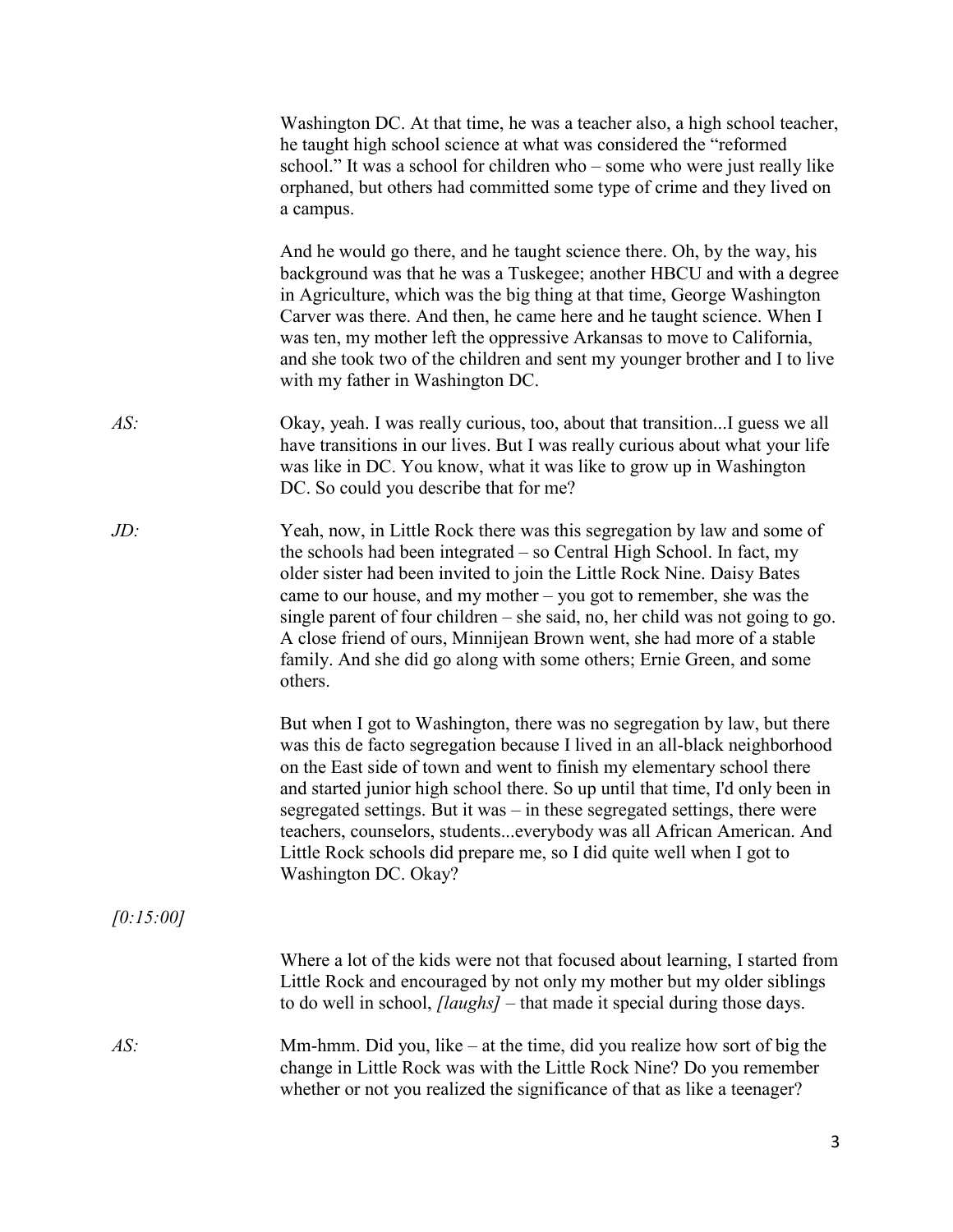| $JD$ : | No, well, remember, I left Little Rock when I was ten. So in 1957, when I<br>was about eight years old, I lived in Little Rock and one of the highlights<br>of the day was when the federal troops would leave Central High School<br>and they drove right down the street where I lived. I lived right across the<br>street, and we'd stop playing and we'd watch the whole thing, it was like a<br>parade every day, so that's stuff that I remember.                                                                                                               |
|--------|-----------------------------------------------------------------------------------------------------------------------------------------------------------------------------------------------------------------------------------------------------------------------------------------------------------------------------------------------------------------------------------------------------------------------------------------------------------------------------------------------------------------------------------------------------------------------|
|        | And of course, they were there because the National Guard had to be<br>called up, because the National Guard allowed the brutality against the<br>children as they went in and out of school. So, Eisenhowerin retrospect,<br>I knew, called the Army, the 101st Airborne, to go to Little Rock to escort<br>the kids into school and out of school each day. So, at the end of the day,<br>they would head back to the Air Force base, which was near Little Rock.<br>The other thing, too, was that we were very close to Minnijean Brown's<br>parents; the Browns. |
|        | And Minnijean was expelled from the school. So I remember when we<br>were little kids, we were running around saying "little Minnijean got<br>kicked out of school." You know? This type of thing. But more seriously,<br>she had injured one of the white students who tripped her and was<br>expelled, and I think her parents had to send her to a cousin in New York.<br>Minnijean finished in New York.                                                                                                                                                          |
| AS:    | I seem to remember $-$ yeah $-$ that story. I think she threw something at<br>them oryeah. That's fascinating to me. That's so interesting that you all<br>knew her. And, you know, it's a small town, right? Like, Little Rock is not<br>that big of a place.                                                                                                                                                                                                                                                                                                        |
| $JD$ : | No, no, it's not. It's sort of cosmopolitan from the point-of-view that it's<br>the most cosmopolitan thing there for miles, there's nothing else in<br>Arkansas. [Laughs]                                                                                                                                                                                                                                                                                                                                                                                            |
| AS:    | Right. [Laughs]                                                                                                                                                                                                                                                                                                                                                                                                                                                                                                                                                       |
| $JD$ : | Nothing else in Arkansas, but anyway. So that's what I remember from<br>that. I must admit that I was happy to get away from Little Rock, even as a<br>little kid, because at least when I got to Washington, the overt<br>discrimination was not there. Washington was still a very segregated city<br>when I got here, but it was a little different. A lot of the people who you<br>interacted with were African Americans in the situation that you never<br>saw in Little Rock.                                                                                  |
|        | I mean, some government officials, store owners, well in Little Rock, we<br>had store owners. But working - African Americans working in<br>department stores, things of that nature, right? And African Americans                                                                                                                                                                                                                                                                                                                                                    |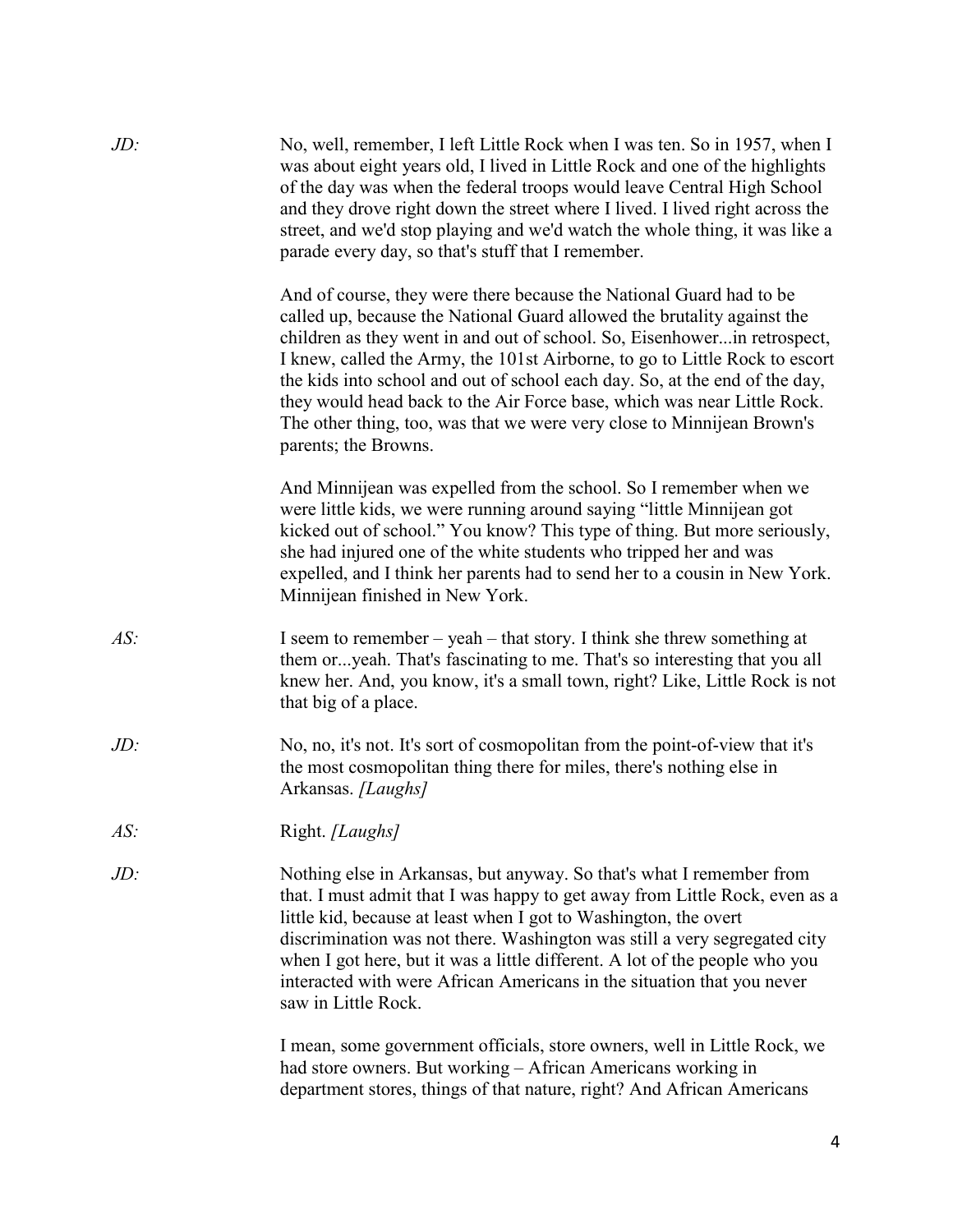|           | working for the US government. That sort of inspires you, because you<br>can see that they could do it, and then you feel, "Well, I can do that too."                                                                                                                                                                                                                                                                                                                                                                                                                                                                                                                                     |
|-----------|-------------------------------------------------------------------------------------------------------------------------------------------------------------------------------------------------------------------------------------------------------------------------------------------------------------------------------------------------------------------------------------------------------------------------------------------------------------------------------------------------------------------------------------------------------------------------------------------------------------------------------------------------------------------------------------------|
| AS:       | Yeah, to see those people in those roles is really important, especially<br>when you're a kid or you're a teenager and you're thinking about what you<br>might do when you grow up. So I guess you spoke definitely about the<br>experience of segregation and, you know, de jure and de facto what it<br>looked like for you. When you came to D.C., you know, obviously $-$ so<br>you graduated high school in 1967, is that right?                                                                                                                                                                                                                                                     |
| $JD$ :    | That's right. Yeah.                                                                                                                                                                                                                                                                                                                                                                                                                                                                                                                                                                                                                                                                       |
| [0:20:00] |                                                                                                                                                                                                                                                                                                                                                                                                                                                                                                                                                                                                                                                                                           |
| AS:       | So when you came to D.C. and, you know, you're finished high school<br>and all those things, obviously there's a lot happening. It's a very<br>tumultuous time, you know, there's the civil rights movement. You know,<br>the Vietnam War. There's obviously all kinds of protests related to that but<br>also for Women's rights, and then, we also have the assassinations of both<br>Malcom X and Martin Luther King Jr. You know, obviously I could go<br>on, it's kind of a crazy decade there.                                                                                                                                                                                      |
| $JD$ :    | I like what you're saying, because I missed most of that. Let me tell you<br>$why$ – two years after, the courts decided that I couldn't live with my<br>father anymore – I had to go and live with my mother, okay?                                                                                                                                                                                                                                                                                                                                                                                                                                                                      |
| AS:       | Okay.                                                                                                                                                                                                                                                                                                                                                                                                                                                                                                                                                                                                                                                                                     |
| $JD$ :    | So I went out to California, and so, for the next four years I had to leave<br>Washington D.C., and that was my first experience with integration,<br>because when I went out to live with my mother, who was teaching<br>elementary school at that time – and she had a job in Sacramento,<br>California. Then later, we moved to Berkeley, and I went to high school in<br>Berkeley, during my 12 years from the 1st grade to the 12th grade, I went<br>to eight different schools. <i>[Laughs]</i> So, making adjustments $-$ I had no<br>problem with that, I learned – but what happened, and you mentioned<br>thatyou know, there was no Civil Rights movement in California. Okay? |
| AS:       | Right.                                                                                                                                                                                                                                                                                                                                                                                                                                                                                                                                                                                                                                                                                    |
| $JD$ :    | There was Civil Rights movement within the north $-$ and the south<br>primarily and in the north; meaning the north, meaning what we call the<br>Midwest now. But not for much in California. California, there weren't as<br>many African Americans at that time and even now, and most of the<br>African Americans were concentrated in Oakland and Berkeley and<br>probably in Los Angeles too. But overall, there weren't many marches, the                                                                                                                                                                                                                                           |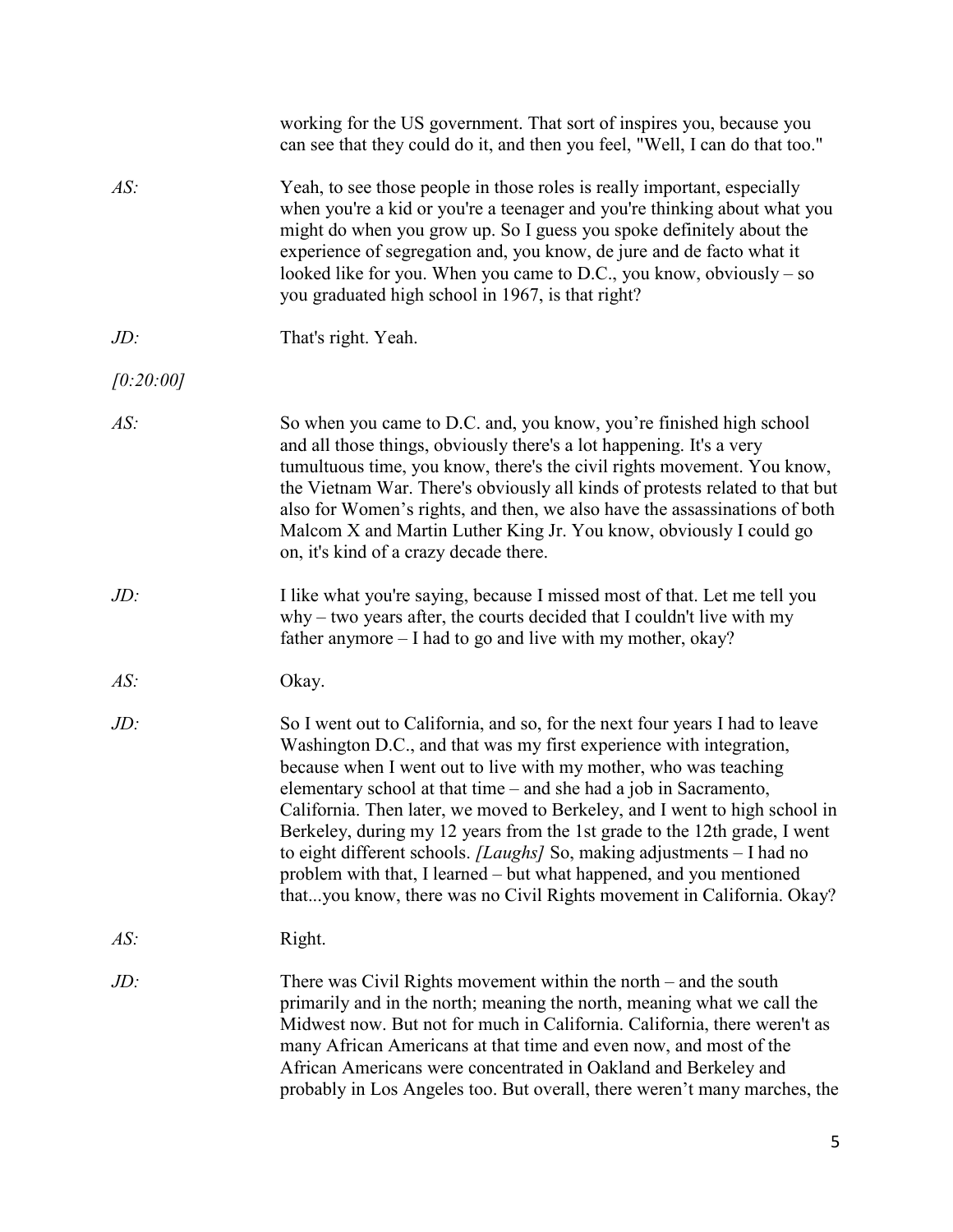whole Civil Rights movement to me was on TV, and in fact, I still remember the day that Kennedy was assassinated.

I was at Garfield – 9th grader at Garfield Junior High School. Garfield was in North Berkeley, Berkeley had three junior high schools, and that was one that was predominantly white. I remember it was really a sad time. Everybody was sad and I was old enough then to realize that the person that was going to succeed Kennedy was going to be this Southerner from Texas, this Johnson fellow, right? I mean, he was just – all I could think about was the people that I knew in Little Rock Arkansas. Right? Which fortunately turned out to be so wrong, I'm happy about that. *[Laughs]*

But I was isolated, I was in Berkeley. The Panthers were there. The Panthers were just coming around then, but the Panthers were more a community group, you know? Helping kids in the morning with breakfast and tutoring in the afternoon. In fact where I lived was not too far from their center. You mentioned the assassination of, well, Malcolm X. One of the things that I learned to do even from Washington was to read the "Muhammad Speaks." It was like an alternative source of news. One of my friends were walking home from Berkeley High School then. We were having a good time, and we got to this house, and I remember his mother came out, and she was so sad, and she told us that Malcolm X had been killed. She didn't say another word, he just went in the house, and I just walked on home. And, you know – but again, I was in Berkeley, California and this is something that happened in New York City.

*[0:25:00]* 

So unfortunately, a lot of that I sort of missed; even the March on Washington. I was in California. All of this happened on TV. I was aware of it, and people talked about it, and we were tuned to it because we saw it. But I didn't come back to Washington to live until 1965.

## *AS:* Okay.

*JD*: I always wanted to come back, I never really liked California. I think I liked – California was very different from Washington. California, for example – I'll give an example. In Berkeley High School, 3,000 students, the only high school in Berkeley, California, 30 percent of the students are African Americans, which is large for California then, but can you tell me – with 3,000 students, the large faculty – we did not have a single African American faculty member.

#### *AS:* Wow, mm-hmm.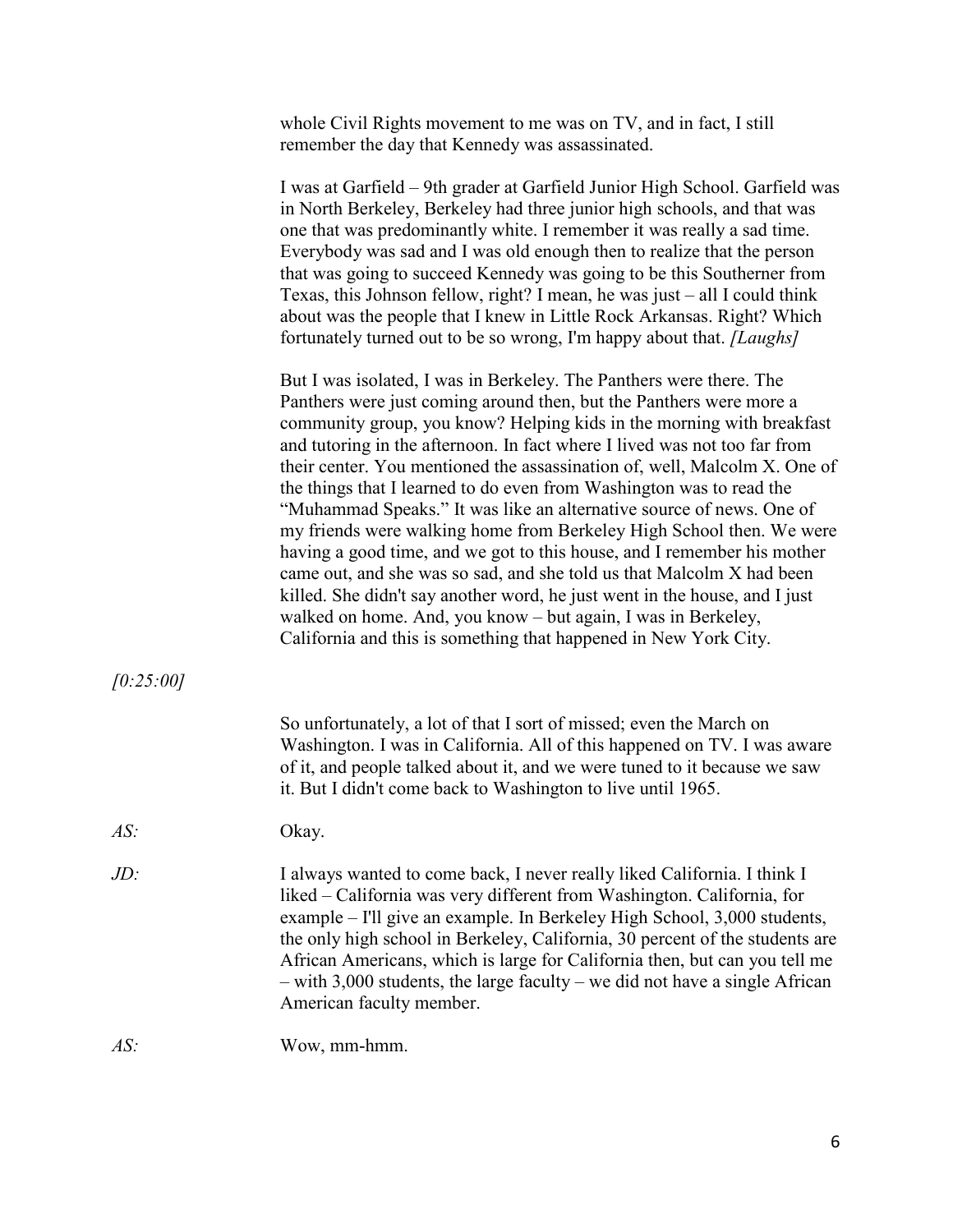| $JD$ :    | The only non-white person was my physical education coach. And he was<br>of Asian descent. He was the only one. That was very different for<br>Washington D.C. So, I think I was very fortunate to get back. It was the<br>time where I had, you know – the integration was good, because, you<br>know, it's always good from a diversity point-of-view to learn about this<br>and such. But I did feel more inspired in the predominantly African<br>American community because, again, these role models were there. You<br>just can't overestimate how important they are in young people's<br>development. Then I came back to D.C. – for a year-and-a-half and went<br>to Eastern High School. Then, I was supposed to go to Howard that was<br>my plan.                                                                                                                                                                |
|-----------|------------------------------------------------------------------------------------------------------------------------------------------------------------------------------------------------------------------------------------------------------------------------------------------------------------------------------------------------------------------------------------------------------------------------------------------------------------------------------------------------------------------------------------------------------------------------------------------------------------------------------------------------------------------------------------------------------------------------------------------------------------------------------------------------------------------------------------------------------------------------------------------------------------------------------|
| AS:       | Okay.                                                                                                                                                                                                                                                                                                                                                                                                                                                                                                                                                                                                                                                                                                                                                                                                                                                                                                                        |
| $JD$ :    | And there was a man who called me in my senior year. I already been<br>accepted to Howard, early acceptance. So, what happened is, one of the<br>students from Eastern High School had gone to Wesleyan, two years<br>before that, and so, Wesleyan was always sort of recruiting at the high<br>school. I never went to any of them because I was determined I was going<br>to go to Howard, okay? So he called me, this guy called me, this African<br>American guy, his name was Chuck Stone. Chuck Stone was a journalist,<br>but he was also like the press secretary for Adam Clayton Powell, from<br>New York.<br>He was down here as part of $-$ he worked for Adam Clayton Powell $-$ in<br>his congressional office, so he'd go back and forth to New York. But he<br>asked me to come by his house, and when he convinced me, you know, to<br>change my mindfirst he told me that if my goal was to go to medical |
|           | school – and that was my goal – that it'd be a lot easier to get into medical<br>school if I went to Wesleyan, as opposed to going to Howard. He was<br>certain about that, and he was telling me about other West end graduates<br>and what they had done and where they went and so forth. And then, he<br>called the Dean of Admissions, John Hoy. Right? You know, that Sunday.<br>It was a Sunday. And Dean Hoy on the phone. And he said, "If you would<br>like to come, consider yourself admitted." Right?                                                                                                                                                                                                                                                                                                                                                                                                           |
| AS:       | Wow.                                                                                                                                                                                                                                                                                                                                                                                                                                                                                                                                                                                                                                                                                                                                                                                                                                                                                                                         |
| $JD$ :    | So that was good and bad. So, "Yes. Yes. I'm coming." I'd never been to<br>this place. I mean, it was in Connecticut. You know? I knew from<br>geography where it was, but I'd never been. I'd been to New York, to the<br>World's Fair in '64.                                                                                                                                                                                                                                                                                                                                                                                                                                                                                                                                                                                                                                                                              |
| [0:30:00] |                                                                                                                                                                                                                                                                                                                                                                                                                                                                                                                                                                                                                                                                                                                                                                                                                                                                                                                              |
|           | But I'd never been to Connecticut. So, I worked hard, I had to send in an                                                                                                                                                                                                                                                                                                                                                                                                                                                                                                                                                                                                                                                                                                                                                                                                                                                    |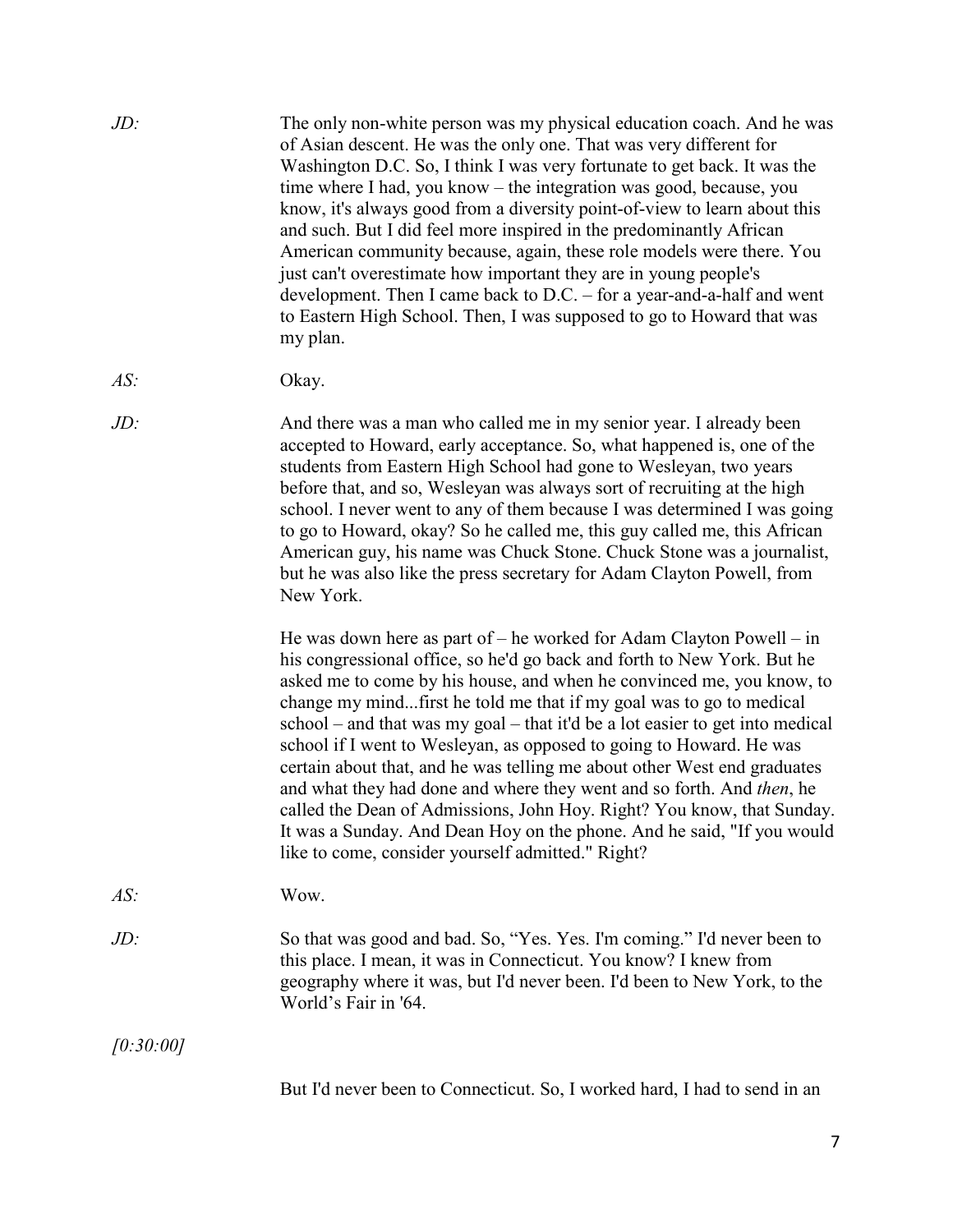application, but he guaranteed me that I was going to be accepted. So, I got on the bus, headed back and I'm glad, it was a long bus ride back to my house, thank goodness, because it gave me an opportunity to get my story straight. Because somehow, I had to convince my father that I'm not going to Howard. I said, "Dad, I'm going to go to this place called Wesleyan, and it's in Connecticut. That's all I know about it, except it's going to make it easier for me to go to medical school." Right? Okay. And I had – the first question my father asked me – he said, "That's all well and good, but how do we pay for it?" But Dean Hoy had guaranteed me that there would be some financial package; that whatever it was that we were going to pay for Howard, in addition to that I'd be able to come there, and I shouldn't consider that as a barrier. I believed, and my father did not.

## *AS:* That sounds like most dads. [*Both laugh*]

*JD*: But, you know, that summer I went up to Wesleyan, and then we went over to Massachusetts – it was fantastic. In Massachusetts, we met with some other African American students who we were affiliated with in Upper Bound program. And we were the tutors for the Upper Bound students who were high school students from the City of Middletown – Middletown, Connecticut where Wesleyan is. This was right outside of Boston – Milton Academy allowed us to go there for the summer. And New England was fantastic. I got to go to see the Red Sox play, I was riding on Boston's subway, and it was just fantastic. I didn't come home, after that, I left there, and I went to Wesleyan. And, you know, this is – maybe I shouldn't share this with you – but my greatest fear when I got there was that I wouldn't succeed. And I felt images of you know, how people stand in front of McDonald's? Right? That I was going to have to go and stand in front of McDonald's bagging if I didn't succeed.

- *AS*: I think when you're starting something as big as that and you're taking such a risk, I think that's a very valid fear.
- *JD*: Yeah. Fortunately, I did well, but especially in my science courses at Wesleyan. Initially I was a chemistry major, and just before I left Wesleyan, I changed over to biology. And I did that because I wasn't sure whether or not I was going to be accepted at Hopkins, so I did that. All the fun that I had in New England started to disappear in October, because in October the snow came. *[Laughs]* And, you know, I'm from Washington, so I'm thinking, "Okay, snow, give it a day or two and it'll be gone." Right? That first year, the snow left in May just a little bit before we left for the summer. [*Both laugh*]

## *AS:* Oh, my gosh.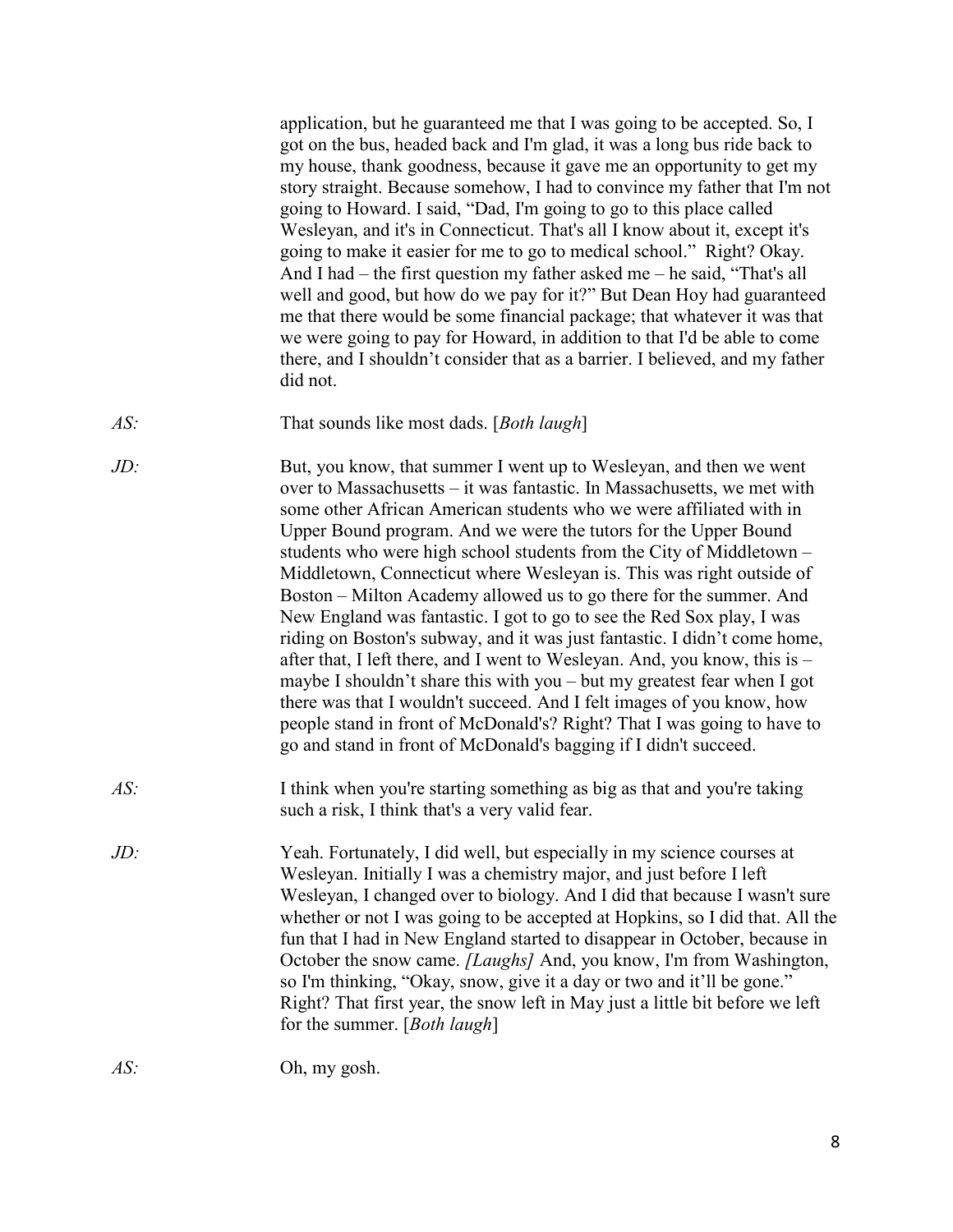| $JD$ :    | That was $-$ I think those cold winters helped me study. I just, you know $-$                                                                                                                                                                                                                                                                                                                                                                                                                                                                                                                                                                                                                                                                                                                                                                                                                                                                                                            |
|-----------|------------------------------------------------------------------------------------------------------------------------------------------------------------------------------------------------------------------------------------------------------------------------------------------------------------------------------------------------------------------------------------------------------------------------------------------------------------------------------------------------------------------------------------------------------------------------------------------------------------------------------------------------------------------------------------------------------------------------------------------------------------------------------------------------------------------------------------------------------------------------------------------------------------------------------------------------------------------------------------------|
| AS:       | There wasn't much else to do other than snuggle up with a good book.                                                                                                                                                                                                                                                                                                                                                                                                                                                                                                                                                                                                                                                                                                                                                                                                                                                                                                                     |
| $JD$ :    | Yeah. Some of my classmates, they were doing lots of things, but they<br>came from other environments, you know? I spent my first year trying to<br>stay warm by staying in into the $-$ the furthest I went was from class, the<br>library, the dormitory, to class, the library, to dormitory. Okay? But the<br>faculty there, they had embraced – this New England thing was very<br>different. You didn't feel discriminated against. You felt as if you were<br>part of what was going on. They were very inclusive up there.                                                                                                                                                                                                                                                                                                                                                                                                                                                       |
| [0:35:00] |                                                                                                                                                                                                                                                                                                                                                                                                                                                                                                                                                                                                                                                                                                                                                                                                                                                                                                                                                                                          |
|           | It was very different, okay? You know, especially from me coming from<br>Little Rock and Washington D.C., to see people of different races getting<br>along and interacting and studying together, just talking about their<br>backgrounds – even though I lived out in California, the New England<br>experience was very, very different. Especially with the faculty. They<br>were - I remember the biology teacher, my second year, I took biology -<br>and some of the other African American students at Wesleyan weren't<br>doing well at biology, some of them were freshman. But I was a<br>sophomore. And he called me in to talk to me about the African American<br>students and what we should do to sort of get them on board. So we did<br>some tutoring. Even there, at Wesleyan. And that was one of the reasons<br>why I think I changed over to biology, because of that professor. It was a<br>great experience, except for the cold. The cold was <i>[Laughs]</i> . |
| AS:       | Yeah, I was kind of curious, too, about like what your family - I know you<br>mentioned your dad, you know, wanted to know you all were going to pay<br>for it. But I was kind of curious about your family that had lived in these<br>bright, sunny places like California and you were saying goodbye and<br>heading up to Connecticut; like how they reacted. Was your mom<br>concerned about it at all when you went there?                                                                                                                                                                                                                                                                                                                                                                                                                                                                                                                                                          |
| $JD$ :    | No, my mom, of course, lived in California. So, I was a long way from<br>here, I had lived with my father and stepmother. So, no, I don't think my<br>mom had a good feeling about Connecticut. Okay? It wasyou know, it<br>was like people, when they $ask$ – when you're far away from California,<br>you're just "back east". They don't care, you knowyou're just "back<br>east," whatever that is!                                                                                                                                                                                                                                                                                                                                                                                                                                                                                                                                                                                  |
| AS:       | Yeah.                                                                                                                                                                                                                                                                                                                                                                                                                                                                                                                                                                                                                                                                                                                                                                                                                                                                                                                                                                                    |
| $JD$ :    | My older brother and sister and my younger brother, they were there. I<br>was the only one living with my father. And they were more concerned                                                                                                                                                                                                                                                                                                                                                                                                                                                                                                                                                                                                                                                                                                                                                                                                                                           |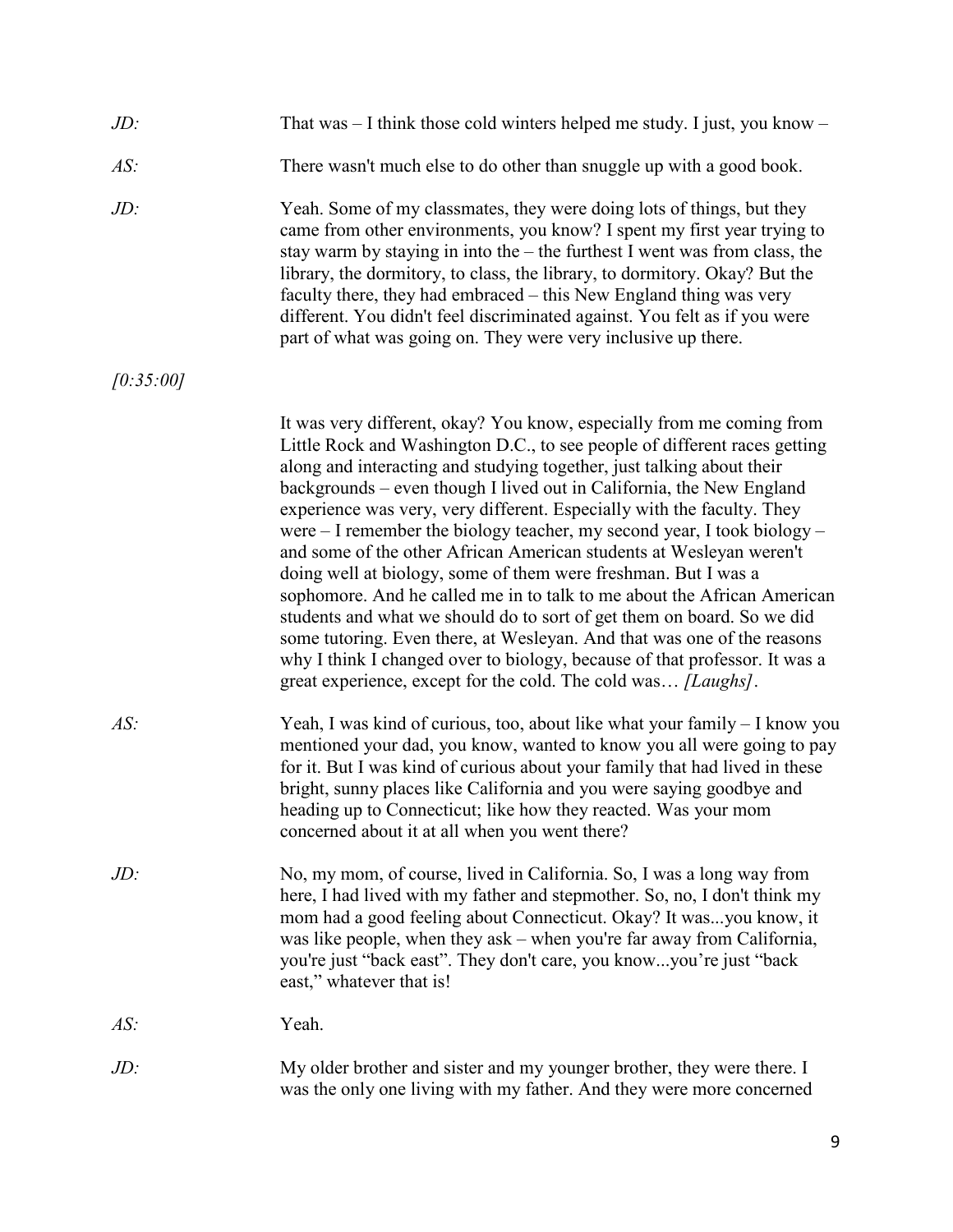|           | about me. My mother had a sort of type of confidence and, you know –<br>there was something - they were determined to get me back to come back<br>and live in California. I had fallen in love, of course, with Washington<br>D.C., and I was never going to go back and live in California. And even<br>when I talked to them, they would say, "Well, when are you coming<br>home?" Okay?                                                                                                                                              |
|-----------|-----------------------------------------------------------------------------------------------------------------------------------------------------------------------------------------------------------------------------------------------------------------------------------------------------------------------------------------------------------------------------------------------------------------------------------------------------------------------------------------------------------------------------------------|
| AS:       | Yeah.                                                                                                                                                                                                                                                                                                                                                                                                                                                                                                                                   |
| $JD$ :    | But Connecticut and the faculty of Wesleyan, they were really very great.<br>I got the wrong impression when I was there. I got the impression that all<br>institutions of higher learning were as enlightened as the people at<br>Wesleyan in Connecticut. And I thought that petty racism and<br>discrimination $-$ I thought that that was something that didn't $-$ you'd<br>never find in an institution of higher learning; at the universities. You see<br>what I mean? Especially some <i>prestigious</i> institution, right?   |
| AS:       | Right.                                                                                                                                                                                                                                                                                                                                                                                                                                                                                                                                  |
| $JD$ :    | So okay. So then, I couldn't take the cold. But more than that,<br>Middletown, Connecticut was a little town. Every now and then I would<br>catch the bus and go to Hartford and stay with a friend's parents<br>sometimes, it was like I wanted to be in a city. I remember I was at the<br>downtown park in Hartford, Connecticut. And, you know, the brightest<br>part of my day was watching the rush hour; watching people get on buses,<br>just $\left\{ \frac{la h}{2} - \text{y} \cdot \text{y} \right\}$ . I just stood there. |
| [0:40:00] |                                                                                                                                                                                                                                                                                                                                                                                                                                                                                                                                         |
| AS:       | That's amazing, yeah.                                                                                                                                                                                                                                                                                                                                                                                                                                                                                                                   |
| $JD$ :    | You know, buses and cars going and traffic and people walking around.<br>Middletown had none of that. Middletown was a teeny, teeny town. So, I<br>was determined that I was going to transfer. And I put in my papers that –<br>I sent and application to transfer to come as a junior student at Johns<br>Hopkins in Baltimore, not the medical school.                                                                                                                                                                               |
| AS:       | Yeah. I was curious about, you know just continuing with this line of<br>thought, did you know about Hopkins previously or did someone<br>recommend it to you, or you just knew you might want to be in Baltimore?<br>That's sort of the thing, like the setting was appealing to you?                                                                                                                                                                                                                                                  |
| $JD$ :    | Yeah. I knew about Hopkins, and I knew it was in Baltimore, which was,<br>I'd been to Baltimore many times. You know, because living in<br>Washington, you come either for baseball or something in nature. I had                                                                                                                                                                                                                                                                                                                       |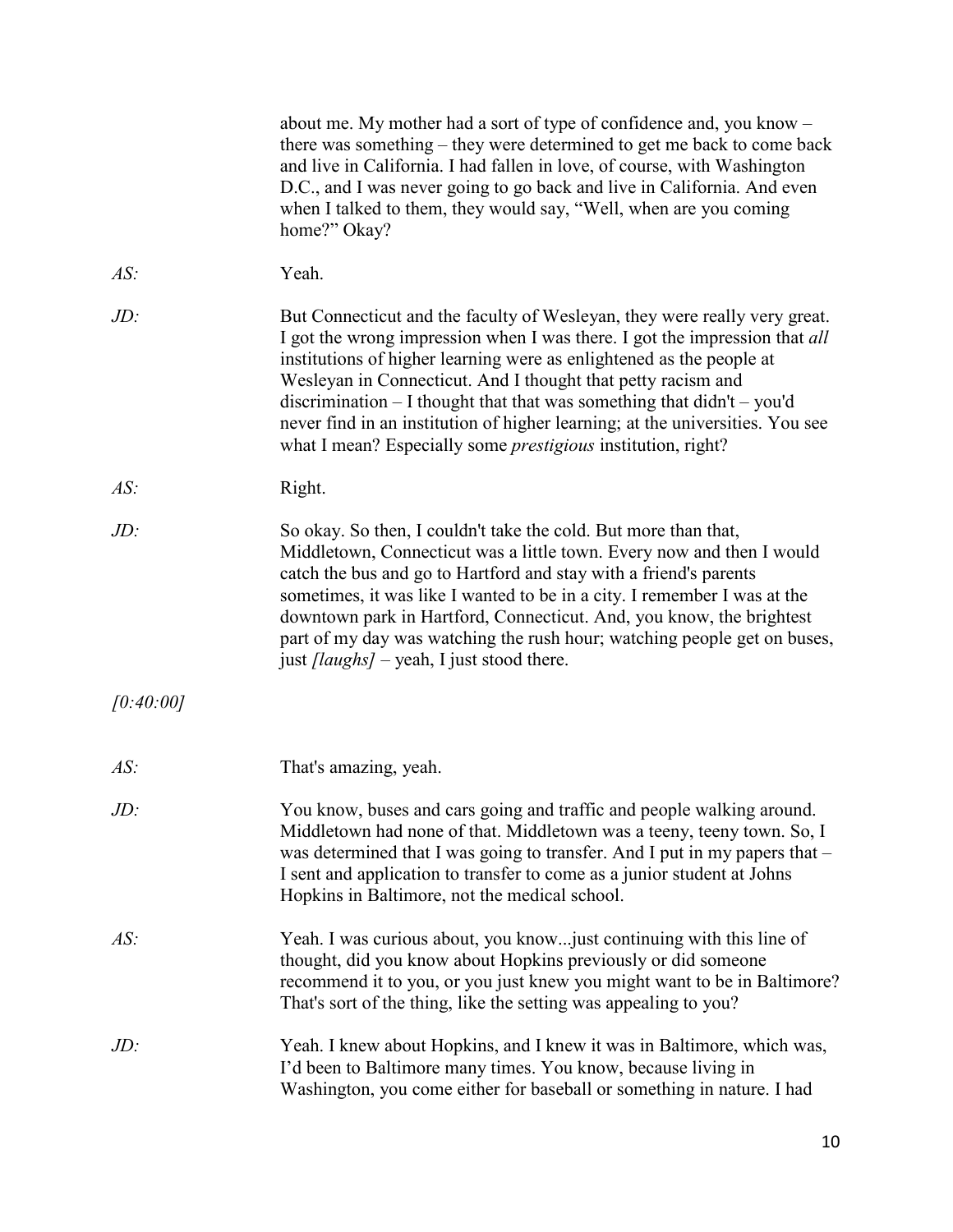one relative who worked for the police department in Baltimore. We used to go and visit him. And at that time, Baltimore had professional basketball, it also had baseball and football, it was a big city. You know, at that time – this is going to be hard for you to believe this – but at the time, Baltimore was the sixth largest city in the United States.

- *AS:* Mm-hmm.
- *JD*: Right? It has lost so much population. But at that time, Baltimore was a big city, and that was fine. It wasn't so much I wanted to come home, I wanted to come to a warmer place that was more cosmopolitan, and so, I applied to come here. The other thing, too, is that I was a science major, and I knew that if I came here, I could continue with my science background. I felt that if I came there, that same possibility of going to medical school – because if I did as well there as I did at Wesleyan, I'd have no problems getting into medical school. So something happened along the way. Okay? *[Laughs]* I get an interview to come down to interview as a transfer student. So, part of the interview is that you get a tour of the campus, and a student takes you around. So, at the end of the tour, I'm talking to this student, he's a pre-med student, right?
- *AS:* Okay.
- *JD*: And he says, "Do you know about the early admission program at the medical school?" I said, "No." He said, "Well, what are your grades like? If your grades are good enough for you to transfer here, then your grades are probably good enough for you to go to get into that program." So, I took a taxi, went down to the medical school, the admissions office and got an application.
- *AS:* Oh, my gosh!

*JD*: Now, fortunately, the acceptance of the 2-5 program – you don't really get accepted until June, so I had some time; this was in early April. So I applied quickly and got all my information there, which was easy because I'd already tried to be a transfer. So I got all of my information to them and I had not taken physics, so I was accepted with the condition that I would take physics. I took physics at Georgetown, and I did well. And so, that was it. I didn't know about it until I came down for that interview, and it was still Baltimore, and I was in medical school. So, I felt that, "This is great. This is really, really great," not knowing, again – I was coming to an institution that I really didn't know much about, one I had not really looked into it. I knew more about the undergraduate campus than I did about the medical school, but I'd been accepted to the medical school. I thought this is good, because then I didn't have to apply anymore.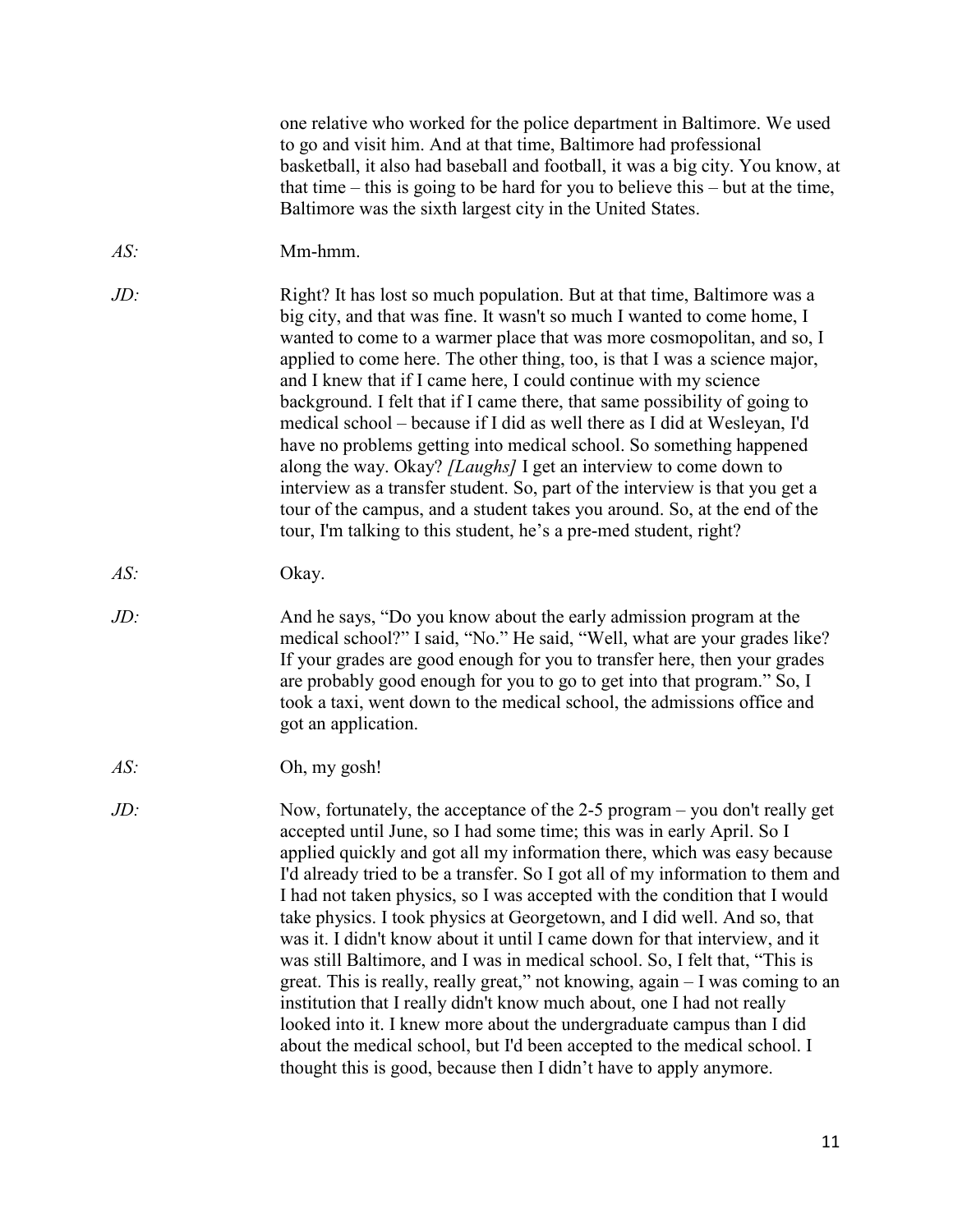| AS:       | Right.                                                                                                                                                                                                                                                                                                                                                                                                                                                                                                                                                                                                                                                                                                                               |
|-----------|--------------------------------------------------------------------------------------------------------------------------------------------------------------------------------------------------------------------------------------------------------------------------------------------------------------------------------------------------------------------------------------------------------------------------------------------------------------------------------------------------------------------------------------------------------------------------------------------------------------------------------------------------------------------------------------------------------------------------------------|
| [0:45:00] |                                                                                                                                                                                                                                                                                                                                                                                                                                                                                                                                                                                                                                                                                                                                      |
| $JD$ :    | And so, that was good.                                                                                                                                                                                                                                                                                                                                                                                                                                                                                                                                                                                                                                                                                                               |
| AS:       | Yeah. So could you – do you mind telling me a little bit more about the 2-<br>5 program? I'm not quite sure I fully understand. I know it's a program that<br>was exceptionally performing students who are getting great grades, sort<br>of excelling, and those types of things. But was it like a dual situation<br>where you got a bachelor's and your medical degree sort of at the same<br>time, or how did it work?                                                                                                                                                                                                                                                                                                           |
| $JD$ :    | Most of the students in that program, at that time, the medical school class<br>- the traditional first-year medical school - had 100 students. 25 of those<br>students, somewhere between 20 and 25, they were accepted in the 2-5<br>program. So after the first year of that 2-5 program, which is sort of a<br>transitional year, you actually went to school with people who had<br>graduated from college and went the traditional medical school route, and<br>even though they called it year two, it was really the traditional first year<br>of medical school.                                                                                                                                                            |
|           | But that transitional year, students got to do lots of different things. You<br>could take more science courses at the undergraduate school if you wanted<br>to so that you could be better prepared the next year. You could get<br>involved with some research with some of the professors, because you<br>were a medical student, right? You could get involved with other types of<br>courses that you never had a chance to take when you were rushing<br>through your first two years of college. You could sort of relax a little bit<br>and try some humanities and history and it seemed that you didn't have to<br>get As in all these subjects because you're already accepted to medical<br>school, you see what I mean? |
| AS:       | Right.                                                                                                                                                                                                                                                                                                                                                                                                                                                                                                                                                                                                                                                                                                                               |
| $JD$ :    | Now, they did have two courses that you had to take at the medical school<br>campus, but they weren't science courses. One was called the "Doctor in<br>Society." This was something that was taught at the School of Public<br>Health, which is down on the medical school campus. And that was<br>fantastic because I got a chance to really learn about the healthcare system<br>in the United States, – underserved communities $- I$ got to meet with a lot<br>of professors who were in the School of Public Health. Some of them had<br>come from all over the world. Hopkins School of Public Health was a<br>really big deal then.                                                                                          |
| AS:       | Mm-hmm.                                                                                                                                                                                                                                                                                                                                                                                                                                                                                                                                                                                                                                                                                                                              |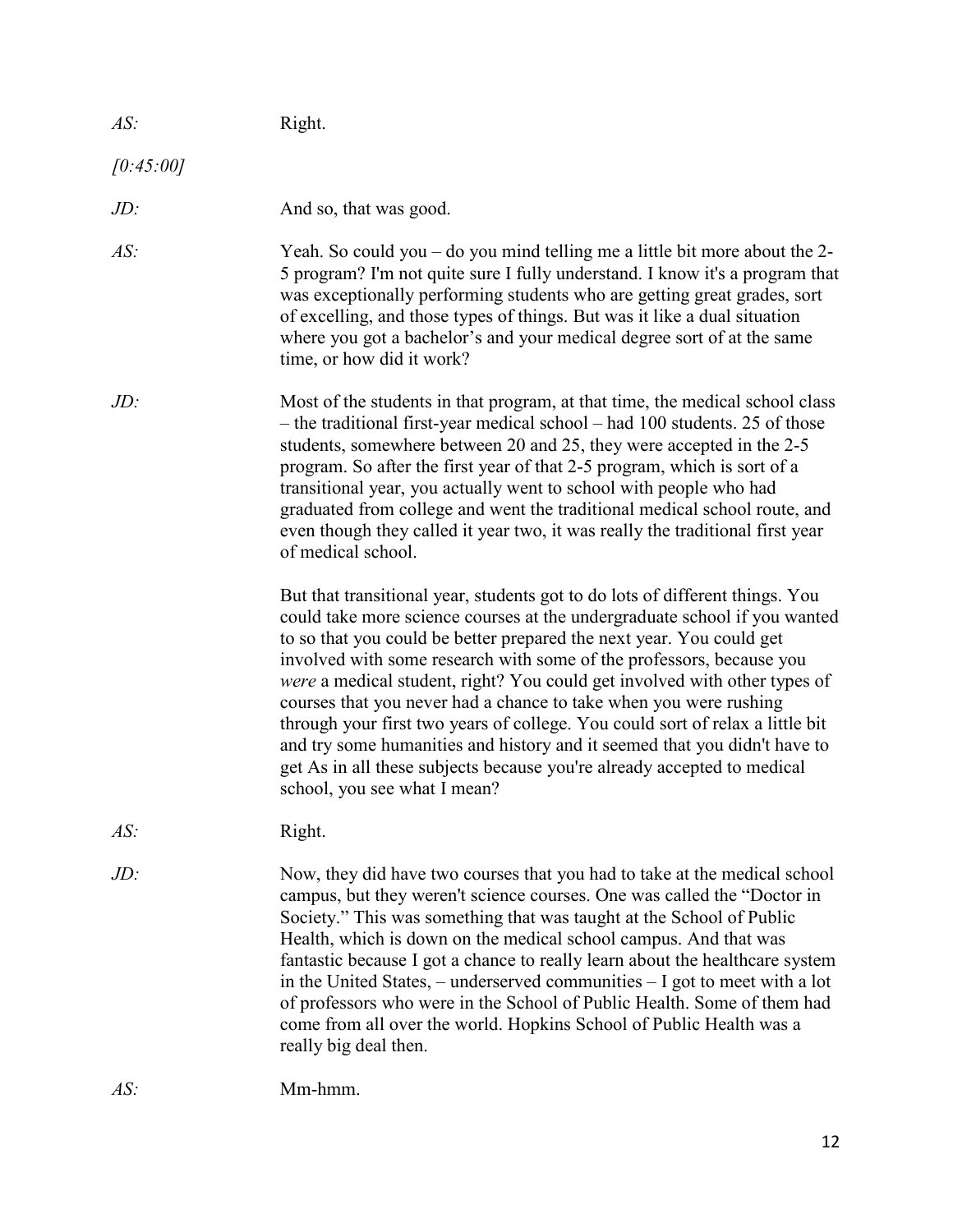| $JD$ :    | Probably still is now. These were policy makers from around the world<br>who would go back to their place in the world and try to bring about<br>changes in healthcare systems and getting care to people <i>wherever</i> they<br>were. So, I took another class there, too and I did research, not laboratory<br>research, but I did some public health research. We did help with the<br>surveys and that that particular time, $Hopkins$ – the medical school – was<br>sitting in the middle of an under-served community, a huge African<br>American community, and the question was, "How do we provide better<br>service for the people right here all around our institution?" So, they were<br>looking at HMO's – health maintenance organizations – who at that time<br>had a good name. Okay? [Laughs]                                                                                                                                                                                                                                                                                                                                                                                                                                                                                                                                                                                                                                                                                                                                                                                                                                                                         |
|-----------|------------------------------------------------------------------------------------------------------------------------------------------------------------------------------------------------------------------------------------------------------------------------------------------------------------------------------------------------------------------------------------------------------------------------------------------------------------------------------------------------------------------------------------------------------------------------------------------------------------------------------------------------------------------------------------------------------------------------------------------------------------------------------------------------------------------------------------------------------------------------------------------------------------------------------------------------------------------------------------------------------------------------------------------------------------------------------------------------------------------------------------------------------------------------------------------------------------------------------------------------------------------------------------------------------------------------------------------------------------------------------------------------------------------------------------------------------------------------------------------------------------------------------------------------------------------------------------------------------------------------------------------------------------------------------------------|
| AS:       | Right.                                                                                                                                                                                                                                                                                                                                                                                                                                                                                                                                                                                                                                                                                                                                                                                                                                                                                                                                                                                                                                                                                                                                                                                                                                                                                                                                                                                                                                                                                                                                                                                                                                                                                   |
| $JD$ :    | The whole idea was that providing more care for more people, in a<br>systematic way, profit was not even part of the equation at that time. And I<br>got a chance - I worked with Steny Hoyer.                                                                                                                                                                                                                                                                                                                                                                                                                                                                                                                                                                                                                                                                                                                                                                                                                                                                                                                                                                                                                                                                                                                                                                                                                                                                                                                                                                                                                                                                                           |
| AS:       | Oh, cool.                                                                                                                                                                                                                                                                                                                                                                                                                                                                                                                                                                                                                                                                                                                                                                                                                                                                                                                                                                                                                                                                                                                                                                                                                                                                                                                                                                                                                                                                                                                                                                                                                                                                                |
| [0:50:00] |                                                                                                                                                                                                                                                                                                                                                                                                                                                                                                                                                                                                                                                                                                                                                                                                                                                                                                                                                                                                                                                                                                                                                                                                                                                                                                                                                                                                                                                                                                                                                                                                                                                                                          |
| $JD$ :    | Yes. Steny wanted us to help with – he was working with a rehab program<br>for alcoholics on Broadway, there was a house on Broadway, a detox<br>center there – and he got a lot of the students who were doing things in the<br>School of Public Health to go over and work with them and in the<br>Baltimore community. So that was fantastic. I did those things, but most<br>of my experience was with an undergraduate campus. You know? I was<br>20 years old and I did not feel comfortable at all going into the hospital –<br>okay – which is a shame. I was afraid to go to the hospital. I wouldn't go<br>in the hospital, I was still afraid. I said, "Now I'm in medical school, and<br>one day if I keep this up I'm going to be somebody's doctor." That<br>transitional year, I had a year to not even worry about that. I gravitated to<br>the undergraduate students, the undergraduate classes, and when I got<br>there, I met some of the leaders of the Black Student Union. We had a<br>very strong African American organization at Wesleyan, where we had<br>taken over buildings, that was the trend at that time $-$ in protests,<br>demanding more faculty, an African American student union type of thing,<br>at that time, we called it the "Black House," bringing in more guest<br>speakers dealing with African American issues, African American artists<br>from African American culture. At Wesleyan, it was sort of like a<br>competition. We had to do more than Cornell, we had to do more than<br>Harvard, we had to do more than Williams, and we had to do more than<br>Columbia in terms of getting more African American presence on campus. |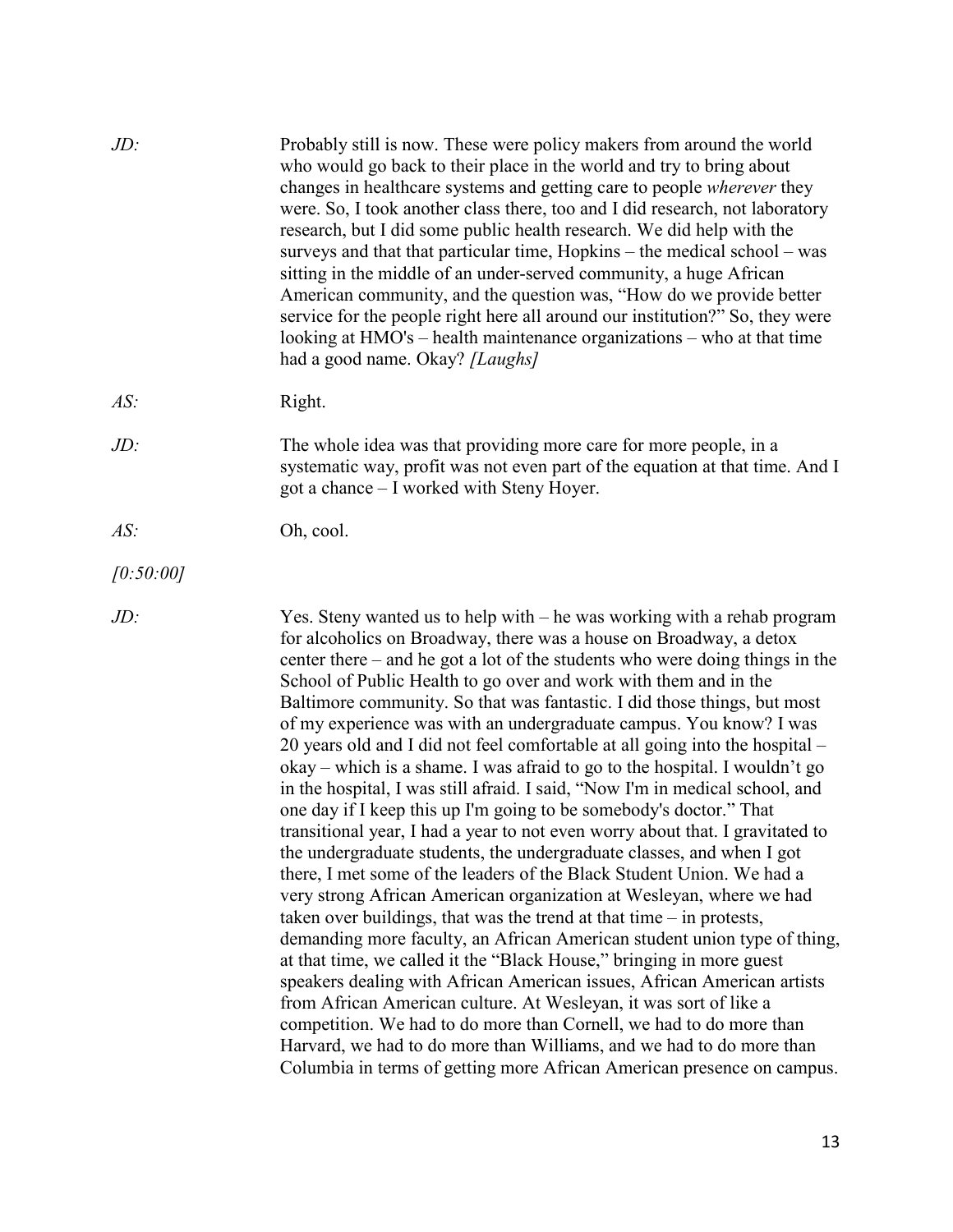| AS:       | Sure.                                                                                                                                                                                                                                                                                                                                                                                                                                                                                                                                                                                                                                                                                                                                                                                                                                                                                                                                                                                                                                                                                                                                                                                                                                                                                                                                              |
|-----------|----------------------------------------------------------------------------------------------------------------------------------------------------------------------------------------------------------------------------------------------------------------------------------------------------------------------------------------------------------------------------------------------------------------------------------------------------------------------------------------------------------------------------------------------------------------------------------------------------------------------------------------------------------------------------------------------------------------------------------------------------------------------------------------------------------------------------------------------------------------------------------------------------------------------------------------------------------------------------------------------------------------------------------------------------------------------------------------------------------------------------------------------------------------------------------------------------------------------------------------------------------------------------------------------------------------------------------------------------|
| $JD$ :    | So, when I got to Hopkins, there wasn't a lot of interest in that. So, one of<br>the things was that the Black Student Union wanted to share some of my<br>experiences. We did a lot of organizing during that year, you probably<br>know that we also took over a building.                                                                                                                                                                                                                                                                                                                                                                                                                                                                                                                                                                                                                                                                                                                                                                                                                                                                                                                                                                                                                                                                       |
| AS:       | Mm-hmm.                                                                                                                                                                                                                                                                                                                                                                                                                                                                                                                                                                                                                                                                                                                                                                                                                                                                                                                                                                                                                                                                                                                                                                                                                                                                                                                                            |
| $JD$ :    | We took over a building and the strategic plan was one that we had<br>adopted from my experience at Wesleyan; how to get in, when you have to<br>get in, what to do, when to leave. Maybe I shouldn't share this with you<br>either, but the time to leave is around 4:30, because you want to make sure<br>that you can be on the 5:00 o'clock news, okay? [Both laugh] At that time,<br>Ron Owens was the only African American Administrator there. So we<br>wanted more African Americans at the undergraduate school, Homewood<br>campus, in the administration; we wanted more African American faculty<br>members. Right? And of course, we wanted them to continue to recruit in<br>African American communities, in high schools. Believe it or not, they<br>were open to all these things. In fact, I actually did some recruiting that<br>year for Hopkins; I went to Roosevelt High School to talk to students<br>about coming to Hopkins. It seems as though I was a long way from<br>medical school, but that was okay with me. [Both laugh] One of the<br>things, too is that I had done fairly well with the sciences, Believe it or<br>not, it was sort of easy for me, and I really liked that. But those courses<br>that I sort of mastered, a lot of the students - African American students -<br>at Hopkins were struggling. |
| [0:55:00] |                                                                                                                                                                                                                                                                                                                                                                                                                                                                                                                                                                                                                                                                                                                                                                                                                                                                                                                                                                                                                                                                                                                                                                                                                                                                                                                                                    |
|           | So Rudy Scott asked me to help him, and then when word got out that I<br>was helping him with some of his chemistry and biology, other students<br>would come from time to time. So, I helped to tutor a lot of the students, I<br>taught them about getting old tests and looking at the old tests because<br>that's, you know – nothing's changed – maybe they're going to ask the<br>same question in maybe a different way, but it's information that you<br>needed. Those tests are available – the fraternities at that time would keep<br>old tests, for their members.                                                                                                                                                                                                                                                                                                                                                                                                                                                                                                                                                                                                                                                                                                                                                                     |
|           | And they were willing to share this information, you just have to know to<br>go and get it. So, I got a chance to meet a lot of African American students<br>during that year, in that transitional year tutoring. Some of them were in<br>the process of applying to medical school, and I knew about that too. So, I<br>not only helped Frank Spellman, but a few other students get their                                                                                                                                                                                                                                                                                                                                                                                                                                                                                                                                                                                                                                                                                                                                                                                                                                                                                                                                                       |

applications in, not Kenny Brown, he'd already mastered his.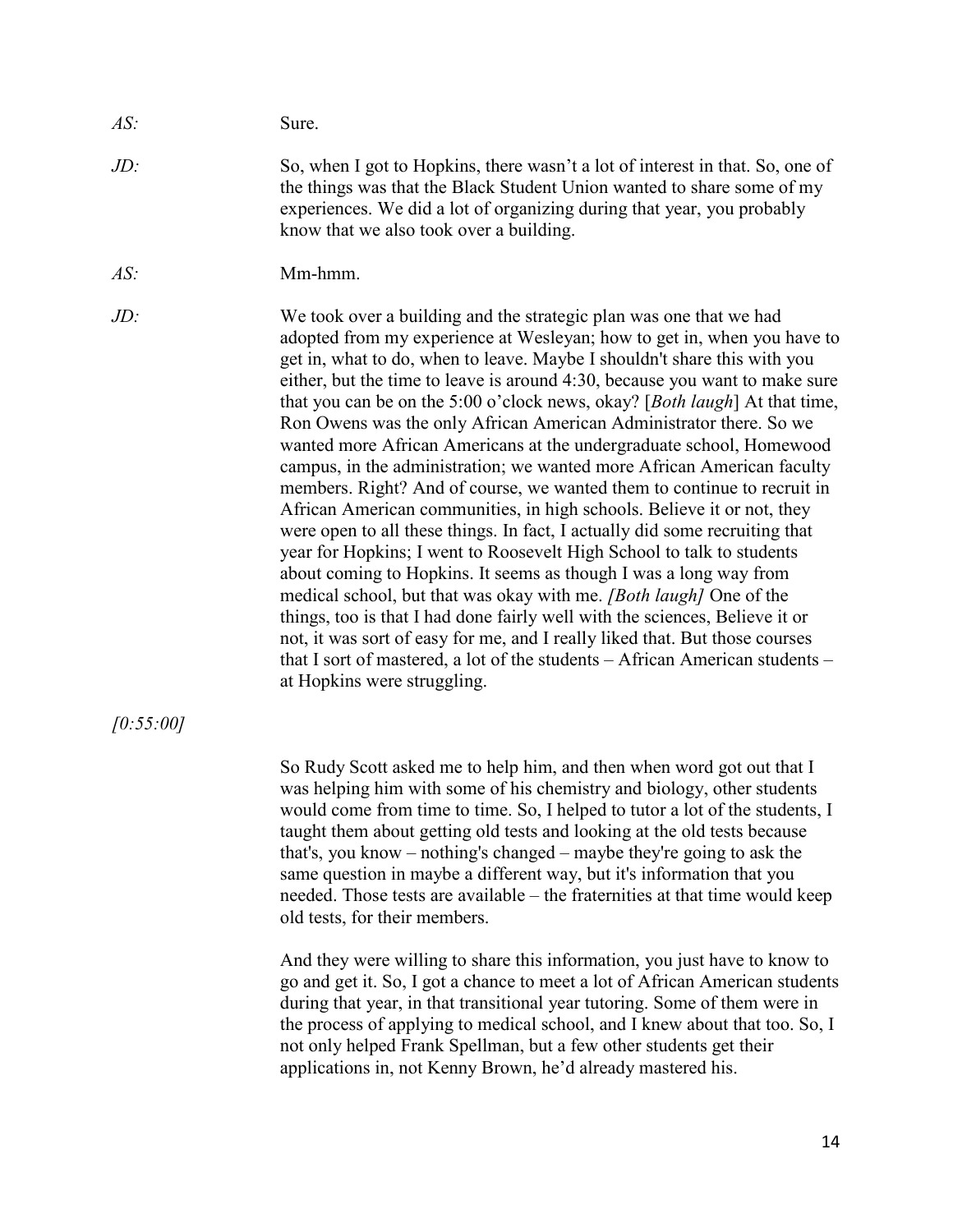|           | But I helped Greg Thomas; shared what they needed to do, when they<br>needed to take the MCAT and those types of things in medical school. All<br>those types of things; how to get the references they needed from the<br>professors, and it's something that you needed to $do$ – you needed to sort<br>of have some type of relationship - you don't want to walk in and say, "I<br>need a reference," from someone that barely knows you. So, all the things<br>that you needed to do to get into medical school. I enjoyed doing that, it<br>was a very relaxed year for me because I didn't have to get As, and I could<br>just enjoy learning for a change. I know that sounds bad, but <i>[both laugh]</i><br>the pressure was off. That same year, I even had time to date a senior at<br>Morgan State. So I got to meet some of her friends too, but she graduated<br>and went back to Florida, so that was okay. [Both laugh] |
|-----------|------------------------------------------------------------------------------------------------------------------------------------------------------------------------------------------------------------------------------------------------------------------------------------------------------------------------------------------------------------------------------------------------------------------------------------------------------------------------------------------------------------------------------------------------------------------------------------------------------------------------------------------------------------------------------------------------------------------------------------------------------------------------------------------------------------------------------------------------------------------------------------------------------------------------------------------|
| AS:       | I mean, it sounds like you were – you sort of came into your own and<br>knew what was important to you $-$ at a young age to mentor and support<br>others and really bolster the African American community at Hopkins.<br>You know, that's really interesting to me. I'm kind of curious about like –<br>so you mentioned you guys were advocating for Black faculty and those<br>types of things. Could you just comment on, there was a noticeable lack of<br>those things when you got to Hopkins campus, right? There weren't a lot<br>of black faculty, and maybe even if you could comment like about what<br>you encountered at the medical school, like, I wonder if there were even<br>Black faculty members there?                                                                                                                                                                                                            |
| $JD$ :    | No. I want to move into the traditional year now, leaving the<br>undergraduate behind now, I had friends there and they were still there,<br>and I stayed in touch with them. But the next year I had to study more, and<br>it was real school again for me and it was very competitive again. But, let<br>me read something to you that I was writing here.                                                                                                                                                                                                                                                                                                                                                                                                                                                                                                                                                                             |
| AS:       | Okay.                                                                                                                                                                                                                                                                                                                                                                                                                                                                                                                                                                                                                                                                                                                                                                                                                                                                                                                                    |
| $JD$ :    | "The five-year program at Hopkins was more than the early release from<br>Middletown. The overt racism during the traditional four years - which<br>started at that second year at this Southern, prestigious institution -<br>actually helped me decide what I wanted to do for the rest of my life."                                                                                                                                                                                                                                                                                                                                                                                                                                                                                                                                                                                                                                   |
| [1:00:00] |                                                                                                                                                                                                                                                                                                                                                                                                                                                                                                                                                                                                                                                                                                                                                                                                                                                                                                                                          |
| $JD$ :    | That first year was a really rough year. In the 2-5 program my first year in<br>those 20 students, there were two African Americans: me with Clark<br>Coleman. The next year, 11 other African American students joined us;<br>there were 13 of 100 African American students. Right? And I was<br>encouraged by that for a short period of time, but then, we started taking<br>classes with some of the most <i>prestigious</i> professors in medicine and<br>doing our basic science – teaching our basic science courses, right?                                                                                                                                                                                                                                                                                                                                                                                                     |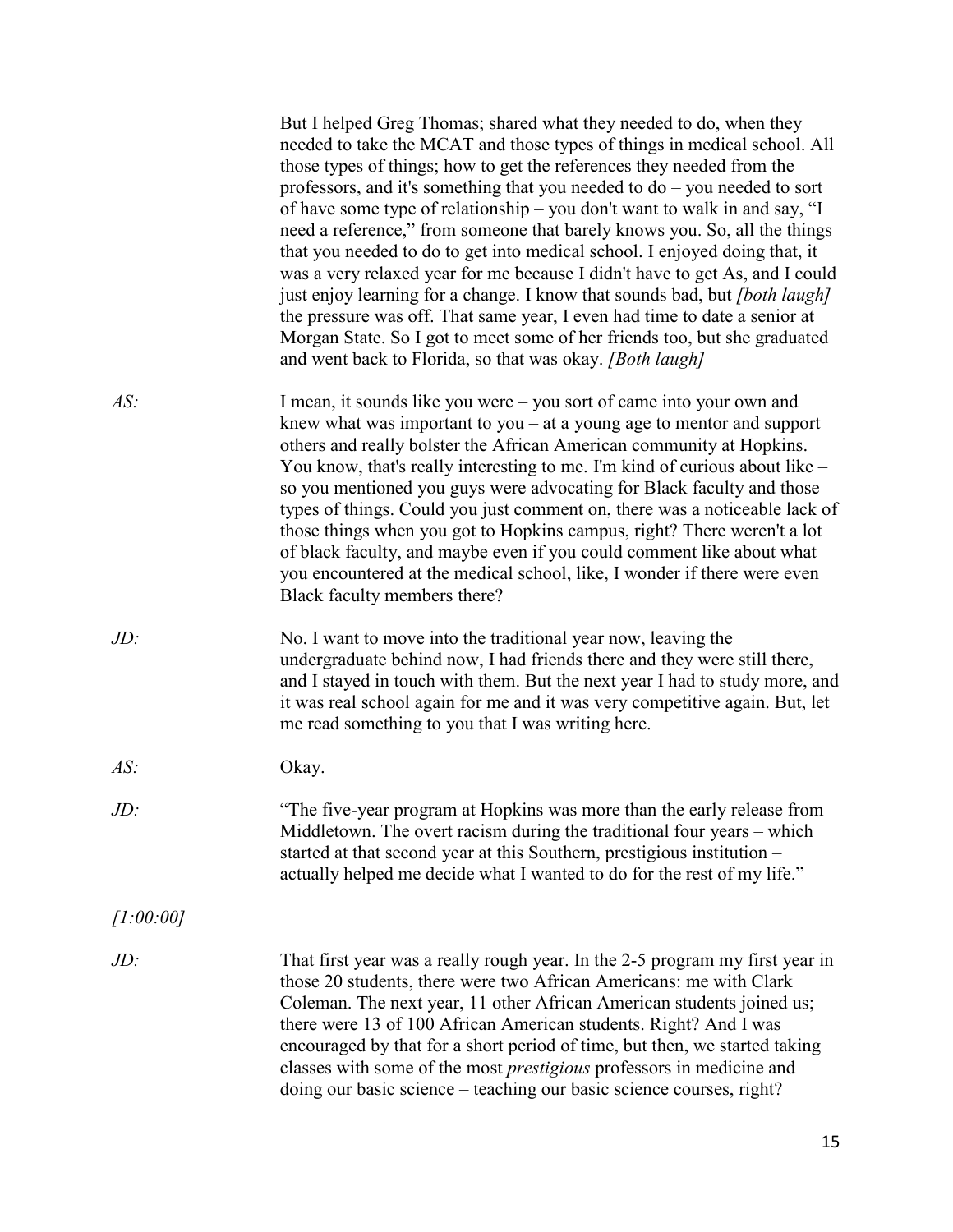| AS:    | Mm-hmm.                                                                                                                                                                                                                                                                                                                                                                                                                                                                                                                                                                                                                                                                                                                                                                                                                                                                                                                                                                |
|--------|------------------------------------------------------------------------------------------------------------------------------------------------------------------------------------------------------------------------------------------------------------------------------------------------------------------------------------------------------------------------------------------------------------------------------------------------------------------------------------------------------------------------------------------------------------------------------------------------------------------------------------------------------------------------------------------------------------------------------------------------------------------------------------------------------------------------------------------------------------------------------------------------------------------------------------------------------------------------|
| $JD$ : | They were determined to show the administration there that they had made<br>13 mistakes by admitting us. They were <i>determined</i> that whenever any of<br>us had any problems with our studies that they would take that to the<br>administration, to put pressure on the administration to sort of get rid of<br>us. So, it turned out that we were under a lot of pressure as a group. That<br>first year was <i>really</i> bad; in anatomy, for example, it wasn't just the<br>faculty, it was the professors but also the laboratory instructors. Right?<br>There were things that they would share with the white students that they<br>wouldn't share with us. I remember many times that there was something<br>to see, and too often they would turn their backs to us. You see what I<br>mean?                                                                                                                                                             |
| AS:    | Mm-hmm.                                                                                                                                                                                                                                                                                                                                                                                                                                                                                                                                                                                                                                                                                                                                                                                                                                                                                                                                                                |
| $JD$ : | And the other thing, too, was that special session with them: we'd find out<br>about them after-the-fact. We were required in the second year to take a<br>course called Physical Diagnosis – a course that I really loved – that's<br>where you examine the person and you figure out what's wrong with them.<br>Even today, I sort of pride myself in doing that type of diagnostician that,<br>"I can do this." You know, this whole thing of "laying hands on," what<br>they would call it. But Hopkins at that time had segregated wards, but not<br>officially.                                                                                                                                                                                                                                                                                                                                                                                                  |
|        | But the indigenous people, all of whom were Black, were on the Osler<br>floor. Oh, what was the name? Some type of bird? I can't remember the<br>name of the other ward that was for private patients. All of the private<br>patients were white. I remember that one of the things that happened was<br>that they selected a few patients for us to examine, and if you went to the<br>private ward, if you were an African American student they had to okay<br>that with the patients; would it be okay if an African American student<br>came and examined them. That was just showing what the setting in<br>Baltimore was like at that time, still a big Southern City. When we went to<br>the ulcer Osler – this is the part that I really disliked – the nurses and the<br>physicians would never call the African American patients by their last<br>name: nobody was Mr. Jones or Mrs. Johnson; everybody was Grace or<br>John or Bill, you see what I mean? |
| AS:    | Right.                                                                                                                                                                                                                                                                                                                                                                                                                                                                                                                                                                                                                                                                                                                                                                                                                                                                                                                                                                 |
| $JD$ : | And these were people $- I$ was little. I mean, I was 22 years old $- I$ 'd never<br>say that to anybody in my community who was black in their 40s or 50s or<br>60s. I mean, I never called anybody by their first name that was unheard<br>of.                                                                                                                                                                                                                                                                                                                                                                                                                                                                                                                                                                                                                                                                                                                       |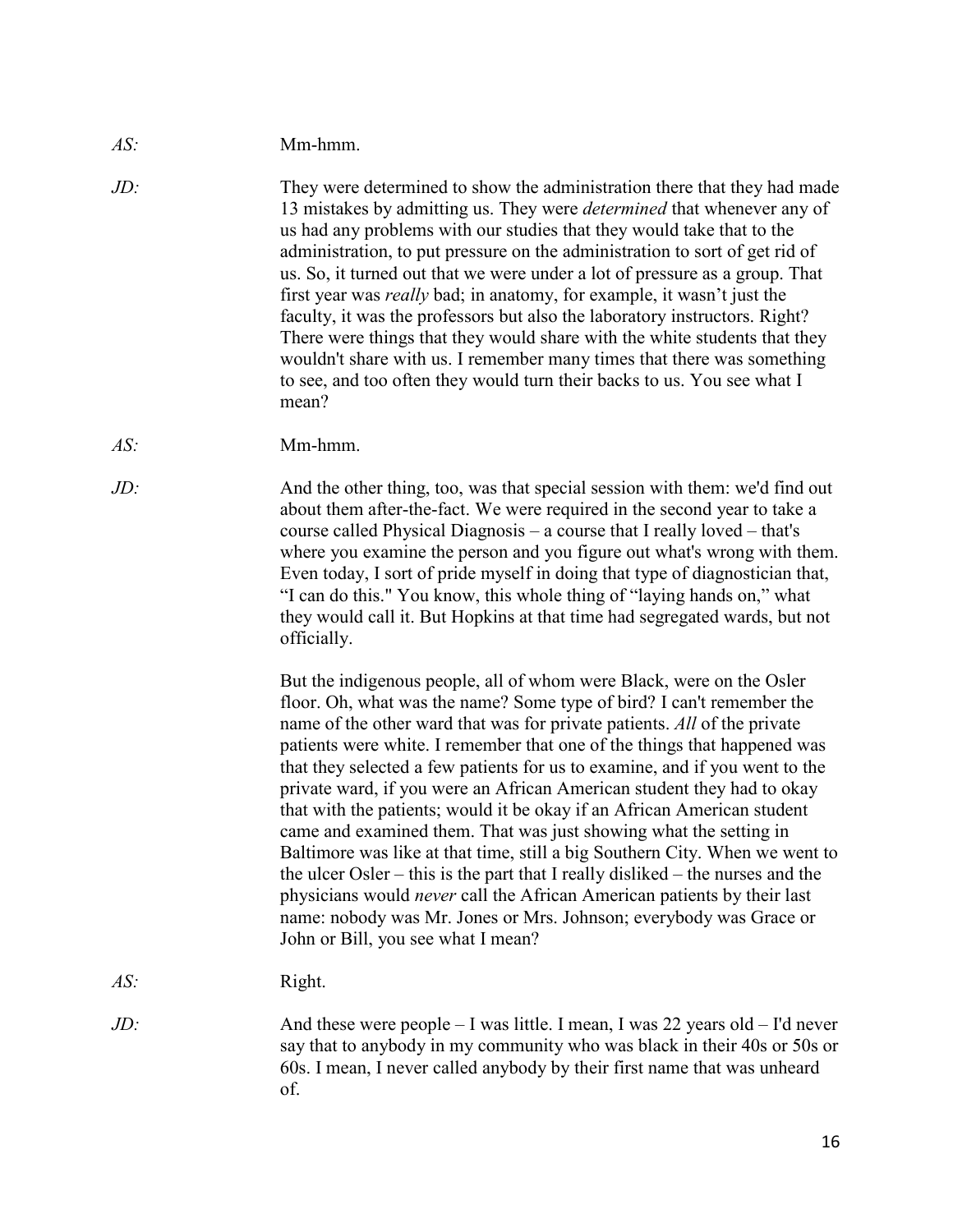|  | 1:05:001 |  |
|--|----------|--|
|  |          |  |

*AS:* Yeah.

*JD*: But they did it, and it was really a type of disrespect. They did not like it when a few of the African American students referred to them by their last names. You know? Which was really strange. So, not only were the prestigious professors somewhat racist, but the house staff – the ones that were seeing the patients with you, like the young doctors, interns or residents, right – they were unbelievable. They were *really* unbelievable.

> So, that along with my experience in public health made me commit that I was going to serve the African American community, I was going to take whatever knowledge I got, to be the very best physician. And the most important thing I was going to do is, I'm going to treat every patient – *every patient* – with the utmost respect and dignity. Because I saw so, so much – sometimes it fringed upon brutality – the next year when I did OBGYN, there was an OBGYN nurse who ran the clinic there.

> She would say the most horrible things about the African American women, a lot of whom were older teenagers about their sexuality; treated them, almost like they were animals. It wasn't just my experience because we would share notes, the African American students would share notes, and almost every single one of us identified this nurse as being that way. And she was doing it with impunity. I mean, doing stuff that you could never do today, thank goodness, but that was their mode of operation, that was the way that they did things then.

> Saying like, "You're in here again?" Like, "What are we going to do with you? Every time I look up, you're back in here." That's not what you say to these people. I understood that these were young African Americans, like teenage to early-20s, and they had to take that type of abuse to get care. Okay? And I would just determine, "No. I could go someplace where that wasn't the case." But anyway.

- AS: It sounds like it was really like part of the culture, not necessarily like it just was so inherent and sort of built in that it seemed probably abnormal for you as African American students to go in this scenario and see this – but for everybody that was already there, it was just status quo. It was just, you know, every day, like you said, their mode of operation.
- *JD*: Yes. Let me tell you about Vivien Thomas.
- *AS:* Okay.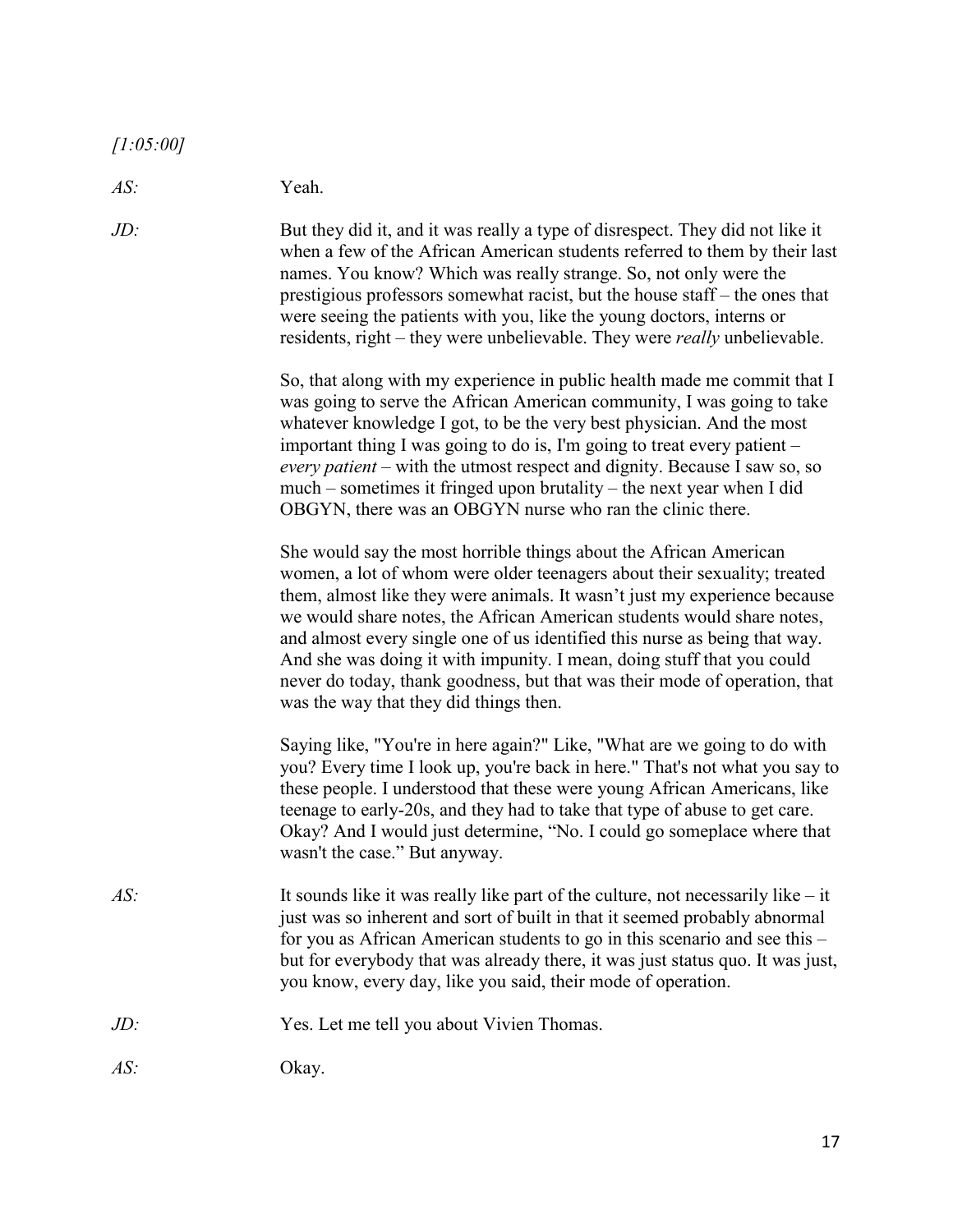| $JD$ :    | All right? He was not necessarily a faculty member. But he had his labs,<br>and he taught students. Exactly what his status was, I'm not sure, but he<br>taught students. And he taught the students in dog surgery. That's where<br>you operate on the dog, and you learn how to operate and you do it on the<br>dog. I can't tell you all of the things that they learned because I never took<br>dog surgery, but he taught that. He also ran the lab for Blaylock, helping<br>him with some of this heart research and so forth. But at that particular<br>time, when I was there, he had stopped teaching, he was that old. He<br>stopped teaching, but he was still sort of supervising the lab. |
|-----------|--------------------------------------------------------------------------------------------------------------------------------------------------------------------------------------------------------------------------------------------------------------------------------------------------------------------------------------------------------------------------------------------------------------------------------------------------------------------------------------------------------------------------------------------------------------------------------------------------------------------------------------------------------------------------------------------------------|
| [1:10:00] |                                                                                                                                                                                                                                                                                                                                                                                                                                                                                                                                                                                                                                                                                                        |
|           | I think that they just wanted to keep him around. He was like an honorary<br>faculty member. It was like he was – he'd done so well and helped out so<br>much. In the surgery department, he was like one of the fellows from the<br>surgery department that could stay as long as he wanted to. But my friend,<br>Nate – Nate Evans – came to me one day. I was a freshman, well I was in<br>my second year, and he was in his third year, a year ahead of us. He said,<br>"We've been invited to meet with Vivien Thomas."                                                                                                                                                                           |
|           | So, they sent a group of us over to meet him. One of the things that I got<br>most out of the meeting is that regardless of how bad he had been treated,<br>or mistreated, by faculty students or whoever - he had made it through lots<br>of racism and dealt with lots of racism during his time – he was so pleased<br>to meet with us, and it was a message that things were getting better. "You<br>are African American and things are getting better." You know? It was<br>fantastic.                                                                                                                                                                                                           |
|           | So, you know, to just deal with this, like, don't be discouraged, and don't<br>let it run you away. It's almost like that was the first time that I really felt<br>like I was at Hopkins for a reason. I never met with him again. But, Levi<br>Watkins came. Levi Watkins was extremely pale, he's African American,<br>but is extremely pale. He'd gone to Vanderbilt, and many times, his<br>patients and other people, when they first met him, they thought he was<br>white. Right?                                                                                                                                                                                                               |
| AS:       | Right.                                                                                                                                                                                                                                                                                                                                                                                                                                                                                                                                                                                                                                                                                                 |
| $JD$ :    | And Levi was good about not informing them otherwise $-1$ 'll just say it as<br>that - if they want to see him as white, well, okay. You know what I<br>mean? And one of my friends at that time was a nursing studentwell, no,<br>she graduated, she was working at Hopkins. She was Levi's cousin.                                                                                                                                                                                                                                                                                                                                                                                                   |
| $JD$ :    | So, that's how I got to meet him from a personal point-of-view. But Levi<br>was the <i>first</i> African American surgical resident at Hopkins. He came<br>from Vanderbilt with a good recommendation, he was from Tennessee. He                                                                                                                                                                                                                                                                                                                                                                                                                                                                       |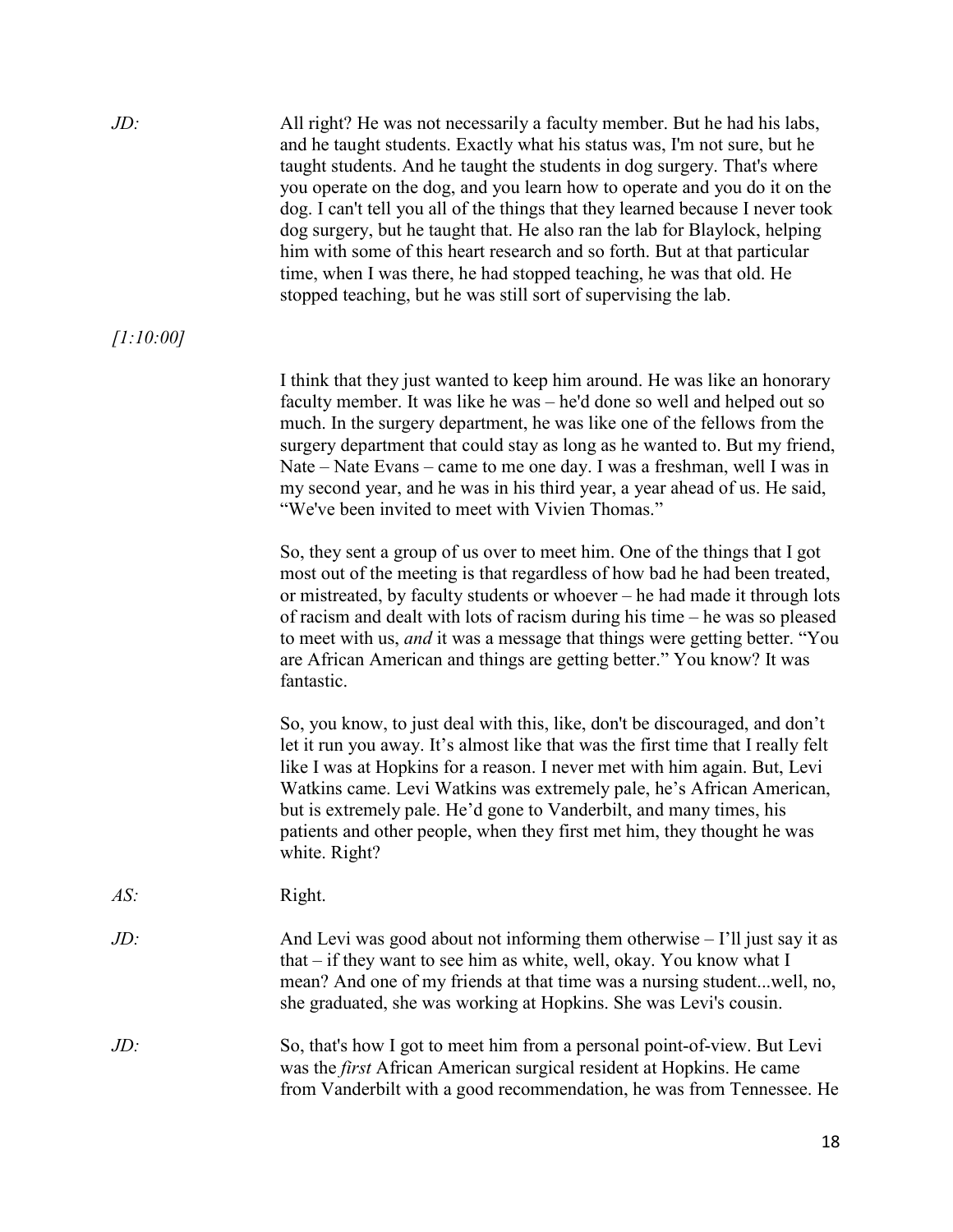|           | spoke with a somewhat Southern accent. He was a very sociable person,<br>I'd always see him in the morning going very focused, and I didn't even<br>know whether he ever relaxed, because I he was always so focused, but<br>his cousin that allowed us to meet him in social settings. I mean, it's like<br>the stories that he would tell at Vanderbilt and even some at Hopkins<br>about the discrimination that he had seen $-$ right? It was a lot more than<br>we had, because in many settings, they thought that he was white.                                                 |
|-----------|----------------------------------------------------------------------------------------------------------------------------------------------------------------------------------------------------------------------------------------------------------------------------------------------------------------------------------------------------------------------------------------------------------------------------------------------------------------------------------------------------------------------------------------------------------------------------------------|
| AS:       | Right.                                                                                                                                                                                                                                                                                                                                                                                                                                                                                                                                                                                 |
| $JD$ :    | You know? So they would share racist jokes with him. <i>[Laughs]</i>                                                                                                                                                                                                                                                                                                                                                                                                                                                                                                                   |
| AS:       | Oh, my gosh. [Laughs]                                                                                                                                                                                                                                                                                                                                                                                                                                                                                                                                                                  |
| $JD$ :    | Like all types of things, all types of stuff, in different settings. So Levi was<br>there. Our first impression as a student was that he's here, and he's not<br>going to meet the discrimination and he's going to try to sail through and<br>just go fade away into the white world. Do you see what I mean? But that<br>wasn't Levi's mission. Levi said, "I'm going to be the best surgical resident<br>they've ever had. I'm going to turn out to be the best surgeon that they<br>ever had. I'm going to be an authority, and I'm going to be an African<br>American authority." |
| [1:15:00] |                                                                                                                                                                                                                                                                                                                                                                                                                                                                                                                                                                                        |
|           | And "I'm going to change the culture here." So, a lot of it was he was<br>encouraged, I think, by some of the African American students who were<br>there. He stayed in contact with us. Levi, if you've ever been to the<br>Rotunda of the old hospital in Broadway -                                                                                                                                                                                                                                                                                                                 |
| AS:       | Yeah.                                                                                                                                                                                                                                                                                                                                                                                                                                                                                                                                                                                  |
| $JD$ :    | If you've ever been in there, there's a portrait of Vivien Thomas, and they<br>made a movie about it.                                                                                                                                                                                                                                                                                                                                                                                                                                                                                  |
| AS:       | Mm-hmm.                                                                                                                                                                                                                                                                                                                                                                                                                                                                                                                                                                                |
| $JD$ :    | Okay. They movie did not emphasize how much trouble there was of what<br>Levi had to go through to even get that portrait to be displayed and finally<br>to put it in the Rotunda. Before going into the Rotunda, it was in lots of<br>other places. They found it right next to Blaylock. Levi got into the<br>community, Levi increased the - in every setting, whether it was<br>admissions or any type of evaluation or residence, [connection sound] -<br>hello?                                                                                                                  |
| AS:       | I'm here.                                                                                                                                                                                                                                                                                                                                                                                                                                                                                                                                                                              |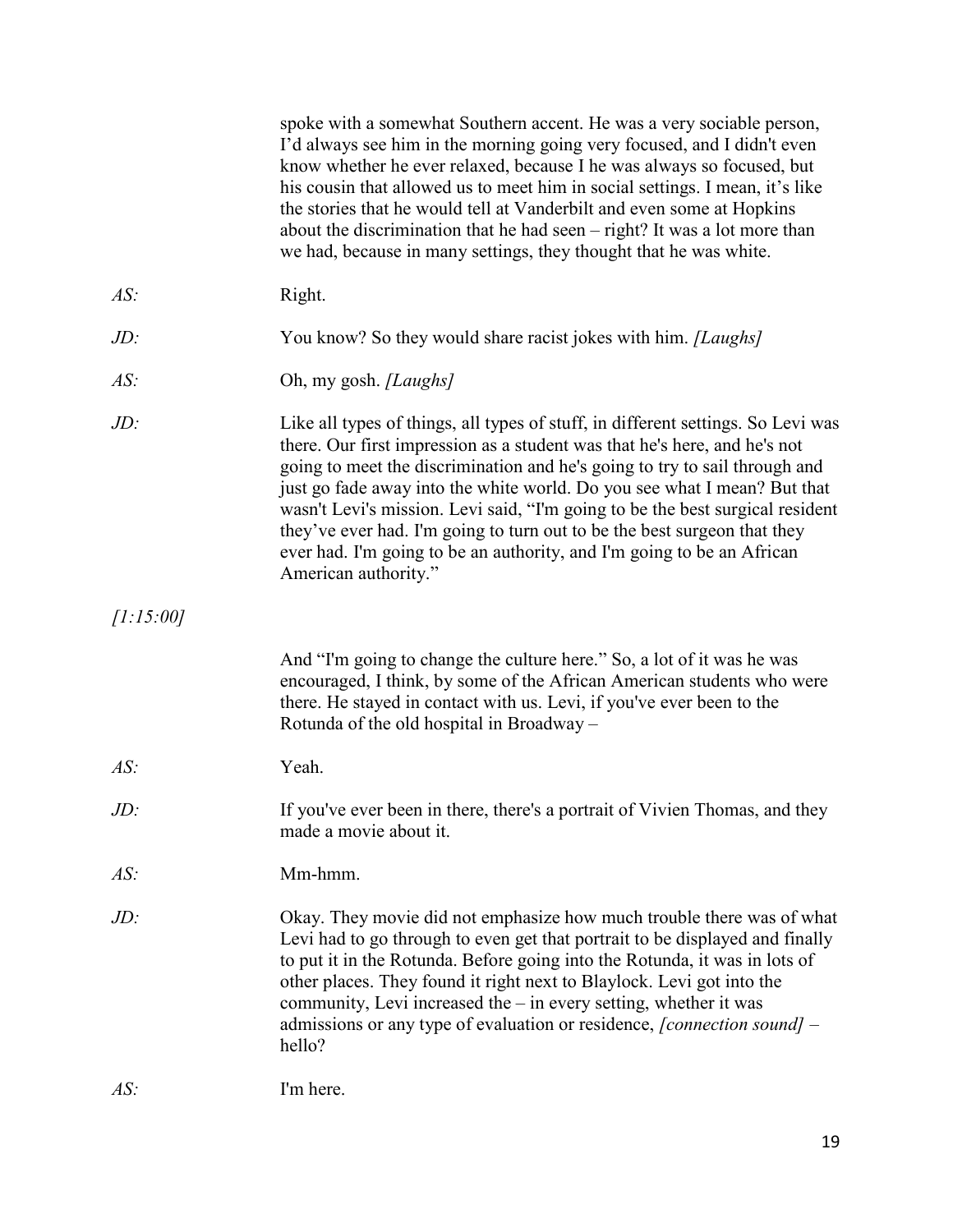| $JD$ :    | Okay. Any of those things, he was there. And I was so proud of him and<br>hearing things that he was still doing long after I'd left Hopkins. But his<br>thing was, "First I'm going to show them that I'm the best." Then, "I'm<br>going to show them that I'm also an African American $-$ right $-$ that comes<br>from the African American community," and then "I'm going to make<br>sure that community is represented in <i>every</i> aspect of this institution."                                                                                                                                                                                                                                                                                                                                                                                                                                                                                                                                                                                        |
|-----------|------------------------------------------------------------------------------------------------------------------------------------------------------------------------------------------------------------------------------------------------------------------------------------------------------------------------------------------------------------------------------------------------------------------------------------------------------------------------------------------------------------------------------------------------------------------------------------------------------------------------------------------------------------------------------------------------------------------------------------------------------------------------------------------------------------------------------------------------------------------------------------------------------------------------------------------------------------------------------------------------------------------------------------------------------------------|
| AS:       | Mm-hmm.                                                                                                                                                                                                                                                                                                                                                                                                                                                                                                                                                                                                                                                                                                                                                                                                                                                                                                                                                                                                                                                          |
| $JD$ :    | So anyway, needless to say, I think a lot about Levi Watkins.                                                                                                                                                                                                                                                                                                                                                                                                                                                                                                                                                                                                                                                                                                                                                                                                                                                                                                                                                                                                    |
| AS:       | Yeah, no, I mean, that's an amazing story. And for you to have – I think of<br>a young person when you encounter people like Vivien Thomas, even<br>introductory or you don't get to work under them, just to see them in the<br>ways in which they've persevered and then also are really trying tothose<br>to me are the first signs of changing the culture. Right? You know, by<br>having those individuals there and I actually didn't know that Levi that -<br>technically, I guess - "pass," like a fewI didn't realize that. So that's so<br>fascinating. And I'm sure that was so complicated for him to decide in<br>which situations he would reveal that. You know? Especially early-on in<br>his career.                                                                                                                                                                                                                                                                                                                                            |
| $JD$ :    | Yes. Now, I don't think that – he would share that with us. But later, once<br>he was more established at Hopkins, he would share that with anybody,<br>talking about the experience. So that was it. In my junior year, the faculty<br>there $-$ in my second year, I started to get somewhat discouraged $-$ I'd<br>always been an impressionable person. The basic science faculty didn't<br>like the fact that we were there, African American students were there, and<br>then at the end of sophomore year, I started doing my clerkships in<br>internal medicine and pediatrics. I think the first year I was going into<br>pediatrics – and I can't really share with you why, but I was going into<br>pediatrics. So, I studied pediatrics, I did really well in pediatrics up at the<br>Kennedy Center, it has another name now added, but it's in the same<br>location on Broadway. I worked with a lot of the people who came there.<br>Pediatrics, I really liked that, I was very accepted, so I think it varied from<br>department to department. |
| [1:20:00] |                                                                                                                                                                                                                                                                                                                                                                                                                                                                                                                                                                                                                                                                                                                                                                                                                                                                                                                                                                                                                                                                  |
|           | the next year, I went to internal medicine. And internal medicine $was - I$<br>went out to Baltimore City Hospital – which was a predominantly white<br>hospital then. The steel mills were gone, but the people were still there;<br>meaning that these were steel mill workers in far-East Baltimore. There<br>was some manufacturing over there but not a lot, and they had a huge<br>white community that was not impoverished, but it wasn't like the whites                                                                                                                                                                                                                                                                                                                                                                                                                                                                                                                                                                                                |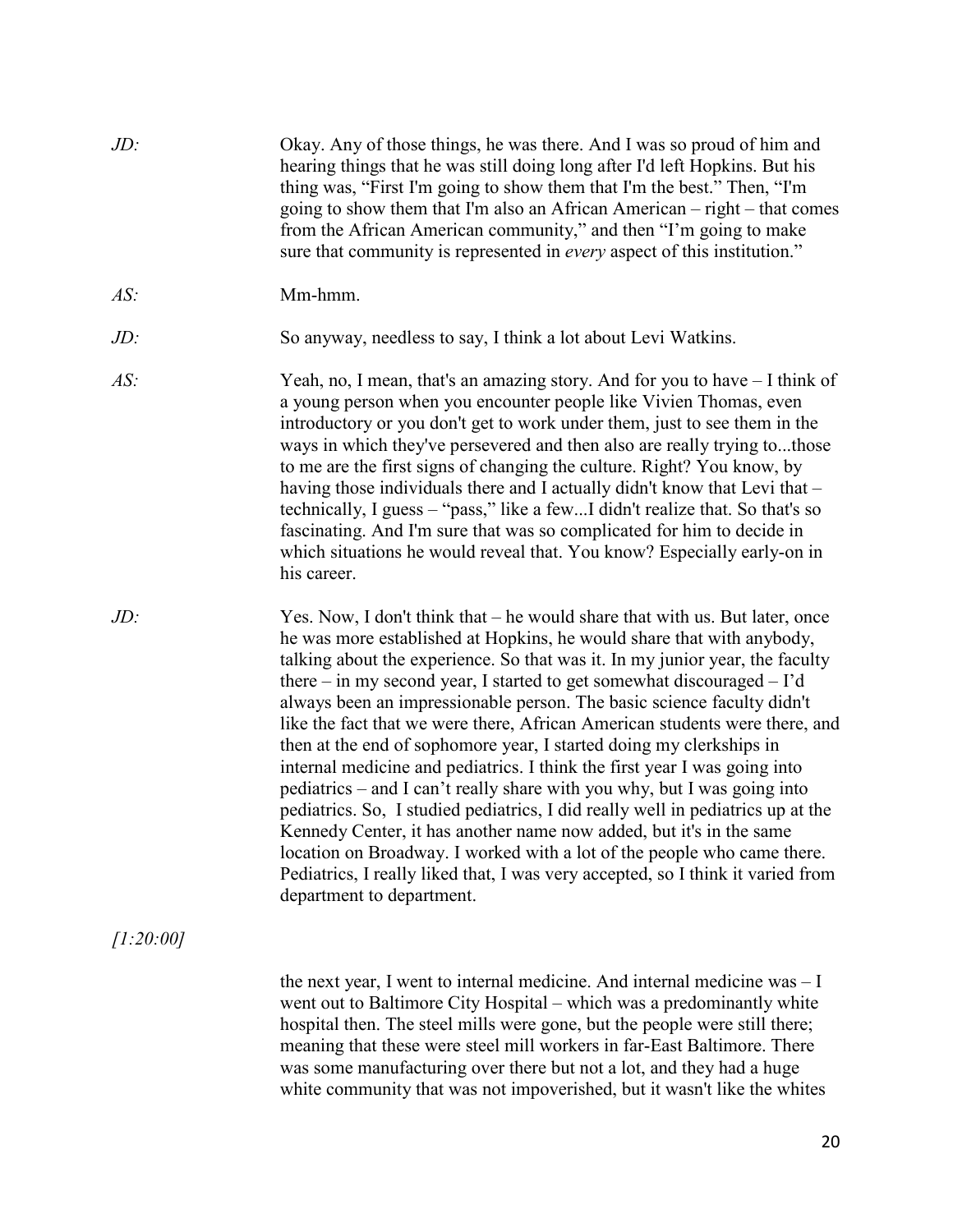|          | that I saw in Washington D.C., all of whom seemed to be middle class,<br>these were poor white people. Right? And I got a chance to interact with a<br>lot of them. And let me tell you that was not negative. That was very<br>positive. I remember my first patient, his name is Mr. Dorn - D-O-R-N -<br>that I had over there. He had Korsakoff syndrome from alcoholism. So<br>when I first met him, he wasn't lucid at all. And he was having seizures<br>and things of that nature from alcoholic withdrawal.                                                                                                                           |
|----------|-----------------------------------------------------------------------------------------------------------------------------------------------------------------------------------------------------------------------------------------------------------------------------------------------------------------------------------------------------------------------------------------------------------------------------------------------------------------------------------------------------------------------------------------------------------------------------------------------------------------------------------------------|
|          | But once he cleared $up$ – and he was just curious to find out about me, an<br>African American student at Johns Hopkins and what I did to be where I<br>$was - as I was about him, about what he did - that's where I found out$<br>about the steel mills and so forth. I remember once that his family was in<br>his room $-$ as I go into his room and they all look at me $-$ now, I've had<br>this relationship with Mr. Dorn for a while now, they all looked at me, and<br>Mr. Dorn had to explain, "Oh, he's okay." Like, "That's the guy I told you<br>about."                                                                       |
| AS:      | That's too funny. <i>[Both laugh]</i>                                                                                                                                                                                                                                                                                                                                                                                                                                                                                                                                                                                                         |
| JD:      | Yeah, so it was really strange that at Baltimore City Hospital where they<br>had really a working class, white patients, right, that the experience there<br>was better than at Hopkins down on Baltimore. In fact, at Baltimore City, I<br>don't think I ever had an African American patient. But there were<br>African Americans that worked there, African American students like<br>myself, I don't know if they had any African American house staff because<br>most of the house staff there were actually house staff from Hopkins, that<br>was one of their hospitals at that time.                                                  |
| AS:      | Okay.                                                                                                                                                                                                                                                                                                                                                                                                                                                                                                                                                                                                                                         |
| JD:      | But was it a good experience? Yes, I learned a lot there. But, I wanted to<br>get away and I talked to my Black student advisor, Dr. Marshal, to see if<br>he could arrange for me to study at Howard. I'm going to tell you the<br>whole story. <i>[Both laugh]</i> In that summer, I got married.                                                                                                                                                                                                                                                                                                                                           |
| AS:      | Okay.                                                                                                                                                                                                                                                                                                                                                                                                                                                                                                                                                                                                                                         |
| $J\!D$ : | I was on the fast track, now I knew what I wanted to do in life. So, I<br>figured, well, I got married, my wife was a senior at Howard and I wanted<br>to come back to D.C. So, I talked to Dr. Marshal, and he arranged for me -<br>I had to get preceptors there; people willing to say I was going to study<br>with them $-$ so I remember what one of the pediatric residents told me. He<br>said that he regretted doing all pediatrics all his life, and he never got to<br>really learn about adult medicine. So, when I take my electives to make<br>sure that I've taken adult medicine, because that'd be my last chance.<br>Right? |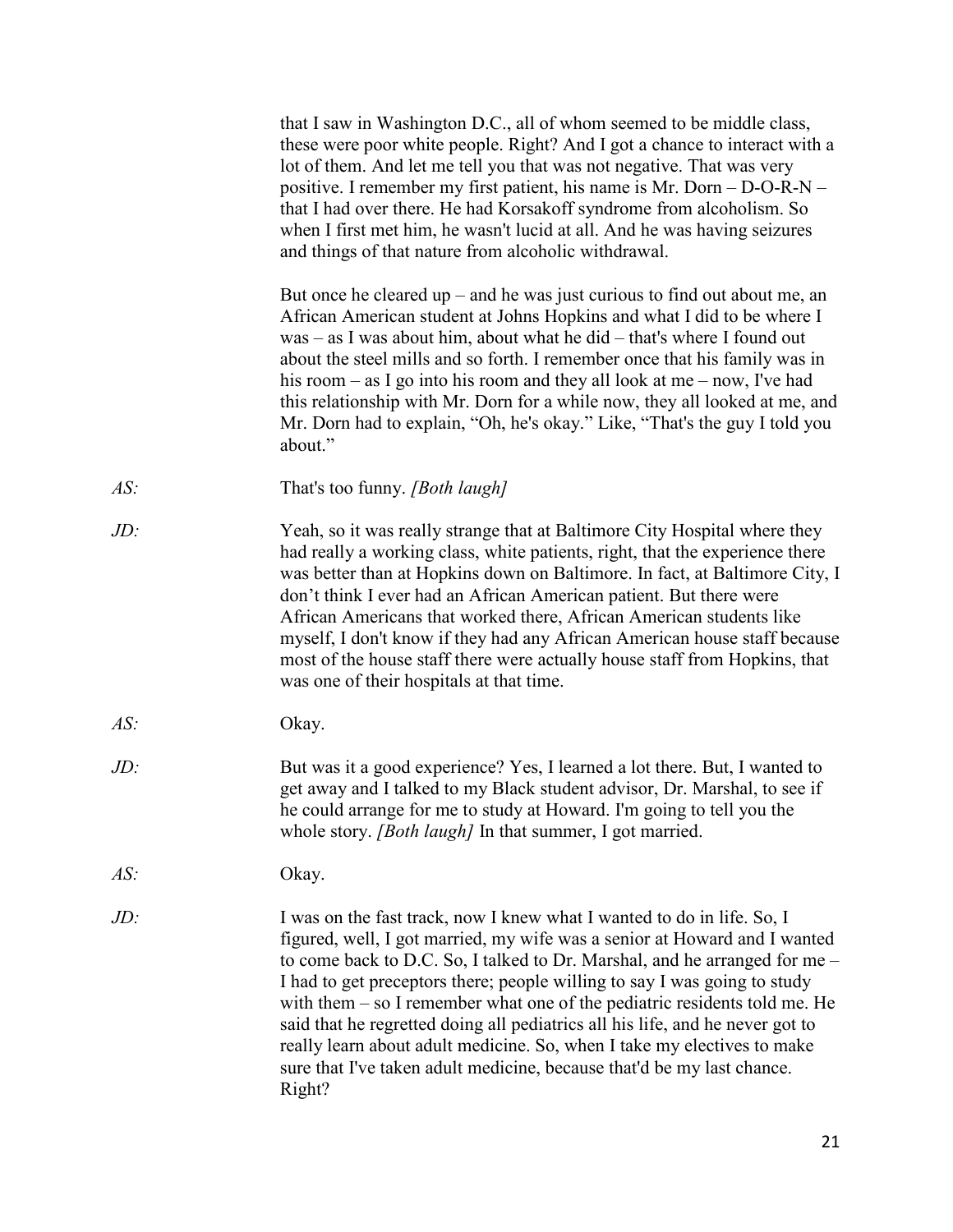| AS:       | Mm-hmm.                                                                                                                                                                                                                                                                                                                                                             |
|-----------|---------------------------------------------------------------------------------------------------------------------------------------------------------------------------------------------------------------------------------------------------------------------------------------------------------------------------------------------------------------------|
| [1:25:00] |                                                                                                                                                                                                                                                                                                                                                                     |
| $JD$ :    | He told me that when I was over at Kennedy, at the Kennedy Institute. So,<br>I was determined to do that. By that time, I'd gotten over my fear $-$ the<br>fear – I was little. When I got to medical school, I was 20 years old, and<br>the whole idea of examining female patients just frightened me to death.<br>That's why the safe bet was pediatrics. Right? |
| AS:       | Right.                                                                                                                                                                                                                                                                                                                                                              |
| $JD$ :    | So that's why I was going to do pediatrics. But after my experience at<br>Baltimore City, I did examine some female patients. I still felt very<br>uncomfortable, but I took his advice and decided to take all internal<br>medicine electives and never came back to pediatrics.                                                                                   |
| AS:       | Mm-hmm.                                                                                                                                                                                                                                                                                                                                                             |
| $JD$ :    | In a way, that was good. So, I went to Howard, I studied there. Let me tell<br>you something funny. You were allowed to "study away" for two quarters.<br>Quarters are nine weeks. Right?                                                                                                                                                                           |
| AS:       | Okay.                                                                                                                                                                                                                                                                                                                                                               |
| $JD$ :    | Half the semester. So you could study two quarters without seeking any<br>type of special permission. You just have to have a preceptor that says that<br>you're going to be doing something in academics and that they're going to<br>evaluate you, and they're going to send your grade type to them.                                                             |
| AS:       | Okay.                                                                                                                                                                                                                                                                                                                                                               |
| JD:       | So I did that, the first two at Howard. But I had one more quarter left, and<br>I didn't want to go back to Hopkins. So, I got all these papers to give<br>special permission, but I caused so many problems <i>[both laugh]</i> by that<br>time at Hopkins $-$ right $-$ that I got special permission in 24 hours.                                                |
| AS:       | Oh, my gosh.                                                                                                                                                                                                                                                                                                                                                        |
| $JD$ :    | Dr. Marshall laughed when he told me. Right? Okay? He called me, and<br>he said, "Jim, I don't think they ever want you to come back." [Laughs] So<br>I stayed, but I came back to do my senior year.                                                                                                                                                               |
| AS:       | Okay.                                                                                                                                                                                                                                                                                                                                                               |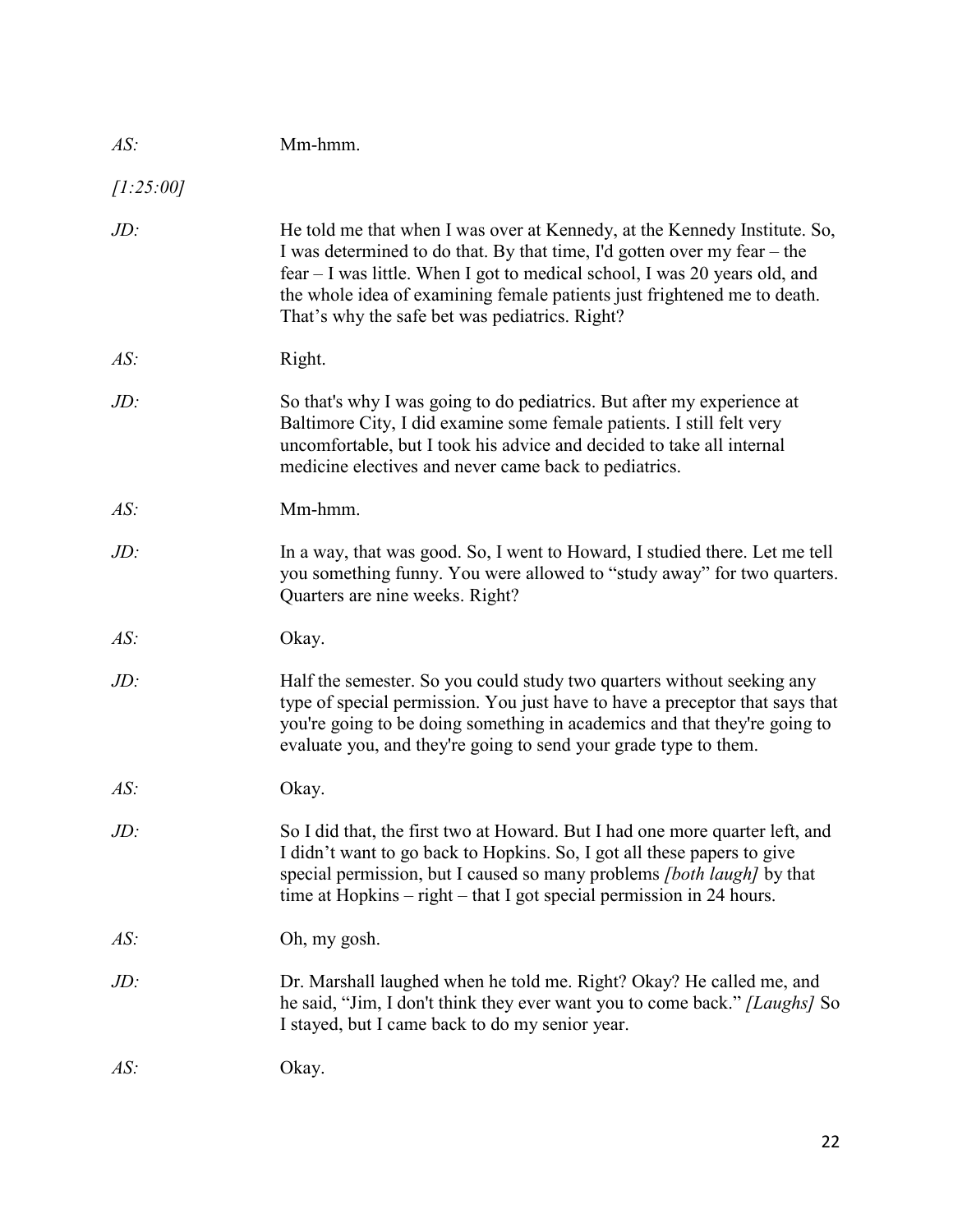| $JD$ :    | And that was - senior year was very easy - because when I got back from<br>Hopkins, from Howard, I was already a physician. I'd already served as<br>the House Officer, they call it an "Extern," admitting patients to the<br>hospital. So, all the things that the interns would do, but I did have one<br>more year to complete. I wasn't interested in surgery. I remember when I<br>took my surgery, I took the least competitive program. I didn't want to<br>compete with people who were going into surgery.                                                                                                                                                                                                                                                                                                                                                                                                                                                                         |
|-----------|----------------------------------------------------------------------------------------------------------------------------------------------------------------------------------------------------------------------------------------------------------------------------------------------------------------------------------------------------------------------------------------------------------------------------------------------------------------------------------------------------------------------------------------------------------------------------------------------------------------------------------------------------------------------------------------------------------------------------------------------------------------------------------------------------------------------------------------------------------------------------------------------------------------------------------------------------------------------------------------------|
| AS:       | Yeah.                                                                                                                                                                                                                                                                                                                                                                                                                                                                                                                                                                                                                                                                                                                                                                                                                                                                                                                                                                                        |
| $JD$ :    | And there was a little hospital further down Broadway at that time called<br>Church Home. They had a foreign residence there and they had a surgery<br>program. That was the program that you got sent to if the surgeons didn't<br>want you. Right? [Both laughs] So I volunteered. I wasn't going there,<br>right? That was good, that made it easy. I went there and I remember they<br>would wake me up during the night because the surgical physicians –<br>residents – knew very little internal medicine; so they would wake me up,<br>and the fact that I was there – because I could take care of all their medical<br>problems. People came in blood clots; I knew how to anti-coagulate for<br>any type of infection because I'd done that, preparing them for surgery<br>and all those types of things, reading the EKGs, all the types of things that<br>internal medicine doctors could do, I did that. But during my whole<br>surgical residency, I went to the OR one time. |
| AS:       | That seems a little abnormal, right?                                                                                                                                                                                                                                                                                                                                                                                                                                                                                                                                                                                                                                                                                                                                                                                                                                                                                                                                                         |
| $JD$ :    | Right. So at the surgical floors at Church Home, I knew all of the<br>indications for surgery, but doing surgery? No. No. In fact, I was still sort<br>of – that one time I went in, I was okay – the nurse kept asking me if I was<br>okay. <i>[Both laugh]</i> I can't even watch surgery now.                                                                                                                                                                                                                                                                                                                                                                                                                                                                                                                                                                                                                                                                                             |
| [1:30:00] |                                                                                                                                                                                                                                                                                                                                                                                                                                                                                                                                                                                                                                                                                                                                                                                                                                                                                                                                                                                              |
| AS:       | Yeah.                                                                                                                                                                                                                                                                                                                                                                                                                                                                                                                                                                                                                                                                                                                                                                                                                                                                                                                                                                                        |
| $JD$ :    | Yeah.                                                                                                                                                                                                                                                                                                                                                                                                                                                                                                                                                                                                                                                                                                                                                                                                                                                                                                                                                                                        |
| AS:       | I'm just really curious too. I know you did internal medicine, but I think<br>you also mentioned doing something with infectious diseases. Was that -<br>that was during a residency or like a fellowship?                                                                                                                                                                                                                                                                                                                                                                                                                                                                                                                                                                                                                                                                                                                                                                                   |
| $JD$ :    | It was afterwards. It was sort of like a fellowship where I studied with Dr.<br>Marshal as my preceptor. I did cases with him; I wrote up cases with him.<br>But part of that time, I actually got paidthey were my private patients,<br>and I did that with him. So I was able to do infectious disease based upon<br>that training, but when I came back to Howard the first time, my second                                                                                                                                                                                                                                                                                                                                                                                                                                                                                                                                                                                               |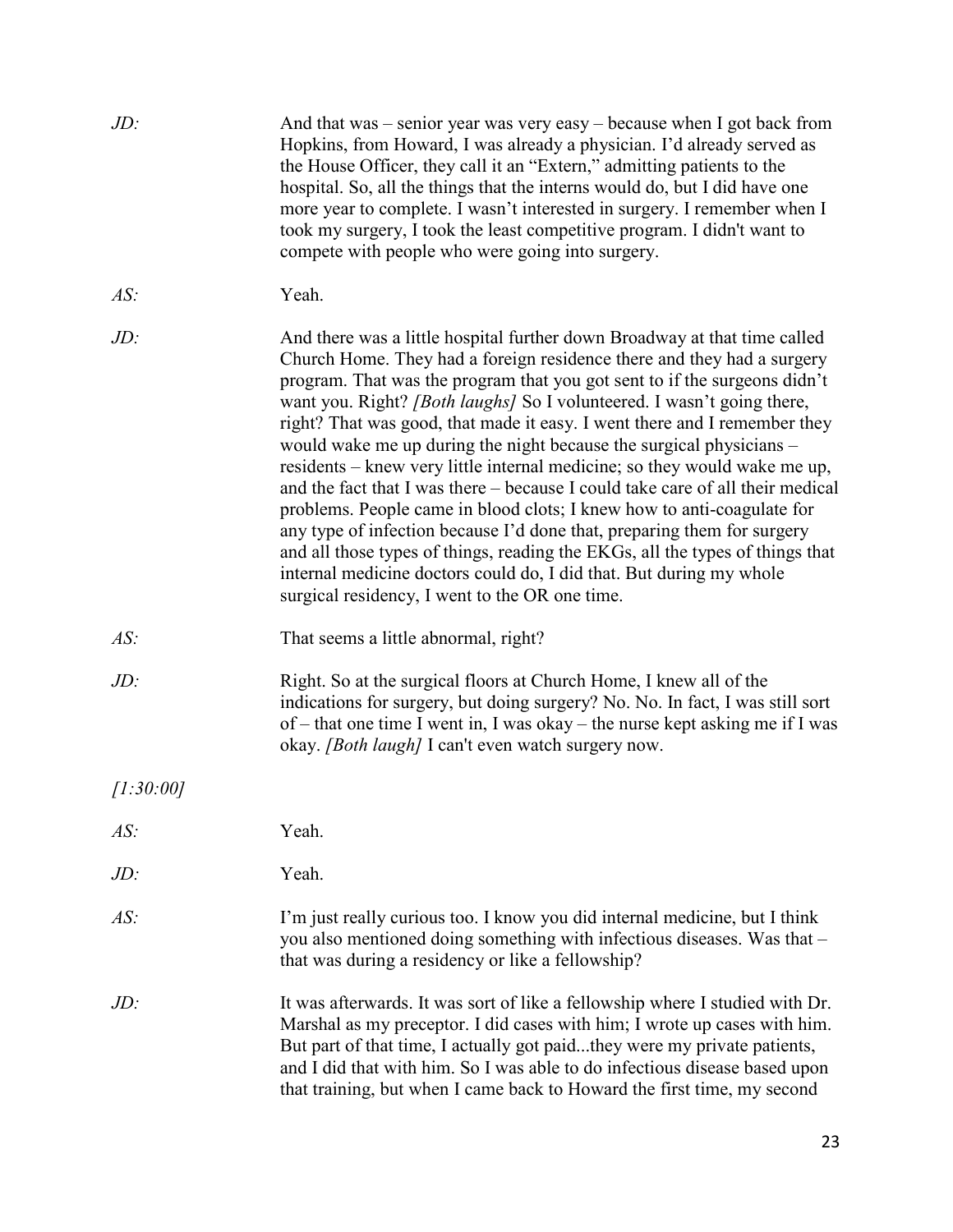|        | rotation from that week was with infectious disease doctor.                                                                                                                                                                                                                                                                                                                                                                                                                                                                                                                                                                                                                                                                                                                                                                                                                                                                                                       |
|--------|-------------------------------------------------------------------------------------------------------------------------------------------------------------------------------------------------------------------------------------------------------------------------------------------------------------------------------------------------------------------------------------------------------------------------------------------------------------------------------------------------------------------------------------------------------------------------------------------------------------------------------------------------------------------------------------------------------------------------------------------------------------------------------------------------------------------------------------------------------------------------------------------------------------------------------------------------------------------|
|        | So, for nine weeks, I did infectious disease all over Washington D.C.,<br>because Howard's strong point at that time was this tropical/infectious<br>disease medicine. And GW and Georgetown would come to our<br>conferences, and we would travel to their places. And our infectious<br>disease people were really fantastic, so that's why I was interested in that.<br>However, remember I told you I was married?                                                                                                                                                                                                                                                                                                                                                                                                                                                                                                                                            |
| AS:    | Mm-hmm.                                                                                                                                                                                                                                                                                                                                                                                                                                                                                                                                                                                                                                                                                                                                                                                                                                                                                                                                                           |
| $JD$ : | So, I graduated from Hopkinsoh! I had an individual protest at<br>graduation.                                                                                                                                                                                                                                                                                                                                                                                                                                                                                                                                                                                                                                                                                                                                                                                                                                                                                     |
| AS:    | Okay.                                                                                                                                                                                                                                                                                                                                                                                                                                                                                                                                                                                                                                                                                                                                                                                                                                                                                                                                                             |
| JD:    | Okay? I had felt that the institution had let me down because they really $-$<br>because they had exposed me to a tremendous amount of racism, not only<br>me but to a lot of patients – I saw a lot of disrespect there. The way I was<br>treated, that was fine because Vivien Thomas said, "You know, get over it.<br>Stay here and do your thing." But, the way that a lot of the patients were<br>treated and were still being treated at the time that I finished – right – the<br>way some of the students who actually graduated with me, how many<br>times they'd been put on academic probation. Many times, they'd been<br>threatened they had to go to summer school and things of that nature.<br>Right? It was a real struggle. And fortunately, I did okay, but some of the<br>other students, they did not, but they made it to the end. Right? It was<br>graduation time. Now, I was going to go because my father wanted to see<br>me graduate. |
| AS:    | Mm-hmm.                                                                                                                                                                                                                                                                                                                                                                                                                                                                                                                                                                                                                                                                                                                                                                                                                                                                                                                                                           |
| $JD$ : | But, I wasn't going to wear that cap and gown and pretend as though all<br>was well. So I put on a little suit, and, you know, I figured I'd earned the<br>degree, so they couldn't tell me I couldn't participate. So, that's what I did.<br>And I wanted all of the visitors there $-$ everybody who came $-$ to wonder,<br>"What is wrong with that guy?" Okay?                                                                                                                                                                                                                                                                                                                                                                                                                                                                                                                                                                                                |
| AS:    | Yeah, "What is the story?" Right.                                                                                                                                                                                                                                                                                                                                                                                                                                                                                                                                                                                                                                                                                                                                                                                                                                                                                                                                 |
| $JD$ : | You know, "Did he lose his cap and gown?" But whatever the story was<br>and, you know, I just felt better because Hopkins – when I left there going<br>to New York, I felt that Hopkins was still a very racist institution – and<br>that it had to go through a lot to change. I kept that attitude until my father<br>went there for care, years later. I mean, it's like, "My word. What has<br>happened to these people?" [Laughs]                                                                                                                                                                                                                                                                                                                                                                                                                                                                                                                            |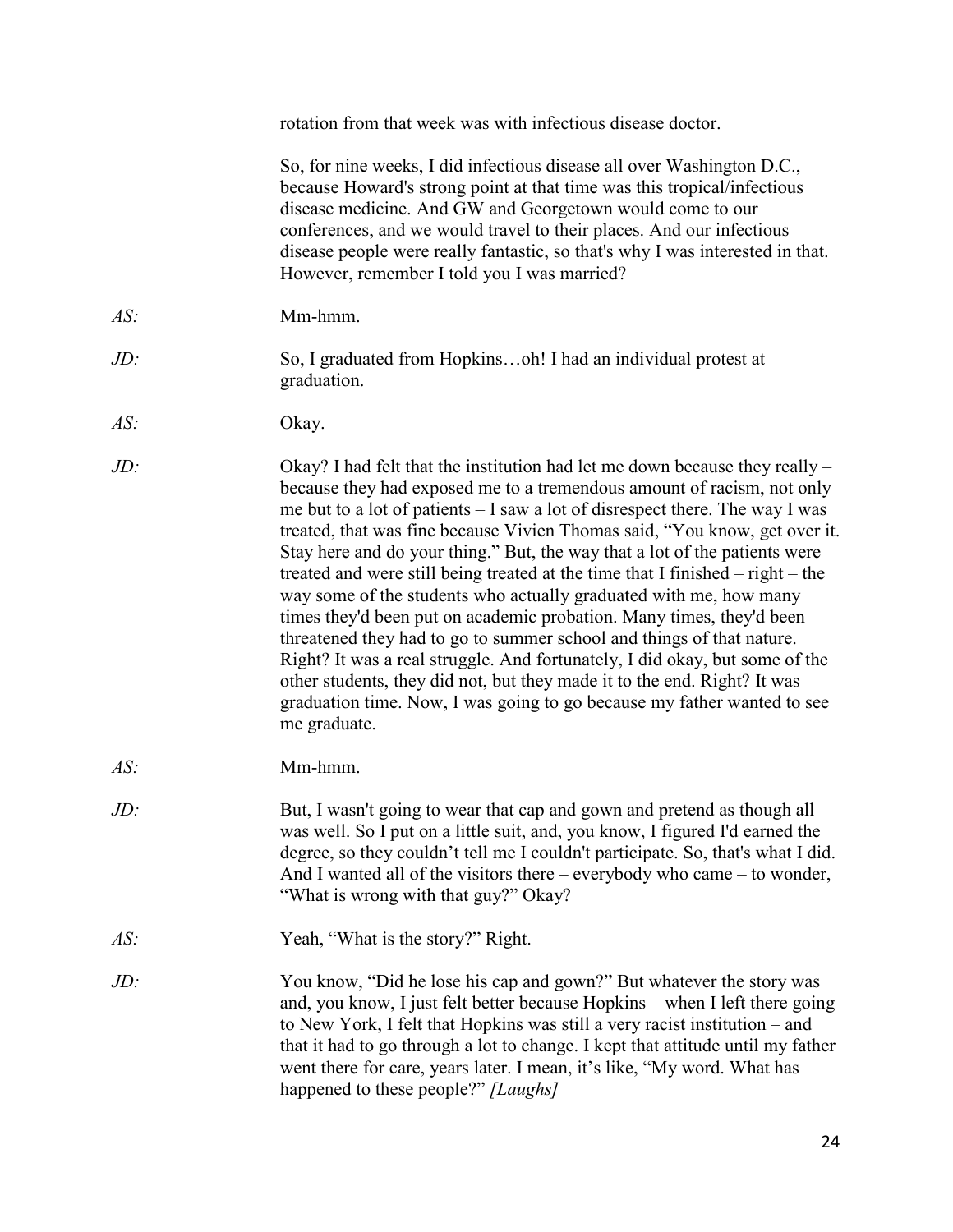| AS:       | That's so interesting. Yeah, what time life was that for you when you took<br>him there?                                                                                                                                                                                                                                                                                                                                                                                                                                                                                                                                                                                                                                                                                                                                           |
|-----------|------------------------------------------------------------------------------------------------------------------------------------------------------------------------------------------------------------------------------------------------------------------------------------------------------------------------------------------------------------------------------------------------------------------------------------------------------------------------------------------------------------------------------------------------------------------------------------------------------------------------------------------------------------------------------------------------------------------------------------------------------------------------------------------------------------------------------------|
| $JD$ :    | I left there in '74. This was 20 years later, my father went there in the mid-<br>90s.                                                                                                                                                                                                                                                                                                                                                                                                                                                                                                                                                                                                                                                                                                                                             |
| [1:35:00] |                                                                                                                                                                                                                                                                                                                                                                                                                                                                                                                                                                                                                                                                                                                                                                                                                                    |
| AS:       | Okay.                                                                                                                                                                                                                                                                                                                                                                                                                                                                                                                                                                                                                                                                                                                                                                                                                              |
| $JD$ :    | And I went with him, and I was blown away. I mean, the reception that<br>they had for us, the way we were received. There were African American<br>people working in the centers and even as supervisors. And it was like,<br>"Whoa. What has happened here?" If anybody had asked me before<br>making that trip – should I send them over to Hopkins? – Even into the<br>'80s I was telling people, "No. It's such a racist place. You don't ever want<br>to go there." But that was wrong, that was wrong. Then, some of my<br>patients went there and as their referring physician, I was treated with the<br>utmost respect. I mean, you know? [Laughs] When my best friend had<br>problems with his eyes, I took him to Wilmer, to the eye clinic there at<br>Hopkins. So, I wasn't part of that change, but I was impressed. |
| AS:       | Yeah, I mean, it's the type of thing I think that – yeah, I'm a "younger"<br>"person, but I would say that it takes an incredible amount of time to sort<br>of change and turn the cogs and wheels within a historic institution, right?<br>So, you know, I think I would probably have felt the same way, and then,<br>who knows what's going to happen in 20 years? Like, you have no way of<br>knowing that things would be significantly changed.                                                                                                                                                                                                                                                                                                                                                                              |
| $JD$ :    | Oh, yeah. I mean, really changed. But going back to me going to New<br>York.                                                                                                                                                                                                                                                                                                                                                                                                                                                                                                                                                                                                                                                                                                                                                       |
| AS:       | Yeah, you were at Columbia or?                                                                                                                                                                                                                                                                                                                                                                                                                                                                                                                                                                                                                                                                                                                                                                                                     |
| $JD$ :    | Yes. I told you I was married. Well, that's something else that's wrong<br>about this too. I was in a Columbia program at <i>Harlem Hospital</i> .                                                                                                                                                                                                                                                                                                                                                                                                                                                                                                                                                                                                                                                                                 |
| AS:       | Oh, okay.                                                                                                                                                                                                                                                                                                                                                                                                                                                                                                                                                                                                                                                                                                                                                                                                                          |
| $JD$ :    | Harlem Hospital. In Harlem, 135th and Lenox. And my wife had been<br>accepted at NYU.                                                                                                                                                                                                                                                                                                                                                                                                                                                                                                                                                                                                                                                                                                                                              |
| AS:       | Okay.                                                                                                                                                                                                                                                                                                                                                                                                                                                                                                                                                                                                                                                                                                                                                                                                                              |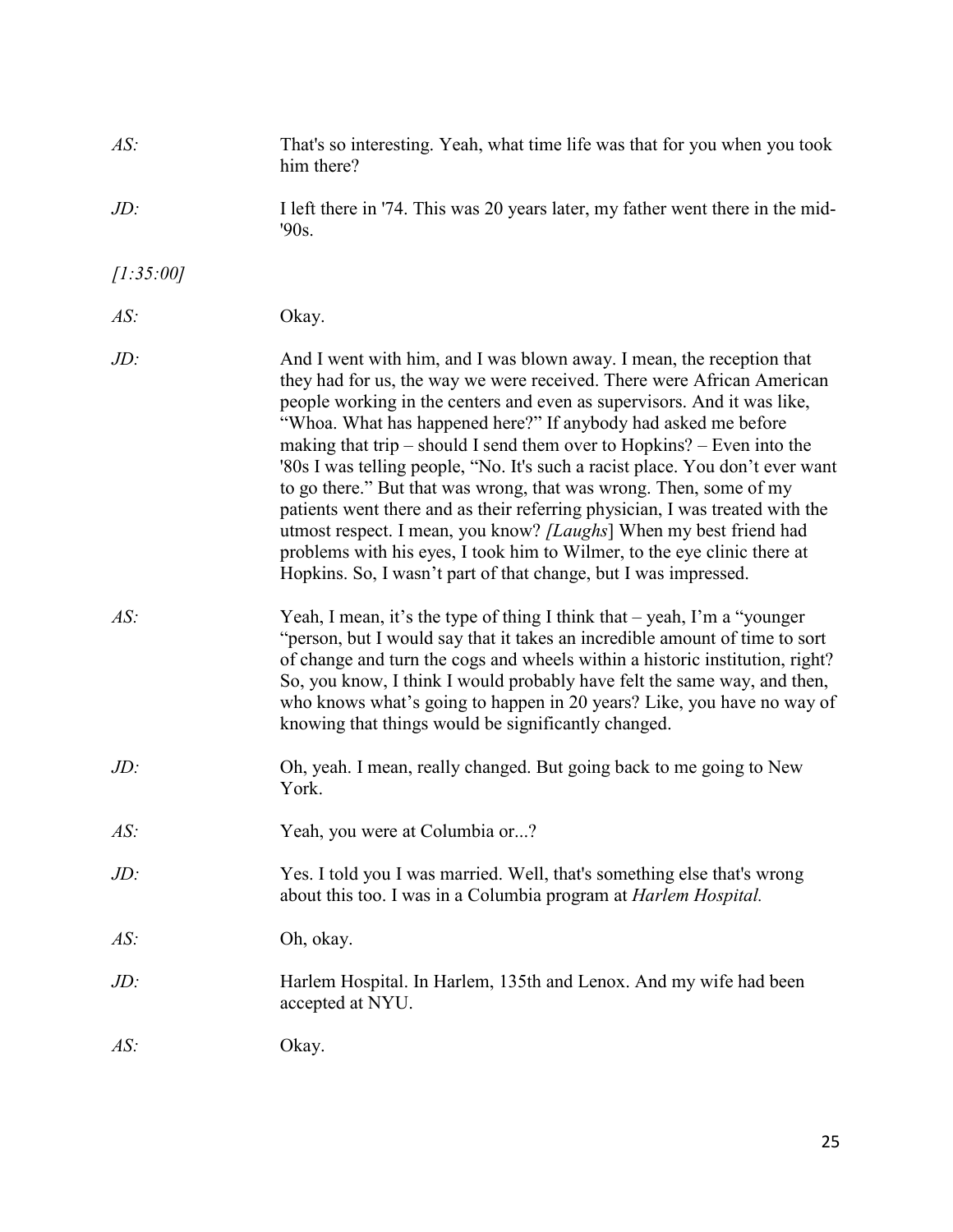*JD*: So the arrangement was that she come back to Baltimore. She'd defer going to graduate school while I finished my training at Hopkins and Baltimore. And the next year, she would accept the scholarship that she had at NYU, and we would go to New York. So off I was to New York, I wanted to stay, I wanted to go back to Howard, but Harlem doing something special at that time. They had a program that was a part of Columbia University where the people who taught us were Columbia professors. They were on the faculty there, but the hospital setting was Harlem Hospital, it wasn't Presbyterian. Occasionally, we would go up to Presbyterian for seminars or things of that nature. But all of the work was done at Harlem, and fellows from Presbyterian in all sub-specialties would come down to Harlem.

> And there was a professor there, he was the head of medicine there, his name was Thompson – Gerald Thompson. And he was recruiting African American students to come and be part of his house staff. He was recruiting from what he considered to be prestigious institutions. So, when I got there, the house staff, I was the only one from Hopkins, but there were house staff from Columbia, from Harvard and Tufts, from Einstein, so we were all there. But the Harlem experience was good and bad. I'll give you the good first.

*[1:40:00]* 

The good was that I learned very quickly how to take care of people. I could work in emergency; it was almost like almost nobody died on my watch. Like, I worked in the emergency room. I worked in the intensive care unit. I was doing things, saving lives and doing things that I never dreamed of before. I knew it – I was putting people on ventilators, all types of things, but that was the good. It was like trial by fire, you have to learn very quickly, because at night you were the doctor. Nobody else was there.

You might have had some other residents there, of course, but they were residents too. They had just a little bit more training than you did. But I also liked the fact that the professors there really cared about us and to make sure that we learned, because a lot of them wanted us to go into academic medicine, so from a learning point-of-view, it was very good. Harlem was the bad part. I had been at Howard, and at Howard, I took care of little ladies that just happened to have diabetes, and the diabetes wasn't doing do that well or they developed renal failure from the diabetes over 30 or 40 years, and I worked with...everybody cared about everybody else. And these were people that things had happened to them – they had thyroid disease, or they had a heart attack, myocardial infarctions – you know what I mean? And at Harlem, almost all my patients were either drug addicts or alcoholics. It was like – that part I told you it was my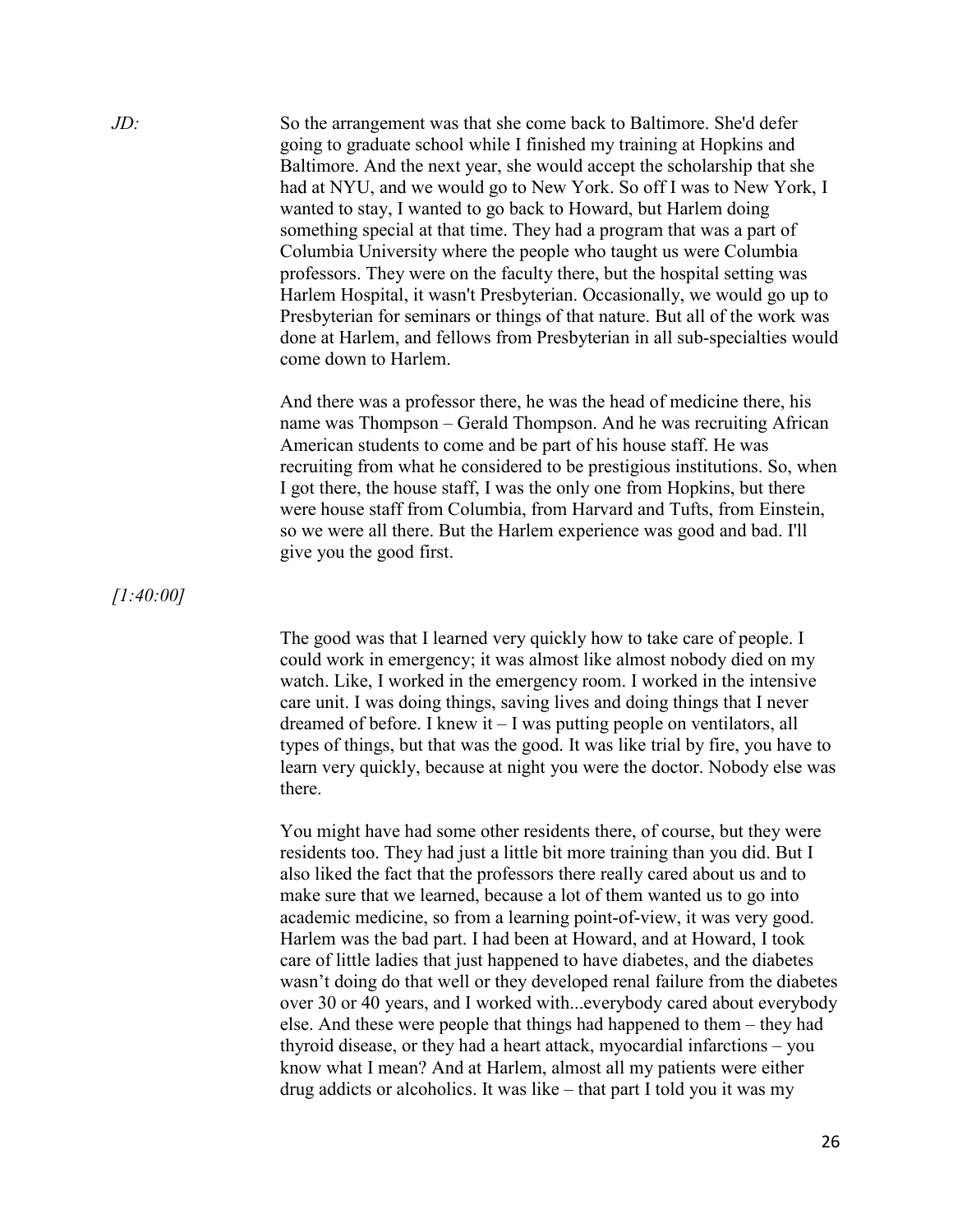|           | effort to save them from themselves. And Edna Young. I have to tell you,<br>a lot of these things are still in my mind. Edna Young. And this is going to<br>sound really gross, but you have to hear this, okay?                                                                                                                                                                                                                                                                                                                                                                                                                                                                                                                                       |
|-----------|--------------------------------------------------------------------------------------------------------------------------------------------------------------------------------------------------------------------------------------------------------------------------------------------------------------------------------------------------------------------------------------------------------------------------------------------------------------------------------------------------------------------------------------------------------------------------------------------------------------------------------------------------------------------------------------------------------------------------------------------------------|
| AS:       | Okay. [Laughs]                                                                                                                                                                                                                                                                                                                                                                                                                                                                                                                                                                                                                                                                                                                                         |
| $JD$ :    | I first met Edna Young when she came in vomiting blood. Okay? Lots of<br>blood, not from an ulcer, but she was bleeding from varicose veins around<br>her esophagus because she had liver disease. Edna Young was in her late<br>30s. She'd been drinking since her teenage time. She had $- I$ put the NG<br>tube down, bringing her blood up $-1$ was pumping blood in, almost as fast<br>as it was coming out. You know, there's no way you can do this without<br>getting covered this with the blood, because you have to change where the<br>NG tube has been drained and all this.                                                                                                                                                              |
|           | She's in our intensive care unit. Edna Young survives. Then, that next<br>month I left the intensive care unit to go to the regular floor and Edna<br>Young's on the regular floor. She's still in the hospital, and she's getting<br>better. Because of her liver disease, she's not bleeding anymore, but she<br>has what's called some degree of encephalopathy, there was something<br>wrong with her brain because of the liver disease, metabolically. And they<br>told her that she's on a special diet, somehow under my care $-$ she's now<br>my patient again – she eats this tuna salad sandwich that someone brought<br>in to her. And that sandwich gave her so much protein she couldn't handle<br>it, she was headed toward coma. Okay? |
| AS:       | Wow.                                                                                                                                                                                                                                                                                                                                                                                                                                                                                                                                                                                                                                                                                                                                                   |
| $JD$ :    | Back to the ICU, she's in a coma. I would go in from time to time to check<br>on her because she was going to come back to me whenever she left the<br>intensive care unit, they tried to make sure she didn't know a doctor that<br>didn't know her.                                                                                                                                                                                                                                                                                                                                                                                                                                                                                                  |
| [1:45:00] |                                                                                                                                                                                                                                                                                                                                                                                                                                                                                                                                                                                                                                                                                                                                                        |
| $JD$ :    | Long story short, she gets out. Then I'm working in the emergency room<br>again, and she comes in again. This time, more bleeding, but she gets<br>admitted to someone else, before my internship was over, she comes back<br>to us, and this time, she's admitted to the regular floor: she had a stroke.                                                                                                                                                                                                                                                                                                                                                                                                                                             |
| AS:       | Oh my gosh.                                                                                                                                                                                                                                                                                                                                                                                                                                                                                                                                                                                                                                                                                                                                            |
| $JD$ :    | And, you know, I feel terrible because I'm thinking that the stroke is going<br>to save this lady's life. She stayed there, and ultimately we sent her to<br>rehab. She was paralyzed on one side, she gained some of her strength<br>back her side, but she went to a nursing home. Like I said – she's in her                                                                                                                                                                                                                                                                                                                                                                                                                                        |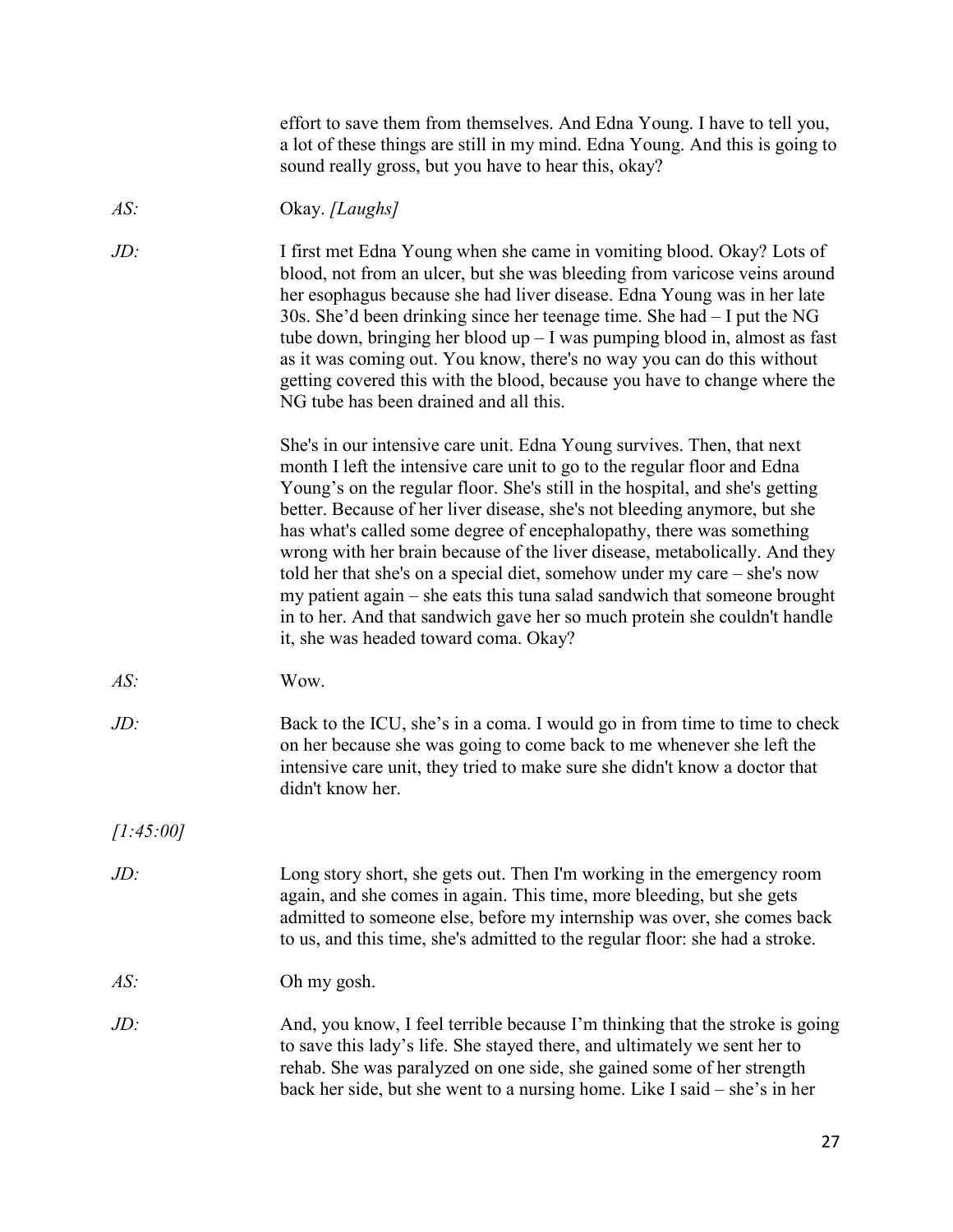|          | early- $30s - I$ think maybe I was a resident there when she came back with<br>the stroke. And so, you know, she goes to a nursing home. So, I figure<br>unfortunately she's going to be in a nursing home for the rest of her life,<br>but at least now she's no longer going to die from the alcoholism.                                                                                                                                                                                                                                                                                                                                                                                                                                                                                                             |
|----------|------------------------------------------------------------------------------------------------------------------------------------------------------------------------------------------------------------------------------------------------------------------------------------------------------------------------------------------------------------------------------------------------------------------------------------------------------------------------------------------------------------------------------------------------------------------------------------------------------------------------------------------------------------------------------------------------------------------------------------------------------------------------------------------------------------------------|
| AS:      | Right.                                                                                                                                                                                                                                                                                                                                                                                                                                                                                                                                                                                                                                                                                                                                                                                                                 |
| JD:      | Okay. So next year, I'm working in the emergency room. Who has gotten<br>out of the nursing home, back on the street? Somebody's bringing her<br>alcoholhere she comes in bleeding again. Unbelievable. Unbelievable.                                                                                                                                                                                                                                                                                                                                                                                                                                                                                                                                                                                                  |
| AS:      | Yeah.                                                                                                                                                                                                                                                                                                                                                                                                                                                                                                                                                                                                                                                                                                                                                                                                                  |
| JD:      | Okay. But I tell you about Edna Young; just an example to show you the<br>types of patients we were getting at Harlem. I didn't like my experience<br>there. I started to lose a lot of my compassion $-$ it's hard to care for people<br>who keep trying to kill themselves.                                                                                                                                                                                                                                                                                                                                                                                                                                                                                                                                          |
| AS:      | Yeah.                                                                                                                                                                                                                                                                                                                                                                                                                                                                                                                                                                                                                                                                                                                                                                                                                  |
| $J\!D$ : | And there were other people around me who felt that same way. It was so<br>different from any experience that I'd ever had before, especially the<br>experience at Howard. So I decided, "I got to go back to Howard." So<br>that's what I did. I went back to finish my residency there. I couldn't do it<br>immediately as I worked a year at Harlem, meaning as a junior faculty<br>person. So, I had an appointment there, just to do something until I could<br>finish my residency. So, I was so glad to get back to Howard and back to<br>Washington D.C.                                                                                                                                                                                                                                                       |
| AS:      | Yeah. So, I mean, that's an incredible story, and I think you're exactly<br>right. You know, it sort of shows the evolution of like you as a doctor and<br>realizing how hard that was on you and what it was taking from you to see<br>patients like that. You know I think that's probably left an incredibly<br>lasting impression on you. So, I'm also really curious about like the sort<br>of in the same vein of that question, like the how you decided what, you<br>know, your next steps were after medical school. Like, because I think you<br>went into private practice. So, maybe you could just tell me about that<br>transition and if you could describe your work, because I know that's<br>something that I think you did for the majority of your career. So I'd love<br>to learn about that too. |
| JD:      | Okay, yeah. So I came back to Howard and finished my residency. While I<br>was still doing my residency, my wife – another wife – was working at<br>Howard, she was a nurse that I met at Harlem.                                                                                                                                                                                                                                                                                                                                                                                                                                                                                                                                                                                                                      |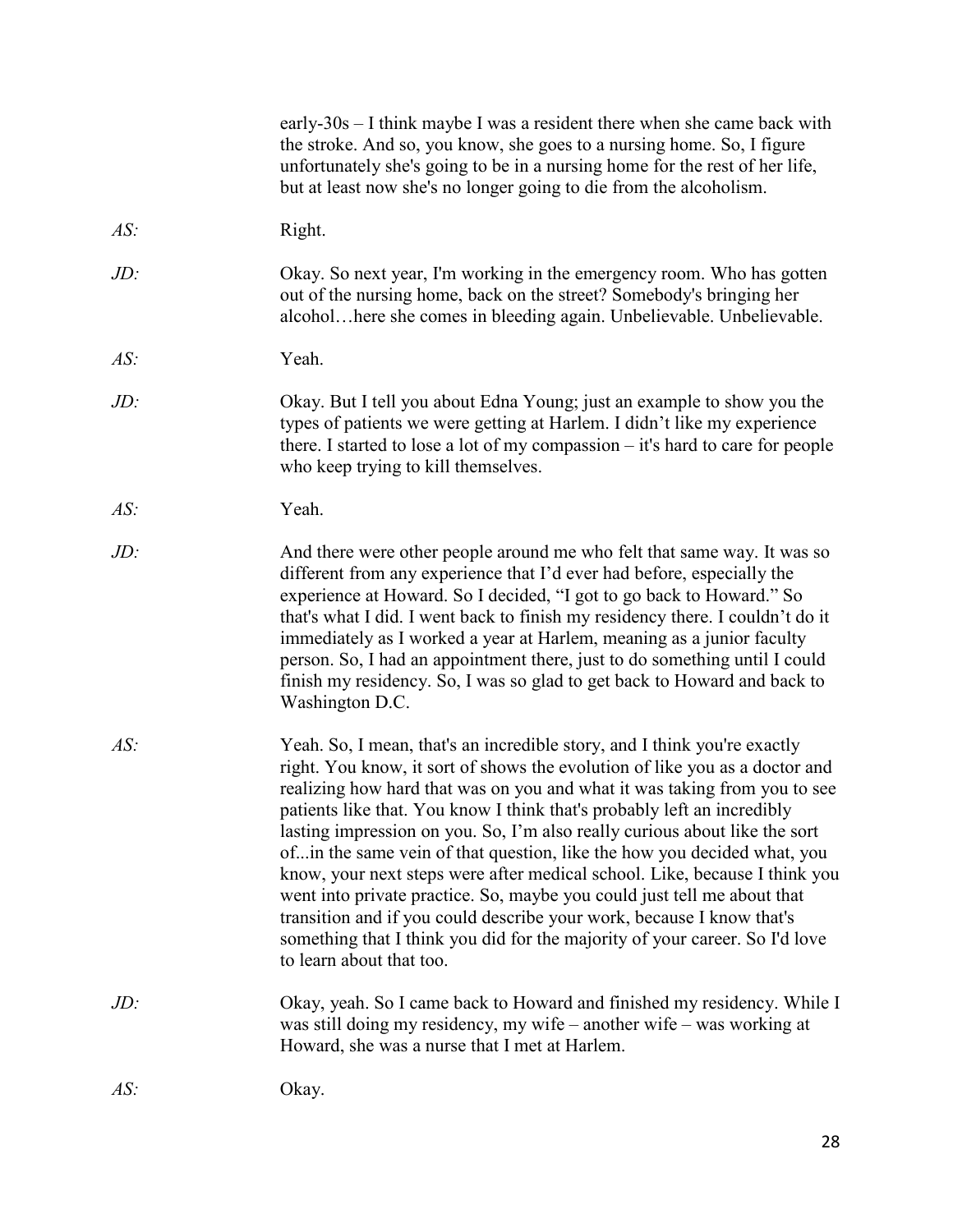| $JD$ :    | So that was another good thing that came out of Harlem, but anyway. We<br>went here, and I went by to pick her up one day, and she was working and<br>going to school at Providence Hospital. We only had one car, so I went by<br>to pick her up, and standing at the elevator waiting for her, I see my old<br>Black student advisor from Hopkins: Dr. Marshal. So, I had already<br>accepted a job sort of, it hadn't been fully processed, but I was doing that,<br>to work for the health department here in Washington. I wanted to do that<br>because I thought that would be a great service to the community. I was<br>going to try to go up that ladder and get involved with making policy,<br>health policy. Right? |
|-----------|---------------------------------------------------------------------------------------------------------------------------------------------------------------------------------------------------------------------------------------------------------------------------------------------------------------------------------------------------------------------------------------------------------------------------------------------------------------------------------------------------------------------------------------------------------------------------------------------------------------------------------------------------------------------------------------------------------------------------------|
| [1:50:00] |                                                                                                                                                                                                                                                                                                                                                                                                                                                                                                                                                                                                                                                                                                                                 |
|           | But definitely staying in the African American community and trying to<br>make sure that wherever care was delivered, it would be delivered with<br>respect and dignity for our patients. So, I was still in that mode. I ran into<br>him at the elevator, and he asked me what I was doing. He said, "Oh, that's<br>good. You know, but you ought to consider coming to work with me." So<br>I thought he was joking, of course. So, I said, "Well, good. What will I<br>need?" He said, "Just bring your stethoscope." Okay. So again, I thought<br>he was joking. And my wife comes down, I introduce her to Dr. Marshal.<br>He was a little surprised because he knew about my other wife, from<br>before.                  |
| AS:       | Yeah.                                                                                                                                                                                                                                                                                                                                                                                                                                                                                                                                                                                                                                                                                                                           |
| $JD$ :    | So, about three or four days later, he knew I was at Howard, as a resident,<br>I get a call – I get paged, and it's him on the telephone. He's paging me. So<br>I answer the phone, and he said, "Really, you need to come down to see<br>me, see my office, because this would be a great chance for you to get into<br>private practice, and I really need your help." So I go down. He's always<br>looked out for me. And I said, "Well, maybe this is a good way to do this<br>instead of going into the D.C. government clinics that they had around the<br>city." I said, "Well, maybe I'll do this."                                                                                                                     |
|           | I then made a commitment to him, and I called the people $-$ Dr. Kelly $-$<br>and told her that I was not going to join them. She subsequently became<br>the Chief of the D.C. Healthcare here in Washington. But at that time, she<br>was the one that I talked to and interviewed with, so, I told her I was going<br>to work with Dr. Marshal, he was part of a group that were five OBGYN<br>doctors and two interns. But one intern had left him a year before, so he<br>was the only intern with the group and it was overwhelming because he<br>was getting lots of referrals working with five people, and at that time he<br>was working at three different hospitals. He was doing infectious diseases,               |

especially at Providence Hospital. So I worked with him for a year, and

29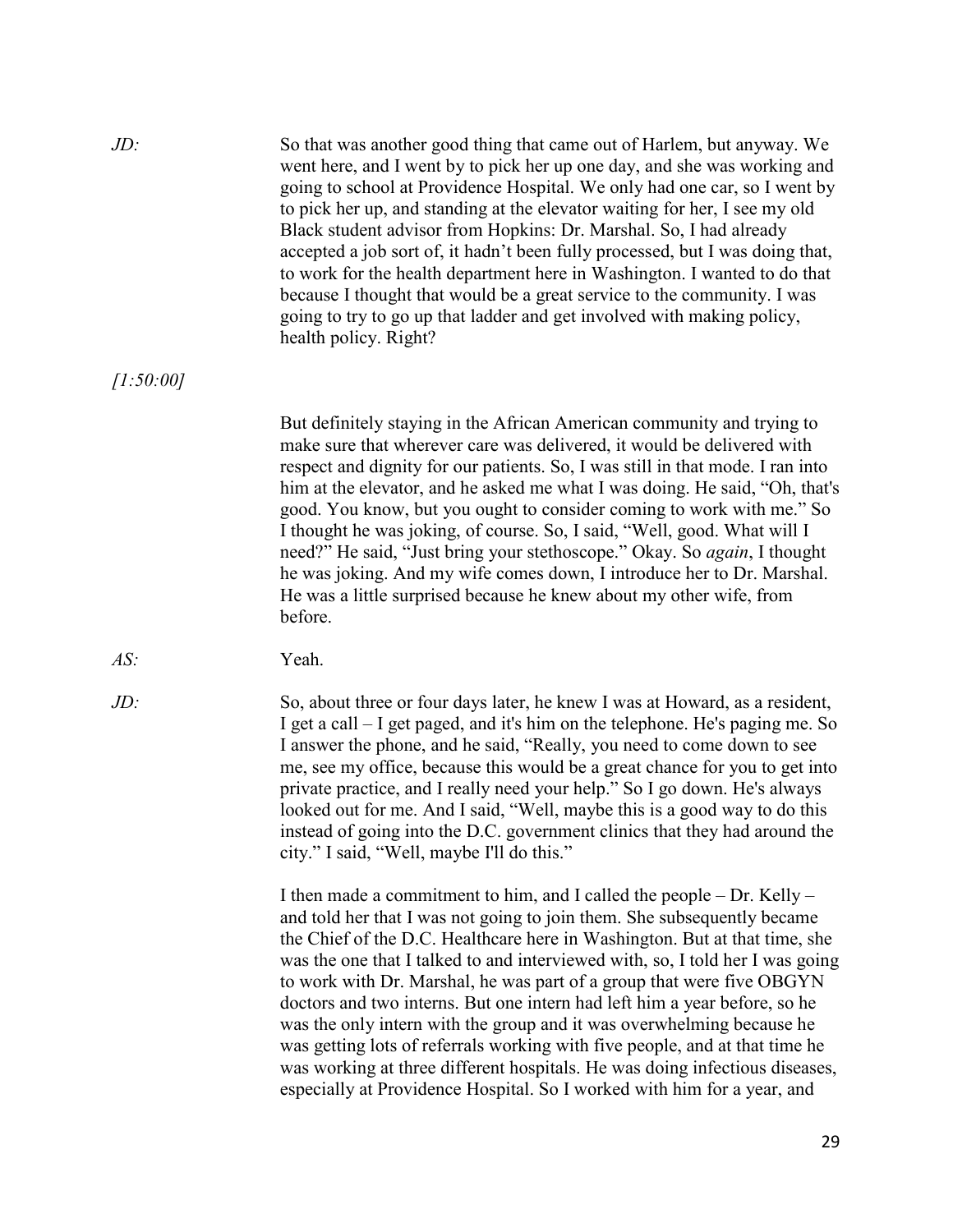|           | then I said, "I want to do infectious diseases." So he said, "Good." We<br>started seeing patients together. In fact, I started getting more infectious<br>disease referrals than he did because he was busier than me. So, that<br>worked out. Let me tell you about that group – there were eight of us in<br>the group, five OBGYNs, two interns and one radiologist. I'll tell you, that<br>was 1978.                                                                                                                                                                                                                                                 |
|-----------|-----------------------------------------------------------------------------------------------------------------------------------------------------------------------------------------------------------------------------------------------------------------------------------------------------------------------------------------------------------------------------------------------------------------------------------------------------------------------------------------------------------------------------------------------------------------------------------------------------------------------------------------------------------|
| AS:       | Okay.                                                                                                                                                                                                                                                                                                                                                                                                                                                                                                                                                                                                                                                     |
| $JD$ :    | 1978. That group, we were the second-largest African American private<br>medical group in the country: it was just eight of us. The largest one was -<br>they had about 25 people out in Los Angeles, and they had more<br>specialties than we did. But at that particular time, African American<br>doctors weren't really working together. To say that we were the second<br>largest, and there was only eight of us.                                                                                                                                                                                                                                  |
|           | So I worked with them for 12 years, and unfortunately the group started<br>breaking up. One of the partners in OBGYN left. Then, another one was<br>going to leave. I had an offer to work with another group. And I did that; I<br>left that group after 12 years and decided to work with another group. One<br>of the reasons I left the first group was – remember I mentioned HMO's<br>before?                                                                                                                                                                                                                                                       |
| AS:       | Mm-hmm.                                                                                                                                                                                                                                                                                                                                                                                                                                                                                                                                                                                                                                                   |
| $JD$ :    | Okay. Now, what happened was if the group took the HMO, I had to<br>participate also. Right?                                                                                                                                                                                                                                                                                                                                                                                                                                                                                                                                                              |
| [1:55:00] |                                                                                                                                                                                                                                                                                                                                                                                                                                                                                                                                                                                                                                                           |
| AS:       | Mm-hmm.                                                                                                                                                                                                                                                                                                                                                                                                                                                                                                                                                                                                                                                   |
| $JD$ :    | So what happened was, the $HMO$ – there was a new way of practicing –<br>before people had what we call the indemnity plans where old<br>insurancelike the current day Blue Cross Blue Shield, where you provide<br>a service and the insurance company pays you for your service. Right?<br>They allowed you to make decisions about how you were going to<br>practice, how aggressive you were going to be in terms of trying to<br>diagnose what's going on with your patients and how <i>caring</i> you could be.<br>In other words, if you felt that this patient really needed to be hospitalized,<br>that was enough. That was all you had to say. |
|           | So I practiced like that for about eight years or nine years and then the<br>HMOs came to town. And the subspecialties started losing patients, the<br>OBGYN guys started losing patients because their Blue Cross Blue Shield<br>and others – there were other indemnity plans – started opting for less                                                                                                                                                                                                                                                                                                                                                 |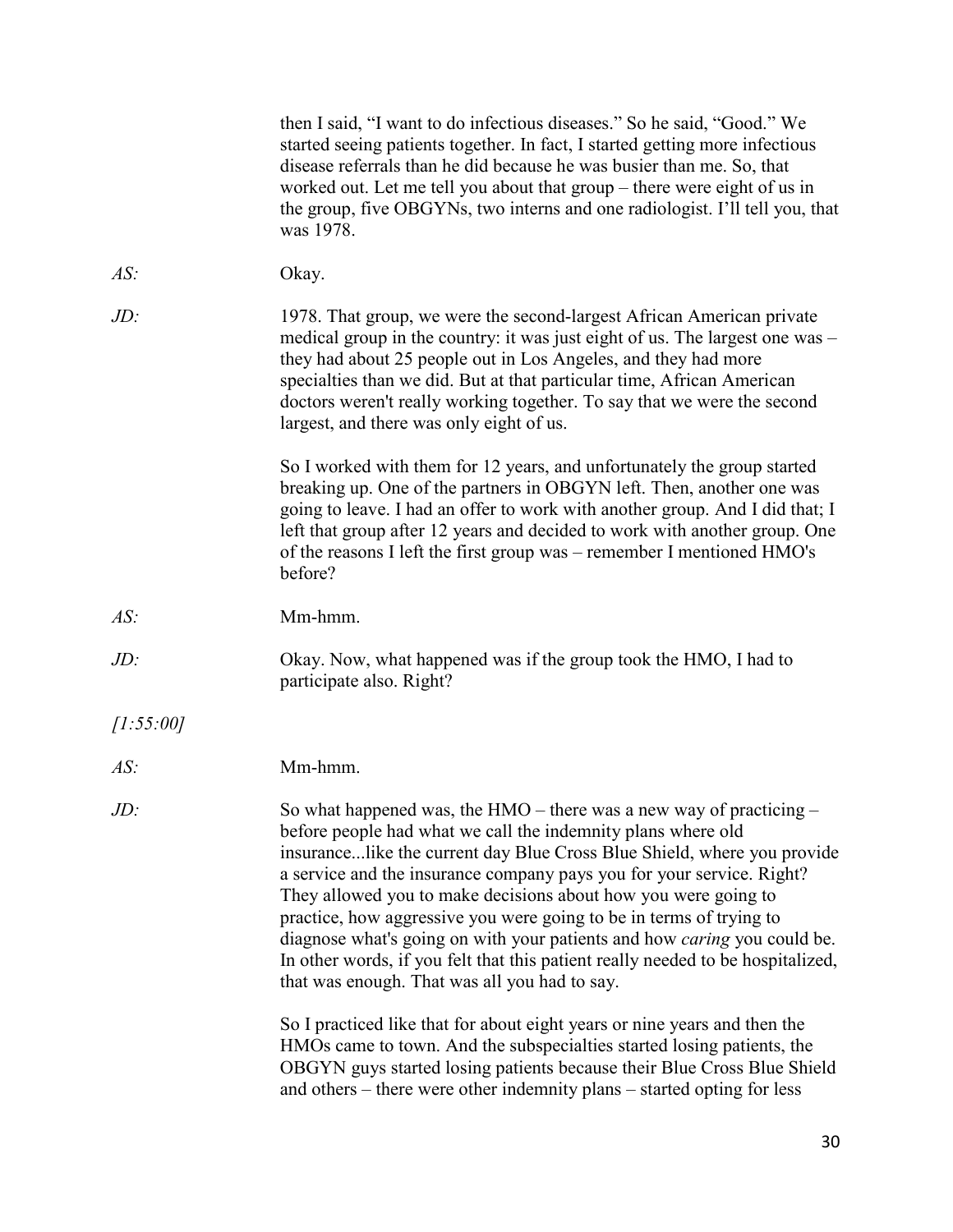Even sometimes after I got what's called "prior authorization." The worst part was the right prescriptions for medication, and based upon my experience and my knowledge, this was the best thing for the patient. There were some medications that we had abandoned, we no longer used because we had better drugs at that time. Right? And I was sort of forced to use their formulary, and it wasn't so much that they were generic, but there were a lot of drugs that we no longer use. They were all inexpensive and all very cheap drugs, and so, it was always a battle for me to get – every day, I'd spend a large part of my time interacting with the HMOs to see if I could take care of my patients.?

| AS: | Mm-hmm. |
|-----|---------|
|     |         |

| $JD$ :    | So, when I went to the new group, they didn't participate with the HMOs.<br>So I decided that I'm not going to either, and this is 1990. A lot of people |
|-----------|----------------------------------------------------------------------------------------------------------------------------------------------------------|
|           | told me if I didn't do that I'd be out of business $-$ everybody $-$ everything's<br>going to be HMO. And I said, "Well, when I have to make that        |
|           | adjustment, I will." So, with a new group, I worked with Medicare, I didn't<br>work with Medicaid anymore because Medicaid started taking on HMO         |
|           | types of dealings where they were constantly supervising you. They'd                                                                                     |
|           | come to your office and things like that. In the hospital, I took care of<br>Medicaid patients, but I wouldn't bill them, it was just free.              |
| [2:00:00] |                                                                                                                                                          |
|           | In other words, I took care of whatever patient $-I$ would never turn down                                                                               |
|           | a referral – that's just crazy, I mean, it's about the patient first.                                                                                    |

# *AS*: You were saying at the hospital you wouldn't bill the Medicaid patients...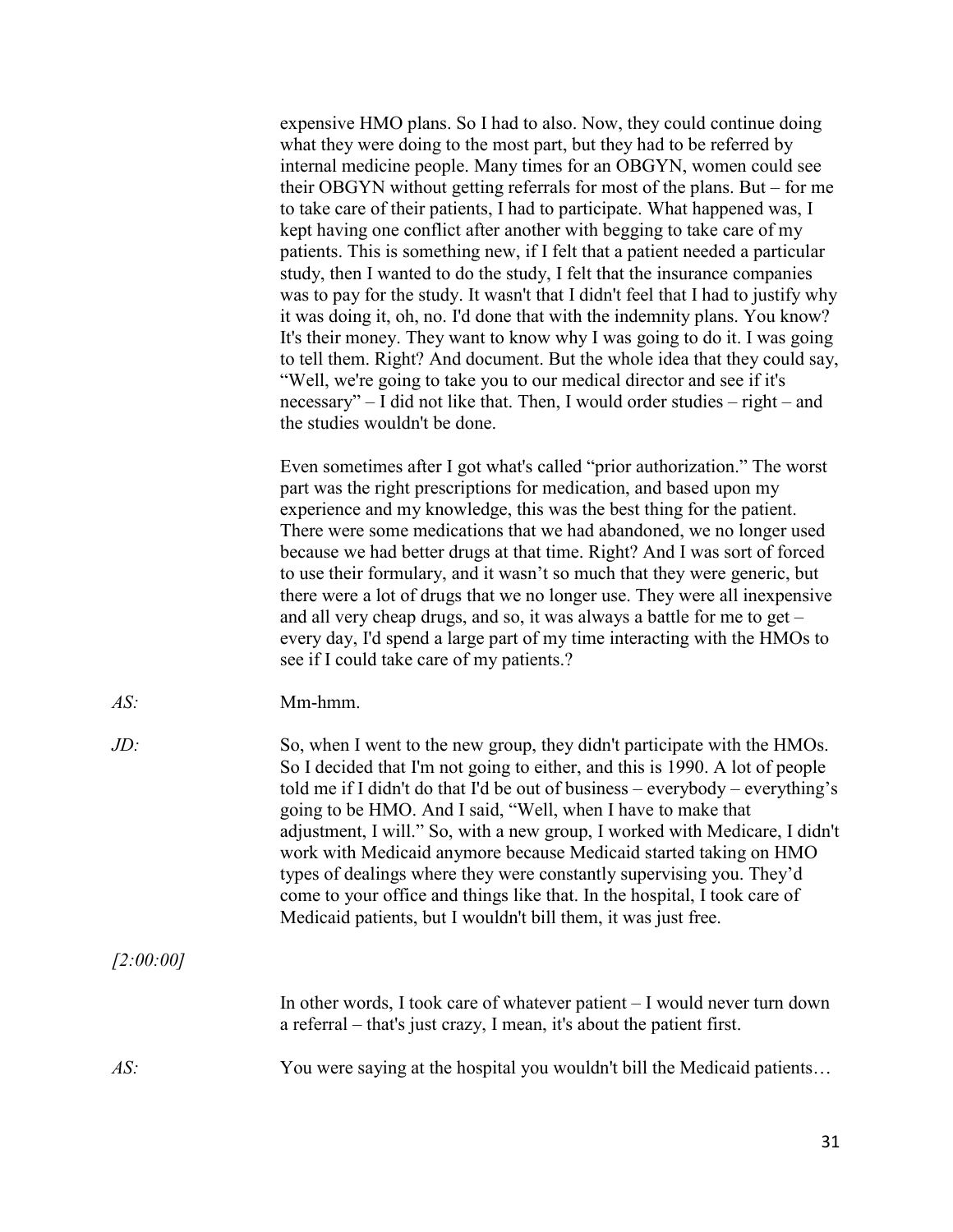*JD*: So no, so in the hospital even if it was an HMO patient, and I didn't participate, I would see that patient. And sometimes, I get in trouble because I would forget it was an HMO patient, and I would go in the consultation and recommend what I felt was right for the patient and then find out later it had not been approved, and these are patients in the hospital. But anyway. Unfortunately, the head of that group passed away, a young man, he was a cigarette smoker, and when I say young man, he died at 58 years old.

> And he was the head of the group and really the main reason why I liked the group and I was part of it, was because the others in the group – he managed them. See what I mean? Including me. There were only two fulltime people in the group. That was me and this doctor. All the other people are part-time people who came there, with different specialties. So, when he passed away, he was actually the administrator, he ran the business, with me – administration's not my strong point. But after that, it was so hit-and-miss. His widow tried to take over the administration part, her name was Franny.

> And I tried to help her as much as she could...as I could. But after a while, it was clear that the best thing was for Franny to sell the business, to sell the practice. And she did that. The new owner asked that, "Would I stay?" And I told them I would stay for a while. Because there was a physician there that was just starting, and he wanted somebody to sort of be like a preceptor for him if he had any questions; he was just starting practice, just out of residency. So, I told him that I would but only for a little while. In 2001, I left that practice and started my own practice.

> And then, the practice was never was big as the other practices, but it was limited by the insurances or whatever. My patients were getting older just like me, so a lot of my patients were Medicare patients then. In fact, when I finished practice, over 75 percent of my patients were Medicare patients. They were old like me. And, you know, one patient during the time when I retired – she said, I was in a new office, and she came in, she sat there, and she looked at me, and she said, "Please tell me this is your last office." *[Both laugh]* She told me that she followed me through six offices!

*JD*: Now, two of them were with the first group, because that group had four offices, then I left that group.

*[2:05:00]* 

Then my office and then two other offices that as I was sort of winding down and in my attempt to sort of cut costs. So, after 41 years, that's when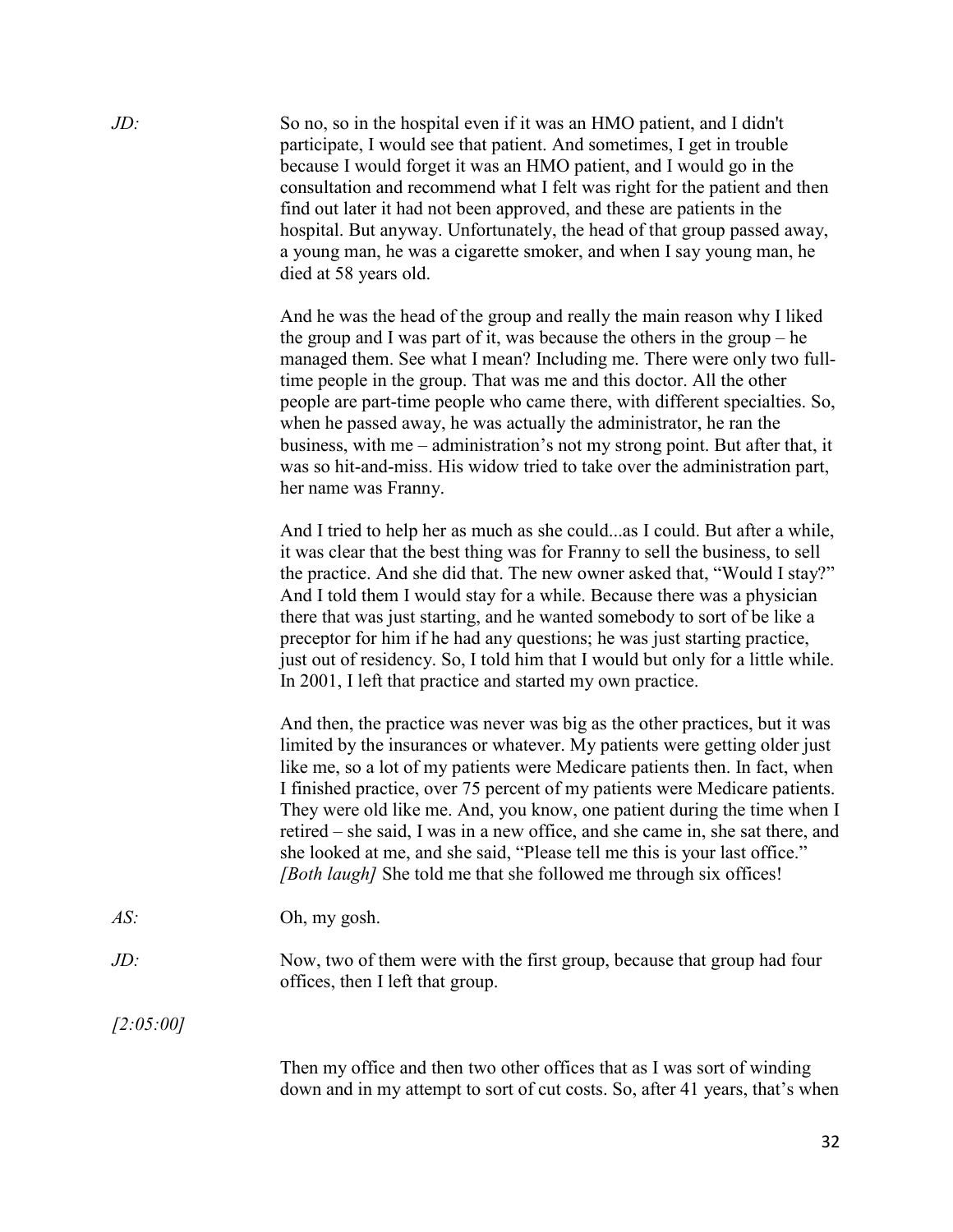I retired. And my wife is an entrepreneur, she owns a home care agency, so I'm her medical director, and part-time administrator. Which I like a lot because home care – you know, we do a lot in the community – and have lots of patients. She has a fair-sized agency with about 280 patients. But I didn't tell you – remember I told you one that I was a doctor for Randall Robinson?

*AS*: Yeah, I was going to ask, you know – I think obviously you mentioned that you were really focused on serving the community in D.C., you know, I assume that the demographics of your patients are probably varied, but it's probably a pretty solid African American community. I also was wondering, like, if you had any memorable patients or cases, you know, that you want to share the stories of, and I think relates well to the story of Randall Robinson, so please share.

*JD:* Okay. Randall Robinson, in 1977, organized Trans Africa. At that time, apartheid was alive and well in South Africa. Meaning that it was an institutional form of racism that separated the races. And that was not only in South Africa but what was called at that time Rhodesia, and also in Southwest Africa, which is today in Namibia. Rhodesia is now Zimbabwe. There was active war going on in Mozambique and Angola at that time. So what happened was that during my time in New York, it's hard to be in Harlem without some politics wearing off on you, that's just the nature of being there.

> So I got involved with some Pan-Africanists, who were very interested in trying to help Southern Africa get away from some form of colonialism at that time in some areas, and the white majority rule in apartheid. So what happened is, I was with the group there that called themselves the "Patrice Lumumba Coalition." We'd go to meetings, and I remember we'd meet 125<sup>th</sup> and Adam Clayton Powell, at the state building there.

> So, Harlem was sort of exciting from that point-of-view. I met a lot of people; people from the United Nations who would come to some of our meetings and conferences at 145<sup>th</sup> and Lenox. There was something called Lenox Terrace, and that is like an apartment complex where Paul Robison lived there. And one of my associates actually took me to meet with some of Paul Robison's colleagues. They were very...oh, authentic. But they still lived there. So, I was more attracted to anti-apartheid movement. I always associated that with my early days in Little Rock, Arkansas.

But it was even worse because, there, we were always considered a minority in Little Rock, but here, the minority actually ruled and had the say about every aspect of life there. So when I left New York, one of the leaders of the Patrice Lumumba Coalition told me, said, "When you go back to Washington, look up this guy. This guy is starting something. I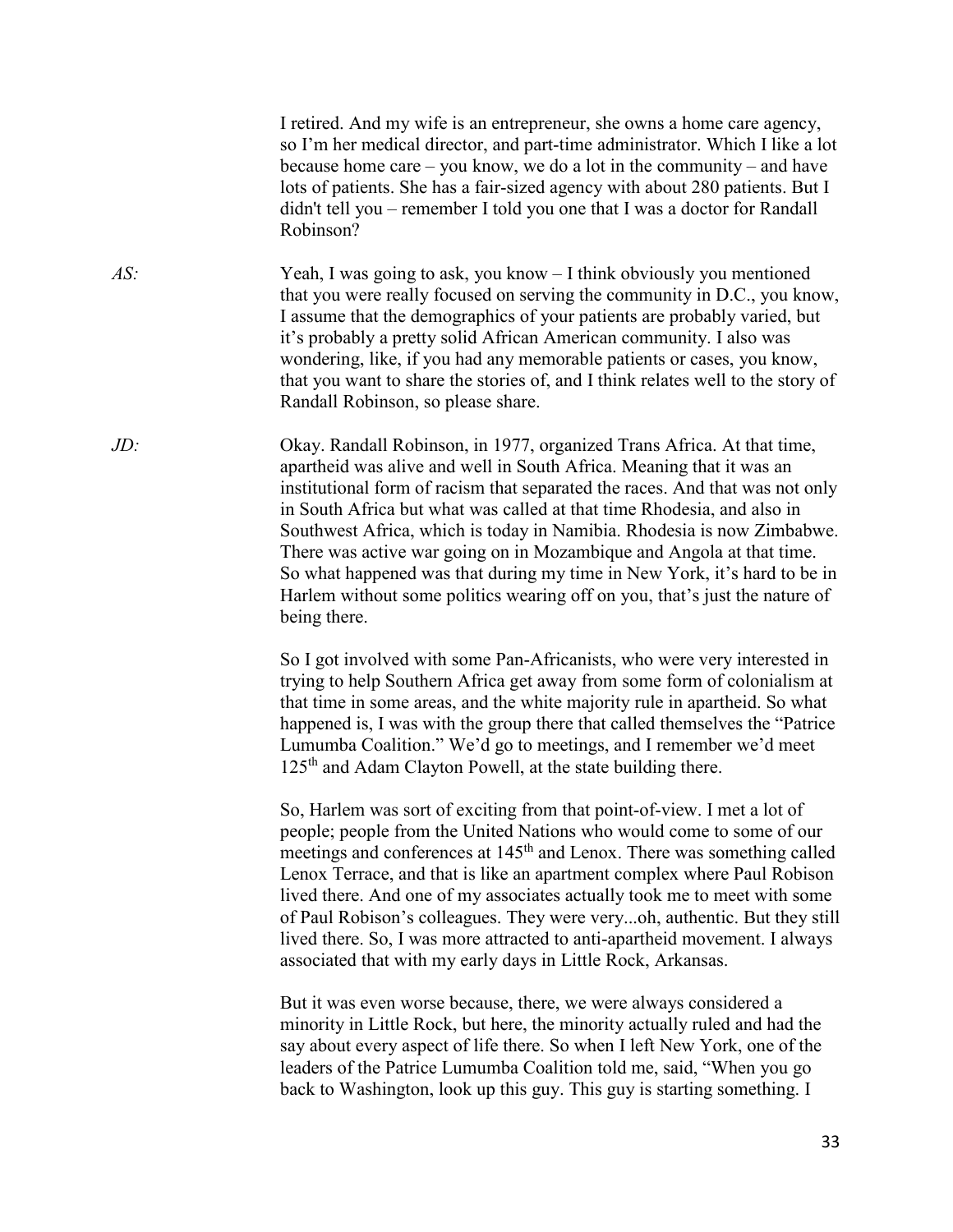think you'd be interested in that." And it was Randall Robinson. So I came down, I didn't do it right away. I was giving a party, I can't remember what the party was.

*[2:10:00]* 

When I first moved here, I lived in an apartment. And we would gather a party. And I invited Randall to come and meet some of the people there, because he was trying to build this organization, Trans Africa. He always teased me, how – he came to the door, and I let him in, and people were dancing, and all of a sudden, they cut the music off, and Randall had to tell a story. Then, I sort of pointed at Randall and said, "Now there would be Randall Robinson," trying to offer him up *[both laugh]* – but Randall had some medical problems, and I became his physician over time and a supporter, and I served on the Board of Directors.

In fact, I was the Treasurer of the Board of Directors for years and years and years, from the mid-'80s to – well, into this century. So Randall left, but other – and they, Executive Directors, came. But we got very much involved with the Haitian Crisis during the time that a lot of people were leaving Haiti. And he decided, you know – nobody was listening to us. And this was during Clinton's Administration. Nobody would listen. Everybody would say, "We understand." It wasn't like, "We disagree with you."

It wasn't like in Reagan's time where their secretary – we had a meeting once with their secretary of – it was their "Undersecretary for African Affairs." And the first thing he said when we sat down, was, "You know you guys are going to be out of business for the next four years. What are you going to be doing now? This anti-apartheid stuff? Just forget about it." So, Randall – I would check on him every day. He did it, from the office, like I said, for almost three months: it was just liquids and fluids. He got to the point that he wasn't able to support his volume enough. He had developed tachycardia, rapid heartbeat; a lot of dizziness.

So, he needed to be admitted to the hospital. I arranged for him to be admitted. And, shortly after that we made the arrangements with the state department that refugees would be picked up, put on the Navy ships and they could appeal for asylum at that time. And if they didn't make it, the Navy ship would take them safely back to Haiti. I liked being involved with politics like that, not electoral politics, because that takes all your time. But something where you're supporting a cause, and you put in your effort, your finances to help a cause.

The anti-apartheid movement had some victories. I'm not satisfied with the way some of the things turned out, but we always felt that we did our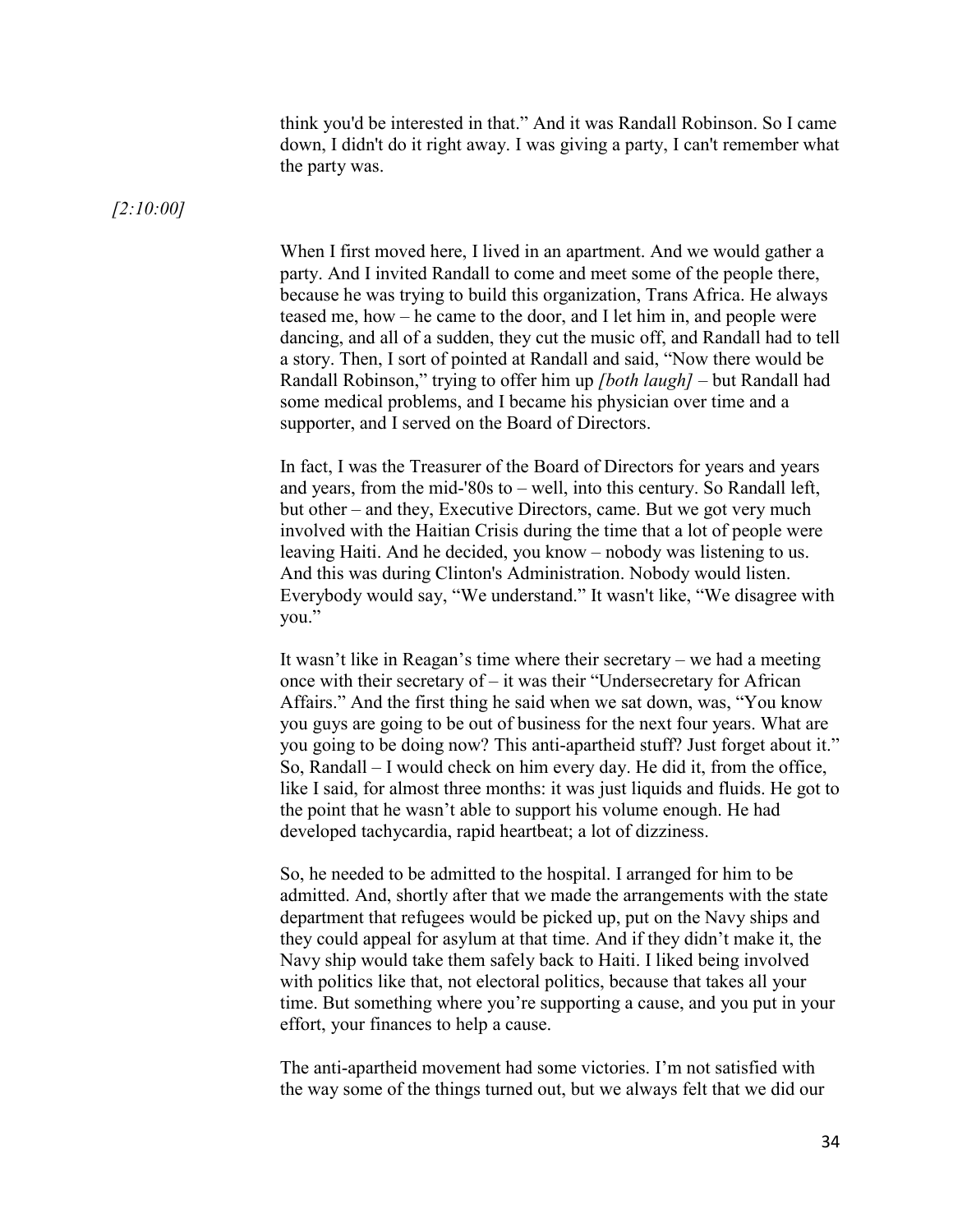|           | share. We did what we thought we were supposed to do. The deal that<br>South Africa had was a terrible deal, it's just awful, and Zimbabwe is a<br>country in total chaos. But we did get the anti-apartheid bill passed for the<br>divesture bill; where you couldn't invest in South Africa, the corporations<br>had to take their investments out in 1986. And that was like one of our<br>good days where the House and the Senate passed it, and it went to<br>Reagan – Reagan vetoed it. It went back to the Senate. And the Senate –<br>they did an override on the veto.                                                                           |
|-----------|------------------------------------------------------------------------------------------------------------------------------------------------------------------------------------------------------------------------------------------------------------------------------------------------------------------------------------------------------------------------------------------------------------------------------------------------------------------------------------------------------------------------------------------------------------------------------------------------------------------------------------------------------------|
| [2:15:00] |                                                                                                                                                                                                                                                                                                                                                                                                                                                                                                                                                                                                                                                            |
|           | With over 70 votes. And shortly after that, what we thought the apartheid<br>was going to come own, there was going to be real change in South<br>Africa; that didn't happen. It was something where a few people benefited<br>from it, but now it's business as usual. And the overwhelming majority of<br>South Africans, it's an economic apartheid now.                                                                                                                                                                                                                                                                                                |
| AS:       | I really appreciate you sharing that story, and I think it's important, you<br>know, for future doctors and those types of people at Hopkins, even<br>students now, to think about ways in which they can use their careers or<br>use their expertise in different ways to support people or movements or<br>organizations. I think it's really important to think not just aboutbecause<br>we kind of all get absorbed in our career. And so, I think those are ways<br>that you've made other impressions in the world and you've been able to<br>kind of leave a lasting impact elsewhere. I have a couple more questions<br>for you if you don't mind. |
| $JD$ :    | Okay.                                                                                                                                                                                                                                                                                                                                                                                                                                                                                                                                                                                                                                                      |
| AS:       | You know, I think that one of the things that you spoke well to were<br>challenges that you've faced in your career. And so, I just wonder if<br>there's anything else you want to highlight as a challenge that you<br>experienced. But then, I'm also really curious about what your proudest<br>moments were. I think activism is probably one of those. But I just wonder<br>if there's any other moments that you're particularly proud of that you'd<br>like to share.                                                                                                                                                                               |
| $JD$ :    | Activism is a good – that's something that I like. I'm a big baseball fan,<br>and I tell you that just to share this with you. I remember years ago I was<br>talking to a friend who knew I was a baseball fan. And I told him. I said,<br>"The only thing that I enjoy going to more than a baseball game is a good<br>demonstration."                                                                                                                                                                                                                                                                                                                    |
| AS:       | I would agree with that.                                                                                                                                                                                                                                                                                                                                                                                                                                                                                                                                                                                                                                   |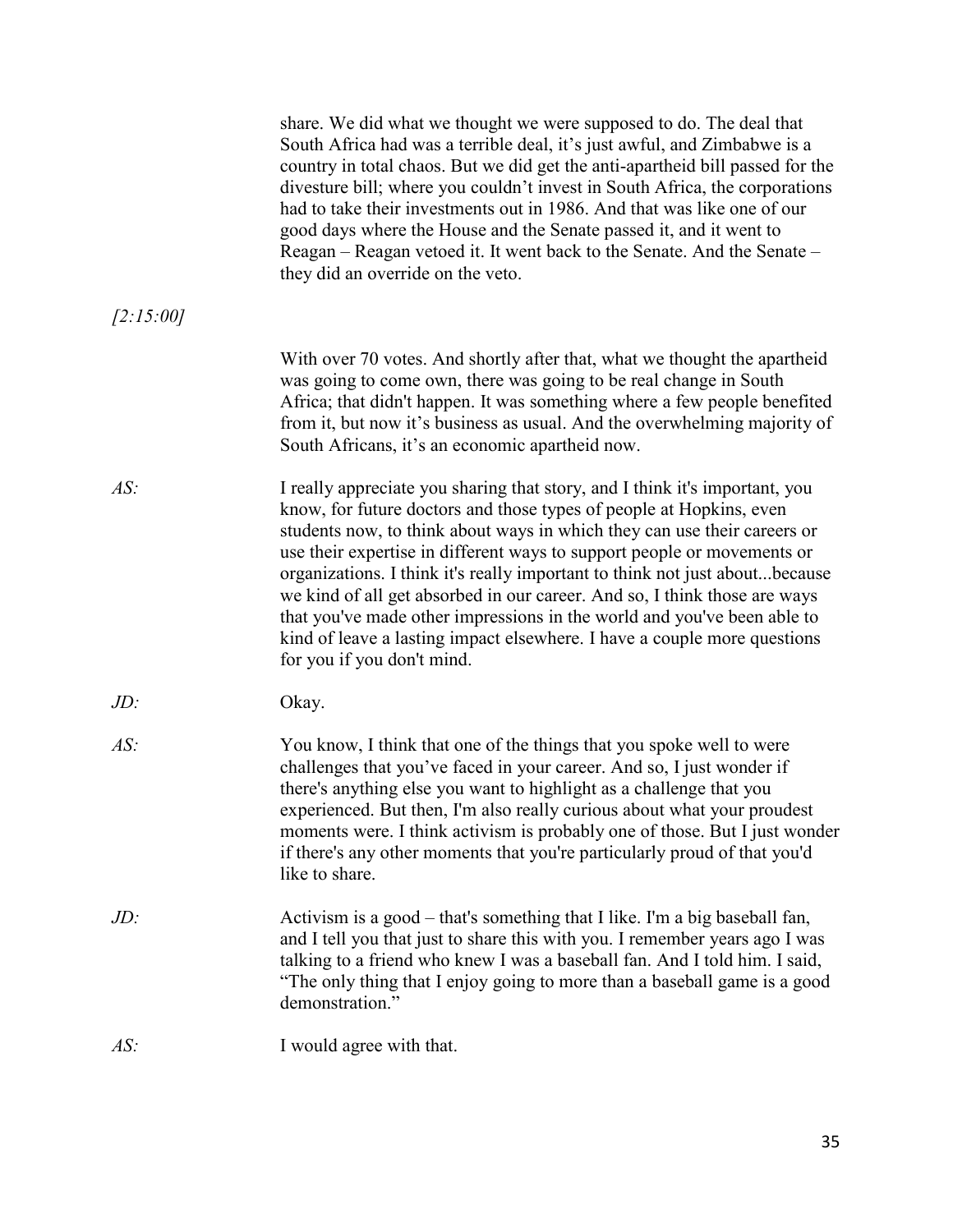*JD*: A good demonstration. So this, you know – like during the anti-apartheid movement, I was arrested three times out in front of the South African Embassy "demonstrating illegally" – whatever that means. Well, no, it was two in front of the South African Embassy. One in front of the White House dealing with the Haitian issue. But to say highlights, all the political stuff, I'd put that to the side. The highlight is really when I've really made a difference in peoples' lives from a medical point-of-view.

> I remember when I was working with the first group, I told you about. I was at a women's hospital, because I was almost every day because my partners were in OBGYN, so I'd see their patients and I'd see everybody's patient. They knew that I was there every day, so I'd get referrals all the time. This was where I got some called out to an office, and I promised this doctor I would come and see his patient. She just had a baby, and she developed this type of interstitial fluid, so it flooded her lungs, called "shock lung."

There was another name for it then, but essentially it means that fluid rushes into the lungs, and it's hard for them to breathe, and that fluid unfortunately, is hard to dialyze. You can't give a diuretic in the fluid to get rid of it. It was a major cause for post-partum death. So, I get there, and she's in this little OBGYN hospital, Columbia Hospital For Women. And it didn't even have an intensive care unit at all times. They would send for these intensive care nurses if they ever needed it, and it was set up in a room down the hall. So, they had a room down the hall, and we got her hooked to a ventilator.

*[2:20:00]* 

And the day went on, you know, into the night. I made arrangements for her to get transferred to a hospital – to Providence Hospital; talked to the intensivist there in the intensive care unit and arranged for an ambulance to come. And I rode in the ambulance from that hospital to Providence and got her hooked up to a ventilator there. But there was something new that the intensivist knew about. It was a way of paralyzing the patient and then having this constant flow through the lungs. So, you could oxygenate a person by just pushing this air in and other air would come out.

So we decided to – her lungs looked even worse – we needed to do this, so we did this. I remember her husband. They'd just had a baby, *just* had a baby. And I remember her husband, he'd come to the ICU at Providence. Every time I saw him, I had to reassure him that she was not comatose. That we were inducing this coma because that's the only way we can breathe for her. And we kept checking her oxygen levels, it was a slow process. We could get chest X-rays for her, and over maybe a week's period, things are getting better.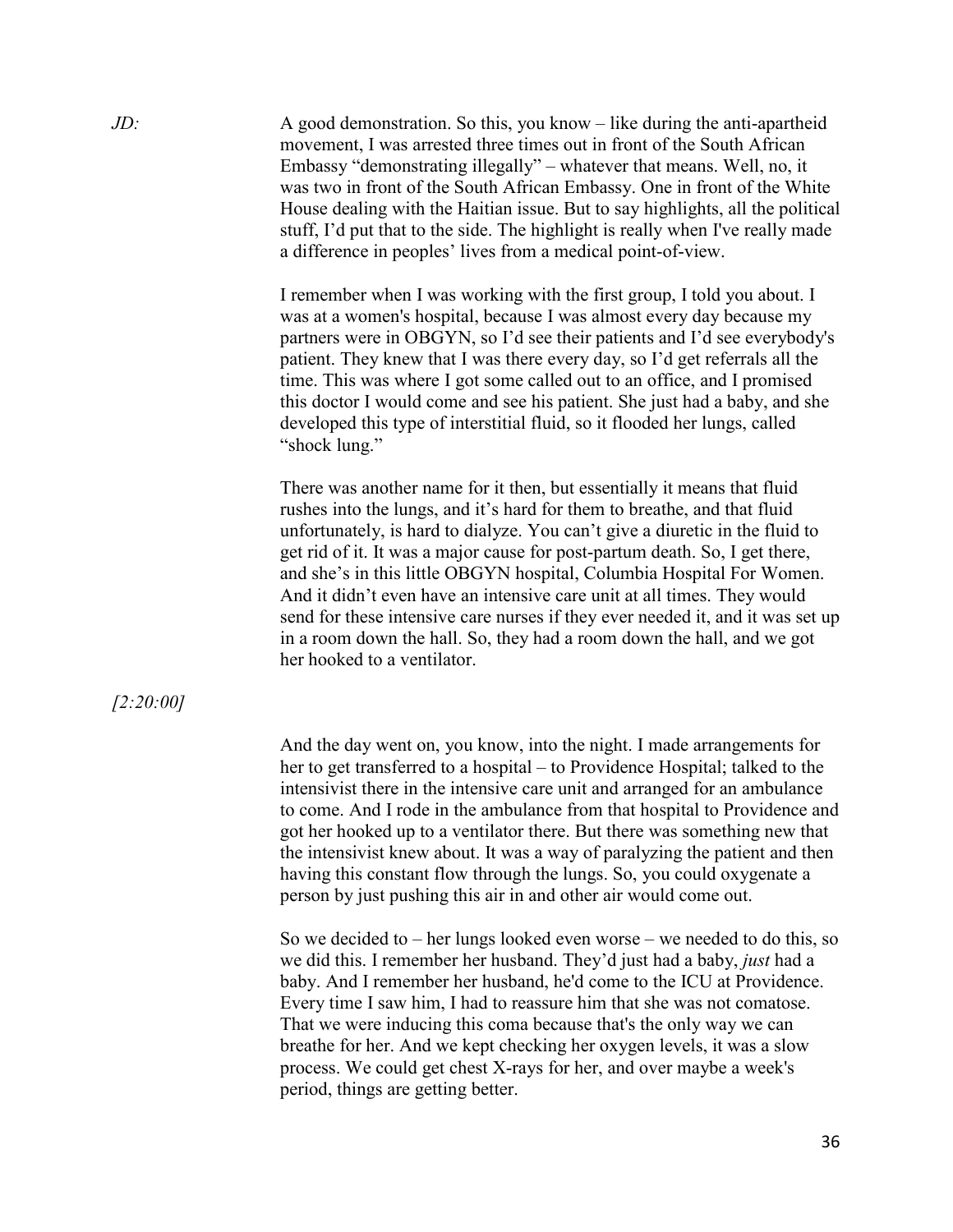So, we decided that we can now intubate her and do the conventional ventilation with the ventilator. So, we intubated her again, and when we did it, in retrospect we may have done it a little too soon. But she was oxygenating well enough, that we still had to sedate her a little bit, because people would we call "fight with the respirator"...you know, it's hard to let something else breathe for you. So, we did that and she was a little more alert, which is a good sign, and her husband was *always* there; you know, these are young people.

And slowly, she got better. We had to...what's the word? We had to put a trache – we had to do a tracheotomy on her. Because after a while, you can't leave the original trache tube in or they would destroy the vocal cords and other parts of the trachea. So we had to take that out and put a trache in so she could breathe there, and that was good because then she was more alert, and she could assist the ventilator, which means it would only work when she took in a breath. She'd initiate the respiration, and at the end, the ventilator would push just a little bit more air in. She was able to sit up, she was able to eat because she didn't have the endotracheal tube down anymore; wasn't in her mouth. So she could eat and swallow. She got stronger, and eventually, she went home to her husband and her baby.

- *AS:* Aw, that's amazing.
- *JD*: Yeah. I remember that first night...I didn't have time to call my wife and tell her what's going on.
- *AS:* Yeah.
- *JD*: So, she was calling, she called my partner. She was trying to find out why – where am I? So after she got stabilized that next day, I called her and told her that I was at Providence, but I needed her to come pick me up so I could go get my car, which was at the other hospital. But that was really something. You go to the hospital, they have a baby, you don't expect baby to die, and you don't expect the mother to die. But what was that? What is it they call that syndrome? In medicine, we call it shock lung, which means a lot of fluid in the lung, I can't remember what the OBGYN people were calling it at that time.

*[2:25:00]* 

The other thing I like is that as you practiced for 41 years, you get to see several generations of people. I have families where I've taken care of three generations of people. Even now, I hear from them because I kept my old telephone number, it comes through to my cellphone, and I do that so people can call my office number, it comes right to me, so I hear from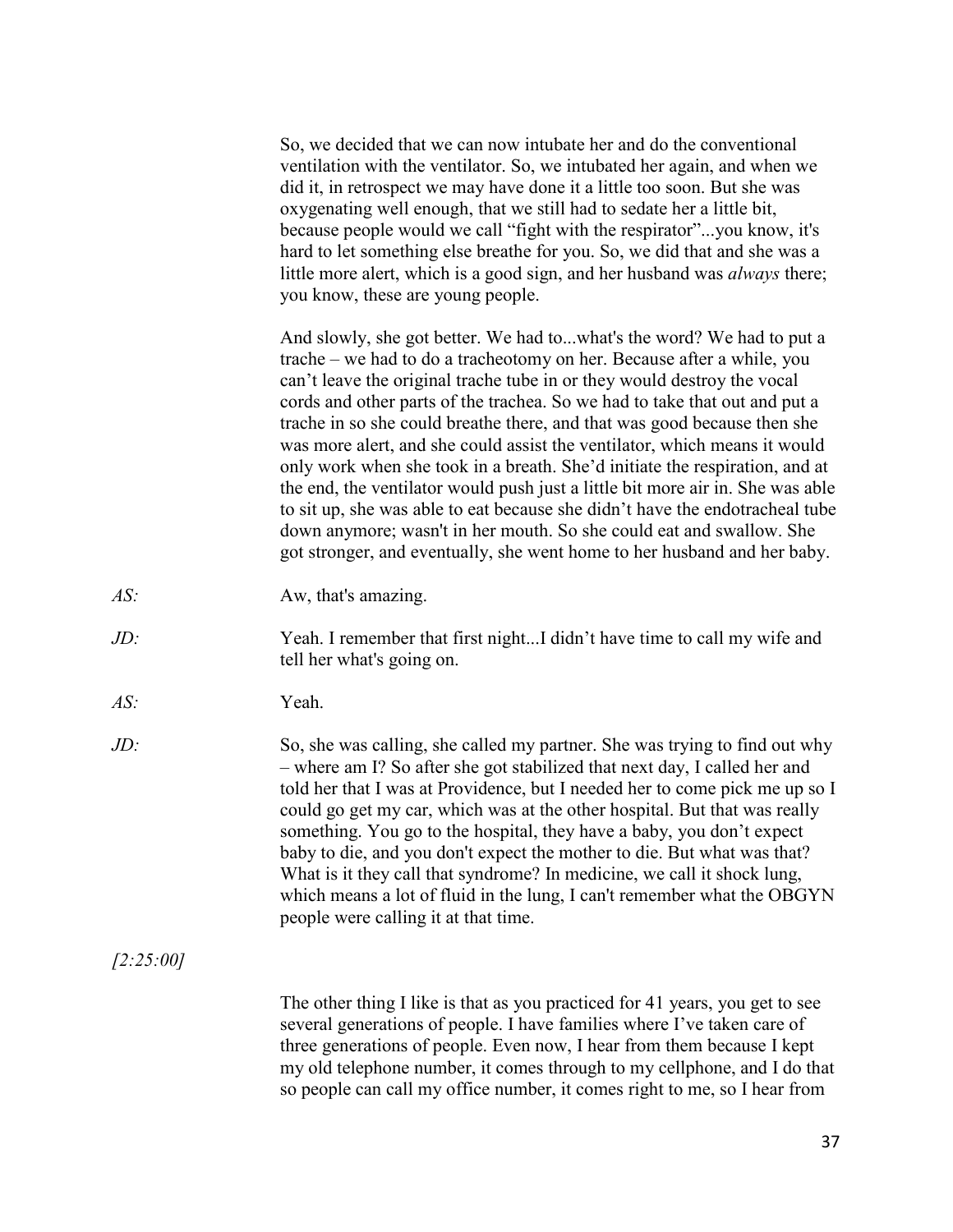them. And their parents – the original parents, the parents are gone, the grandparents are gone. But some of the same medical problems that I saw in the grandparents - now I'm seeing with some of the children who are now young adults.

And seeing their parents, the parents, who are older adults like me. But I think most of the satisfaction, right, has come through from my practice and not from the politics. But I think that the practice was the most rewarding. And seeing the people and using your knowledge to help people over a long period of time. I think that it's not just taking dignity and respect into your office; you have to take a little love into your office too. That's so important. Of course, if I had that attitude everybody – this is me being me now – but everybody in my office had to have that same attitude. Otherwise, you weren't going to be there very long. *[Both laugh]*

There was a guy at Howard. I took a patient a year ago, even after I retired, she was having problems, and she was developing a dementia. So she needed to get an MRI of her brain. So I took her over to Howard to get it, and unfortunately, I had not gone through the proper channels. Maybe I was out of practice. *[Both laugh]* I did not go through the proper channels. So I'm there, sort of looking very disappointed because I've gone to pick this patient up and take her to get this study done, and what happened is the supervisor from Howard – he saw me. I was getting ready to leave. He came in, and the first thing he said – I love this guy. He said, "No. No. No. Nobody goes home unhappy." He figured it out – he got somebody from another department to come into a place that was closed because of the pandemic and get the information that he needed so she could get her study done.

| Oh my gosh. Yeah. |
|-------------------|

*JD*: I like to think that for my office also, nobody left unhappy.

- *AS*: Yeah. That would be, for sure, a highlight of a successful career. So I definitely agree with that mentality. I think I'll bring this to a little bit of a close. But I think one of my other questions for you is...mentorship and medicine are huge parts of your life. But I'd love to hear about like some more personal things if you're willing to share maybe more about your family. I know you mentioned you have a daughter. If you want to just tell us a little bit about your partner and your kids. I'm also really curious about what you do for fun and what your plans are for retirement other than working part-time. So what does your future hold?
- *JD*: Okay. Let's start with family first.
- *AS:* Yes.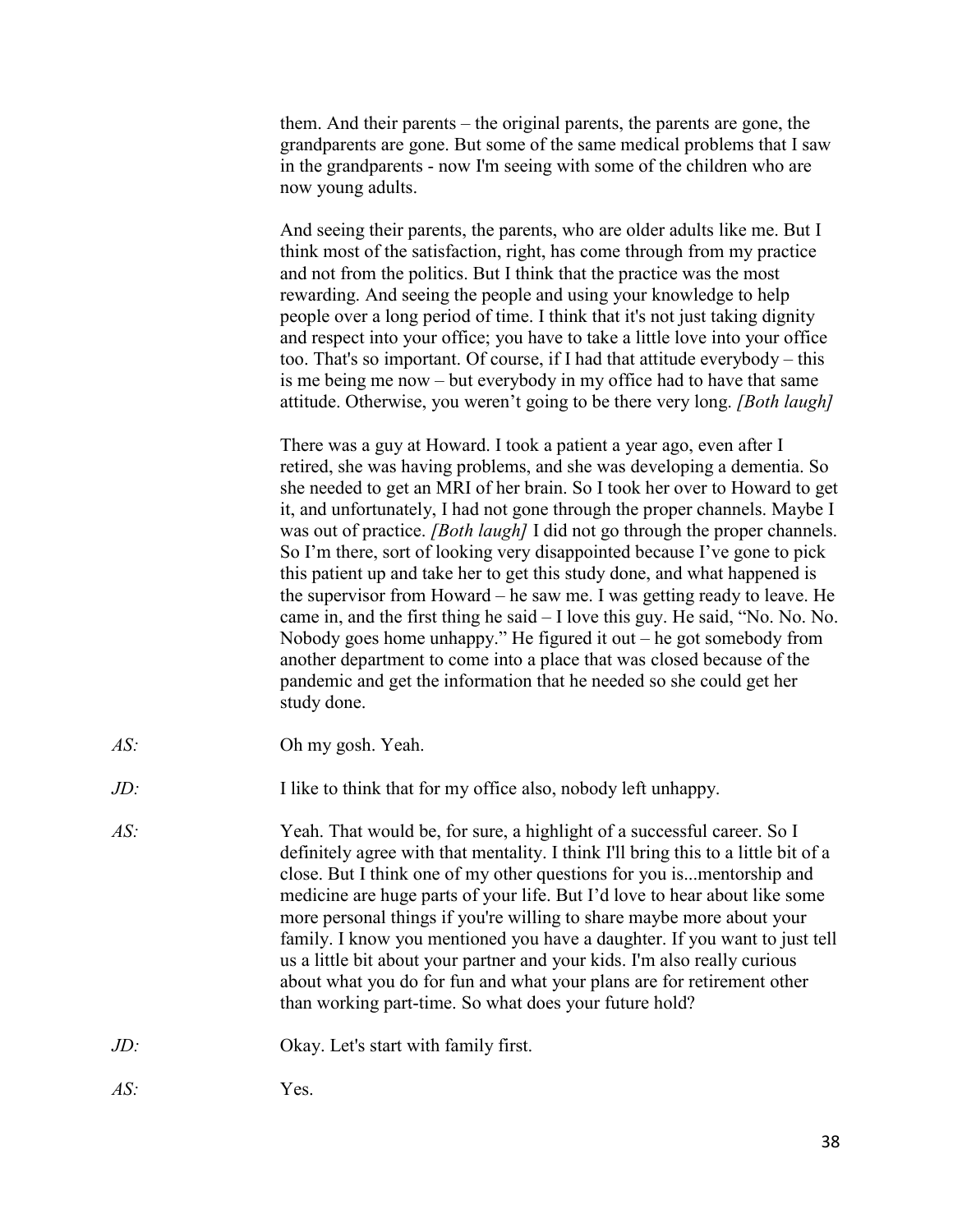*JD*: You remember I went to New York because my wife had been accepted at NYU, and that's what took me to Harlem Hospital, which is really great, in retrospect that I went there even though the experience sort of turned me off a little bit and started to change my attitude in ways I did not like?

*[2:30:00]* 

Well, anyway, she never went to NYU. She, while waiting to start in September – and we arrived in July, in late-June – she got involved with a theater group down in Saint Mark. The Enigma Ensemble Company. She was in technical theater, so like stage managing and that type of thing, not acting. She got very much involved with that and decided not to do school at all. She decided to pursue that career and became very, very good at what she did.

So much so that after three years into that...I don't know if you ever heard of a play called *For Colored Girls, "When the Rainbow Is Enuf,"* I don't know if you ever heard of that play before, but it was a big Broadway play at the Booth Theater. Even though she was in her early 20s, she was the stage manager – which is the highest technical theater position that anybody can have with a Broadway play – she was the stage manager for *Colored Girls* at the Booth Theater. That was good for her.

However, Harlem was all-absorbing, meaning the husband when I was in school, unfortunately, I couldn't be the same husband. Some months, I worked every other night, which means I was in the hospital every other night. It was very brutal. And that's not the type of relationship we had; we had one where we shared everything and went to all these different places and everything. So, there she was in New York City doing her thing in her career without a real partner. So, when she sort of encouraged me to stop my training so that we could get to have things the way they were, I almost did. I went to the point where I had one more thing to do to quit. And then, I changed my mind, and I went back and finished my training.

And she moved on, and that was okay. We didn't have any children. So it was like – she was like a starter wife, I know that it sounds bad, but *[both laugh]* so we got divorced and I got remarried in '77. So, my wife and I, we have two adopted children. That's my daughter, Nia – who teaches English to speakers of other languages. She works in the – she writes for an online magazine, and she works in the office with us. I also have a son who is a dispatcher at a trucking company in Western, Maryland, but he actually lives in West Virginia. The cost of living in West Virginia is much cheaper than this area.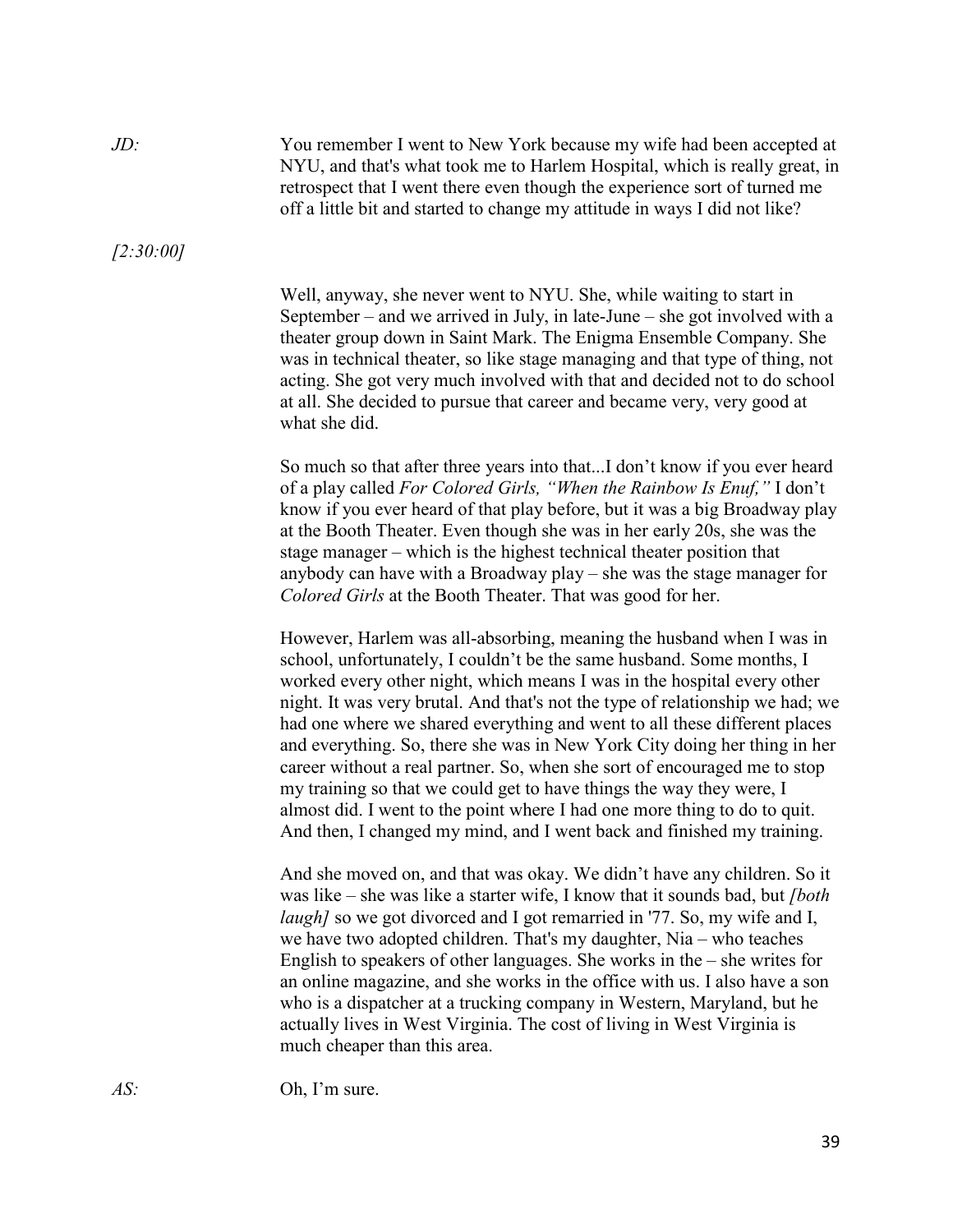| $JD$ :    | So, he actually lives close to his job, he's only 20 minutes away, but his<br>job is in Maryland. He lives in Martinsburg, have you ever heard of that<br>place before?                                                                                                                                                                                                                                                                                                                                                                                                                                                                                                                                                                                                                               |
|-----------|-------------------------------------------------------------------------------------------------------------------------------------------------------------------------------------------------------------------------------------------------------------------------------------------------------------------------------------------------------------------------------------------------------------------------------------------------------------------------------------------------------------------------------------------------------------------------------------------------------------------------------------------------------------------------------------------------------------------------------------------------------------------------------------------------------|
| AS:       | I have, I am familiar because I used to work at the B&O Railroad<br>Museum, so I know it's a train town.                                                                                                                                                                                                                                                                                                                                                                                                                                                                                                                                                                                                                                                                                              |
| $JD$ :    | Yes, yes.                                                                                                                                                                                                                                                                                                                                                                                                                                                                                                                                                                                                                                                                                                                                                                                             |
| AS:       | Yeah.                                                                                                                                                                                                                                                                                                                                                                                                                                                                                                                                                                                                                                                                                                                                                                                                 |
| $JD$ :    | He lives Martinsburg. And so, he's younger. She's in her early 40s, and<br>he's nine years younger, in his 30s.                                                                                                                                                                                                                                                                                                                                                                                                                                                                                                                                                                                                                                                                                       |
| AS:       | Okay.                                                                                                                                                                                                                                                                                                                                                                                                                                                                                                                                                                                                                                                                                                                                                                                                 |
| $JD$ :    | And my father's passed away, mother's passed away. All my sisters and<br>brothers $-$ well, no $-$ I have one brother, my stepmother's son who lives<br>here in the Washington area.                                                                                                                                                                                                                                                                                                                                                                                                                                                                                                                                                                                                                  |
| [2:35:00] |                                                                                                                                                                                                                                                                                                                                                                                                                                                                                                                                                                                                                                                                                                                                                                                                       |
|           | He works for Metro, which is the subway system here. All my other<br>brothers and sisters are retired; one's a retired postman, that's the younger<br>one. My sister's retired from IBM, but she lived some of her life in New<br>Orleans where she owned a home care. And my brother is a retired<br>General Motors employee, he worked for General Motors in Northern<br>California before they left, and then, he had to move to Michigan and then<br>to Kansas as General Motors started to shrink. The union started to shrink,<br>but he worked during the time where the benefits were good, and they<br>weren't denied those benefits later, the union insisted on that. They all live<br>in a little city called Emeryville. I don't know if – have you ever been to<br>Northern California? |
| AS:       | No, I haven't.                                                                                                                                                                                                                                                                                                                                                                                                                                                                                                                                                                                                                                                                                                                                                                                        |
| $JD$ :    | Okay. Well, Emeryville is a little city between Oakland and Berkeley.<br>Okay? And in fact, the address system, it's the same as Oakland, it doesn't<br>change.                                                                                                                                                                                                                                                                                                                                                                                                                                                                                                                                                                                                                                       |
| AS:       | Oh, interesting.                                                                                                                                                                                                                                                                                                                                                                                                                                                                                                                                                                                                                                                                                                                                                                                      |
| $JD$ :    | When you get to Berkeley, it's a different system. But that's where they<br>live. They live there. And they all live together. [Both laughs] Which is<br>very weird. But they live in what my current wife calls "the compound."                                                                                                                                                                                                                                                                                                                                                                                                                                                                                                                                                                      |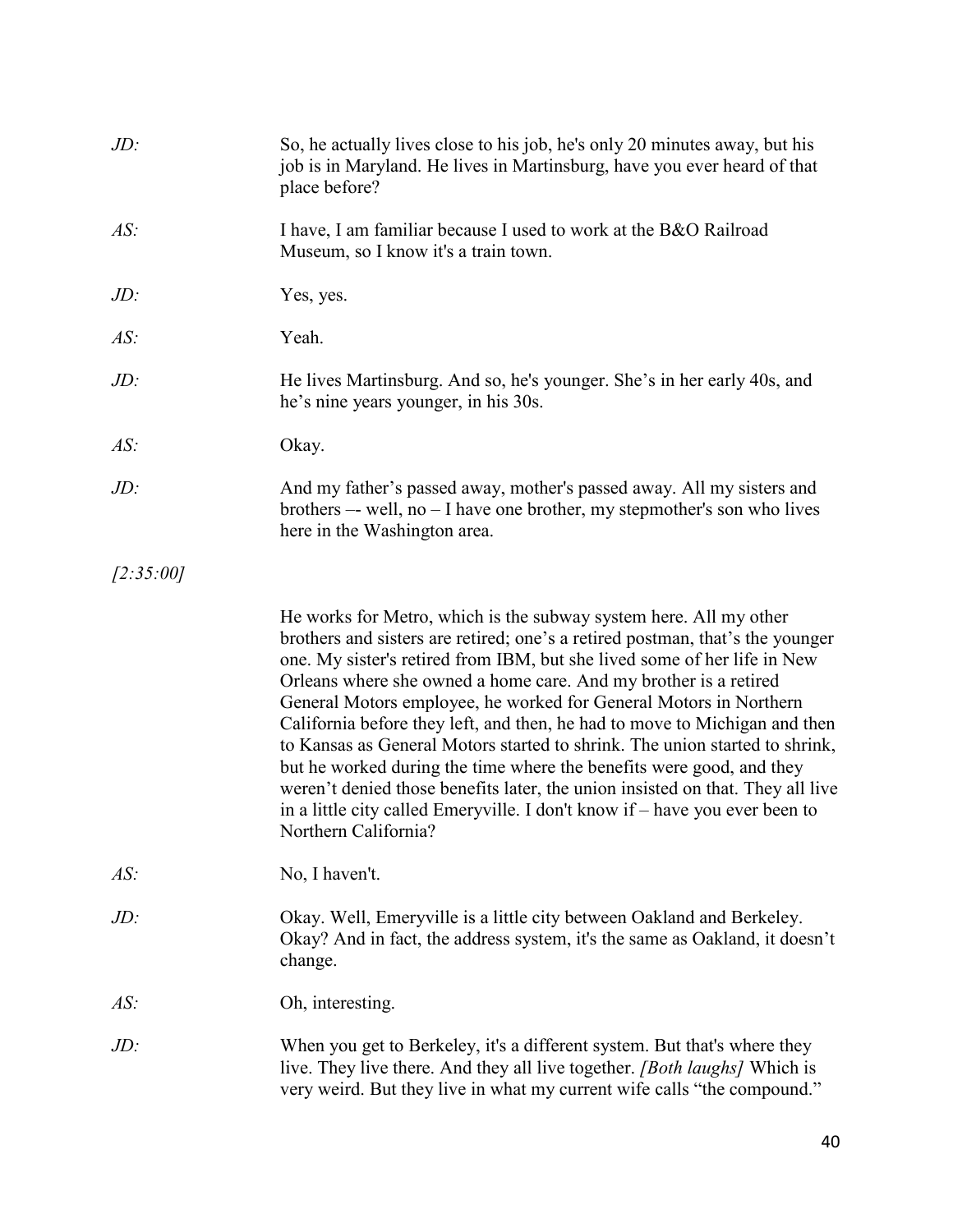There are four apartments, two in front, and there's a courtyard and there's two in back. When my sister lost her husband in New Orleans, she sold her business and moved back to "the compound." And the other two, my brother left Kansas City, moved back to "the compound." And my little brother, he always lived in Emeryville, he's always lived in the Bay Area.

- *AS*: I guess if you're ever out of sugar, that's a good situation to have.
- *JD: [Laughs]* Yes. Well, and these are the same ones I told you earlier I keep thinking I should come home.
- *AS:* Right.
- *JD:* No, not going to "the compound."
- *AS*: Yeah, I don't know if it's for everyone, I'm sure.
- *JD*: My wife, you know, I told you she was studying and working as a nurse.
- *AS:* Yeah.
- *JD*: She's an intensive care nurse. And she worked at Howard, she worked at Providence. Then while she was going to school, she studied psychology in school. She has a degree for Howard and a master's degree in psychology. Then, she started working on her Ph.D., and then she interacted with my sister on her home care agency in New Orleans and decided to start her own here. And that's something else, I'm not a very good entrepreneur. Thank goodness for her: she's excellent. I'm absolutely horrible.

But that's family, you know. There are two seasons in the year. There's winter and there's baseball season. You couldn't tell, but yesterday was the beginning of baseball season. So, at least two or three times a month I'll go to baseball. And before Washington got the team, two or three times a month I'd come to Baltimore – okay – to see the Orioles. I'm still an Orioles fan. And live theater, I like that. That's something that I try to stay on top of here in Washington. And whenever we'd go to New York, we try to work in a play there. Oh, and the beach! My sister came to visit us while we were – my wife and I were on the beach.

*[2:40:00]* 

And my mother was still living then, a few years back, and my wife is from Florida. So, you know, she knows about the beach; especially up near Destin, that's in Northwest Florida. There's white sand, beautiful – it's a summertime beach, in the wintertime, it gets cold there; too cold on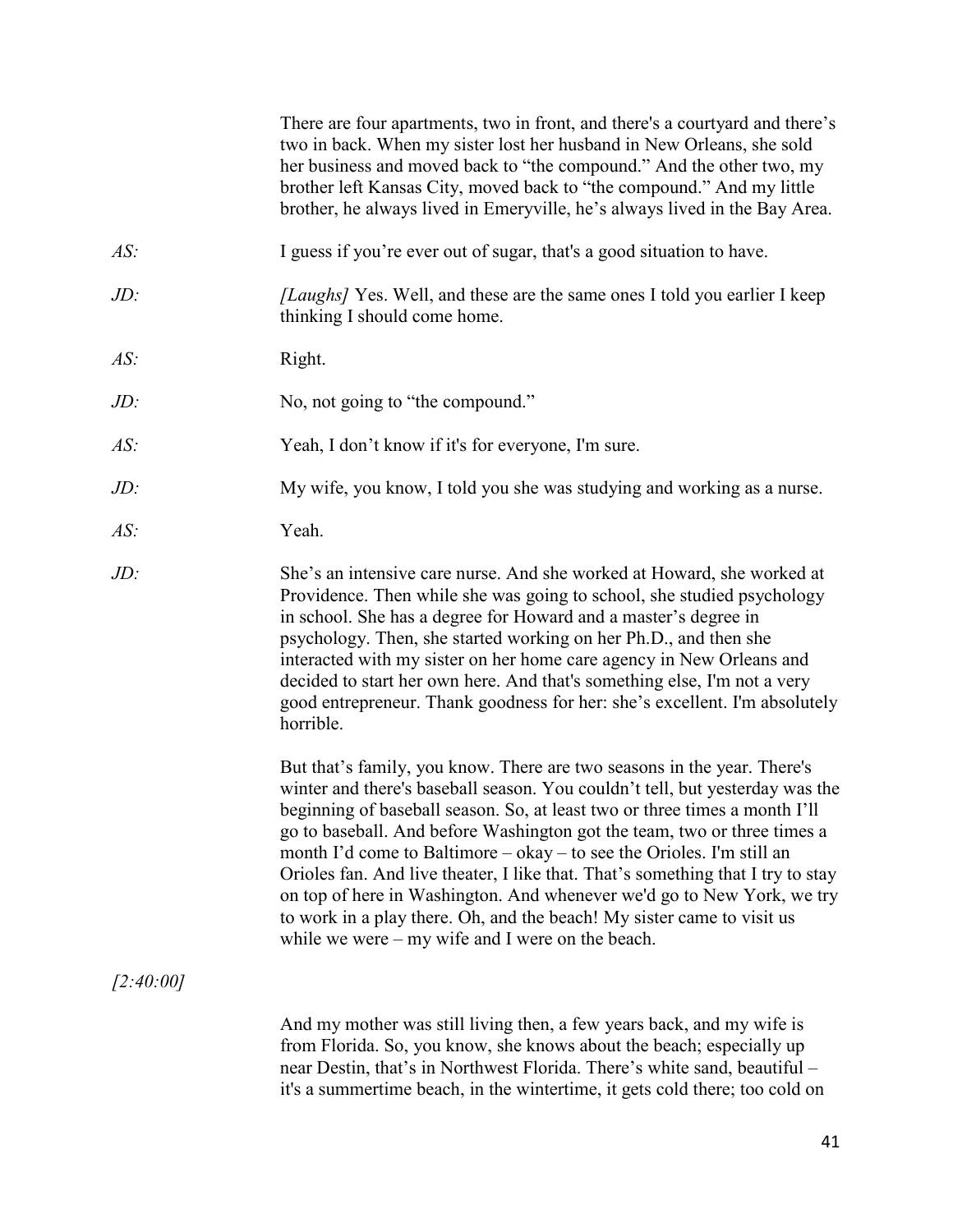the beach. So I was at the beach, and my sister was there looking at us and I'm running in and out, having a great time. So I came back, she's talking to my mother on the phone and she says, "Your son has become a beach person." Okay? So yeah, I love going to the beach. Most of our vacations are around going to the beach somewhere; even we'll go over to Atlantic City and the Delaware beaches.

- *AS:* Mm-hmm. Yeah. I love Lewes and Rehoboth, I'm a big fan. *JD*: Yes! And something else, like you mentioned Rehoboth, you know, they have a jazz festival there.
- *AS:* That's cool.
- *JD*: Yeah. And they have some of the greatest stars in the smooth jazz genre. So we go to that too. Some of it is in Lewes, some of it's in Rehoboth and some of it's in Dewey. Okay?
- *AS:* That's so good to know.
- *JD*: Yeah, it's every October. And these are the big names who come there, I don't know if you ever heard of Brian Culbertson.
- *AS:* Yeah.
- *JD*: Yeah, Brian Culbertson is there and people like that. And Baltimore's Maysa. I don't know if you know Maysa, but he's from Baltimore. And Baltimore's Kim Waters, I don't know if you've ever heard of Kim Waters.
- *AS*: That name sounds very familiar, yeah.
- *JD*: Kim Waters. He's out of Baltimore. But then, they have other people; Dave Koz goes there. And let me see someone that you might know, they don' have people like Kenny G. Okay?
- *AS:* [*laughs]* Yeah, I know a few sort of big band-like group or Blues band groups. So I don't know if you've heard of Rufus Roundtree. That's another group that I like to listen to, and they do like New Orleans-style jazz stuff too.
- *JD*: Yeah, yeah, I know that name. Okay. New Orleans, I call it "brass jazz."
- *AS:* Yeah, brass jazz.
- *JD*: Yes. My sister lives in New Orleans, New Orleans is like a second home. So, I know New Orleans like – even when my sister left and we go down,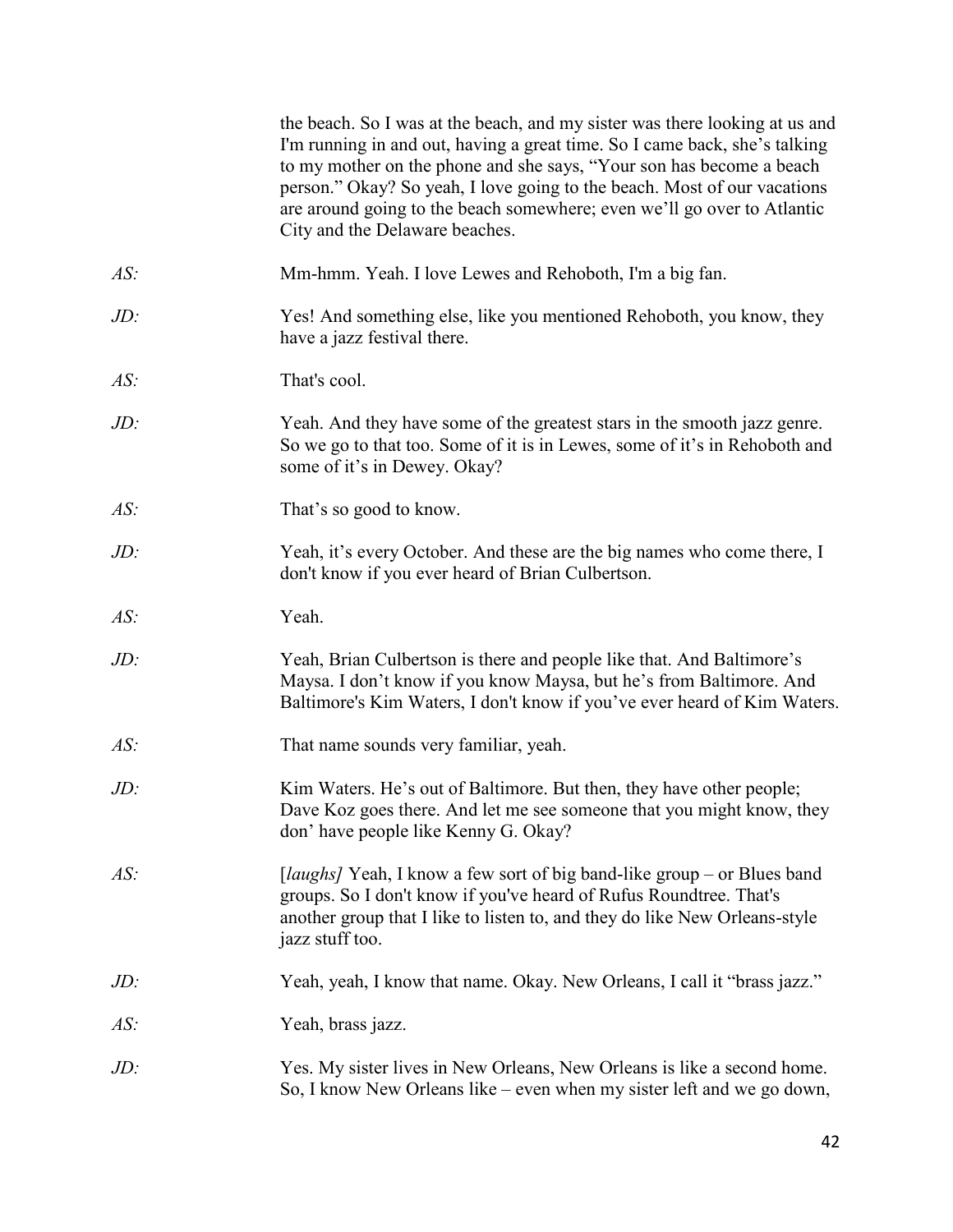|           | we still go to her church and $-$ so we know our way around. So, I<br>developed appreciation for that type of jazz too. In fact, the last time we<br>went to jazz festival we went to hear Trombone Shorty.                                                                                                                                                                                                                                                                                                                                                                                                                                                                                                         |
|-----------|---------------------------------------------------------------------------------------------------------------------------------------------------------------------------------------------------------------------------------------------------------------------------------------------------------------------------------------------------------------------------------------------------------------------------------------------------------------------------------------------------------------------------------------------------------------------------------------------------------------------------------------------------------------------------------------------------------------------|
| AS:       | Okay, great, yeah.                                                                                                                                                                                                                                                                                                                                                                                                                                                                                                                                                                                                                                                                                                  |
| $JD$ :    | Yeah. And it's so strange that we saw him at Panama City Jazz Festival a<br>week before that. And Panama City was a smooth jazz genre, and he was<br>playing smooth jazz. Right? [Both laugh] I mean, oh, he's so talented. A<br>week later, we have the New Orleans jazz fest, and he's playing the New<br>Orleans jazz; all horn.                                                                                                                                                                                                                                                                                                                                                                                 |
| AS:       | Yeah. I think it's an incredible like genre of music, because there are so<br>many varieties and the use of different instruments makes it sound so<br>much different. That's very cool that that's a hobby of yours. So in<br>closing, at the end of an interview I always like to ask if there's anything<br>that you feel we've missed or that you wanted to add in our last few<br>minutes together.                                                                                                                                                                                                                                                                                                            |
| $JD$ :    | No. I think we've talked about everything, and even talked about the<br>things that I like. I have gotten involved with a school. It's the school for<br>young African American boys' grades K through 5. It's a private tuition-<br>free school kind of thing. It's an episcopal school, and they have 96 to 100<br>students there.                                                                                                                                                                                                                                                                                                                                                                                |
| [2:45:00] |                                                                                                                                                                                                                                                                                                                                                                                                                                                                                                                                                                                                                                                                                                                     |
|           | And it's all boys. It's been around for almost ten years now. So I go there<br>as what they call a "lunch buddy." I go there – well, we couldn't do it<br>during the pandemic. But once a month, we call it a "lunch buddy," and<br>you have lunch with the particular class. And then, you follow that class. I<br>started with a kindergarten class, my little guys are now 2 <sup>nd</sup> graders.                                                                                                                                                                                                                                                                                                              |
| AS:       | Oh, my gosh.                                                                                                                                                                                                                                                                                                                                                                                                                                                                                                                                                                                                                                                                                                        |
| $JD$ :    | I've missed their whole second grade. But we'll be back in the classrooms<br>probably this coming September, and we'll get started again. But a lot of<br>their parents are single parents – mostly female single parents – and since<br>it's a private school, they come from Washington and Maryland. We don't<br>have any students from Virginia, but Washington and Maryland. And like<br>I said, it's truly tuition-free. It's sponsored by the Episcopal Church; we<br>have a big fundraiser. The individual churches in this area support it. I'm<br>not part of the Episcopal Church, I'm with another church, but my friend<br>who's on their board of directors $-$ he is $-$ and a lot of other friends. |
|           | And it's something where we're feeling – we questioned the environment                                                                                                                                                                                                                                                                                                                                                                                                                                                                                                                                                                                                                                              |